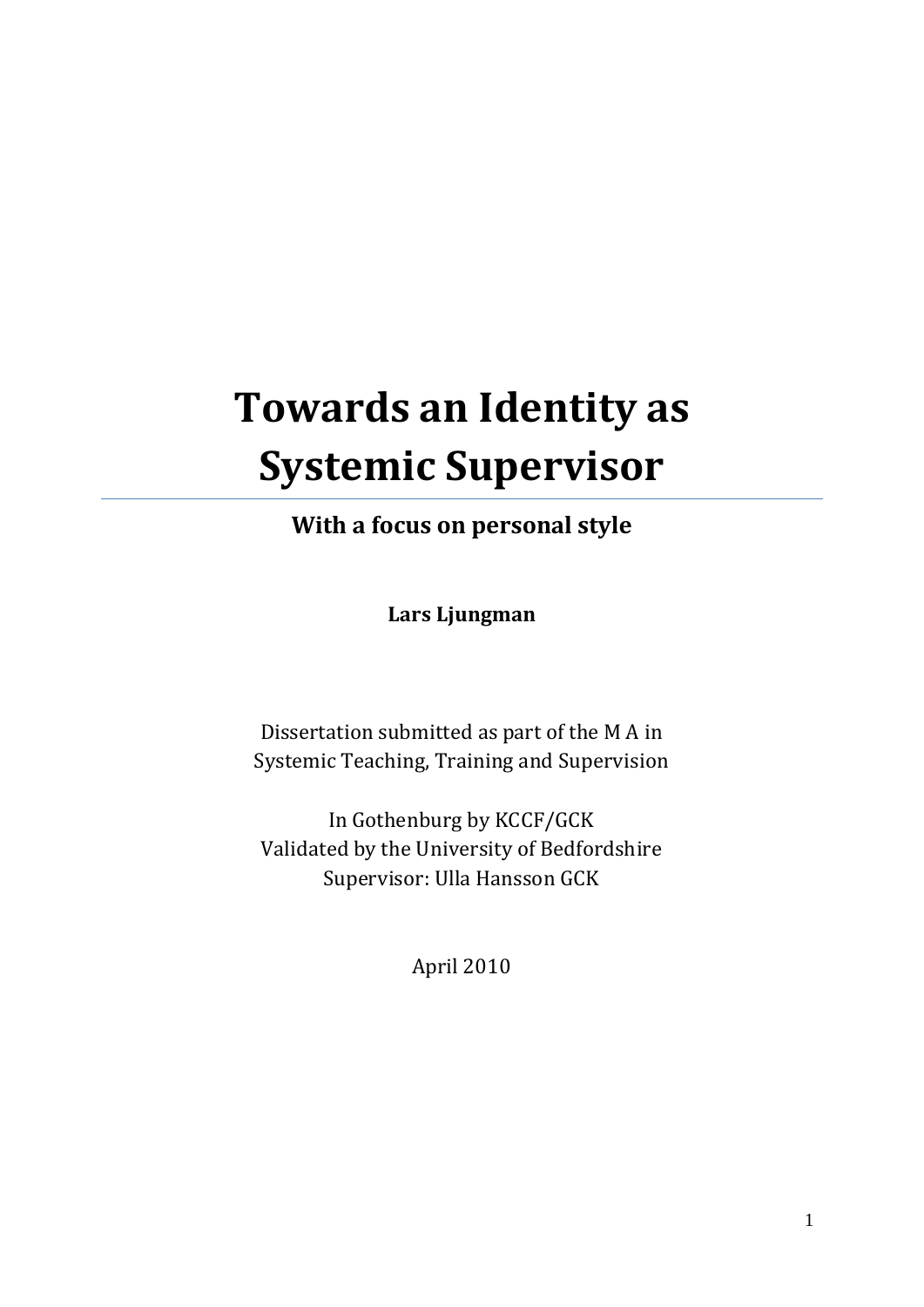# **Content**

| 1.                                                                             |  |
|--------------------------------------------------------------------------------|--|
|                                                                                |  |
|                                                                                |  |
|                                                                                |  |
|                                                                                |  |
| 1.                                                                             |  |
|                                                                                |  |
|                                                                                |  |
|                                                                                |  |
|                                                                                |  |
|                                                                                |  |
|                                                                                |  |
|                                                                                |  |
|                                                                                |  |
|                                                                                |  |
| Exploring social differences through CMM and 'social GRRAACCEESS'23            |  |
| 2.                                                                             |  |
|                                                                                |  |
|                                                                                |  |
|                                                                                |  |
|                                                                                |  |
| Emerging meaning through stories, and other practices that fit for me 31<br>3. |  |
|                                                                                |  |
|                                                                                |  |
|                                                                                |  |
|                                                                                |  |
|                                                                                |  |
|                                                                                |  |
|                                                                                |  |
| 4.                                                                             |  |
|                                                                                |  |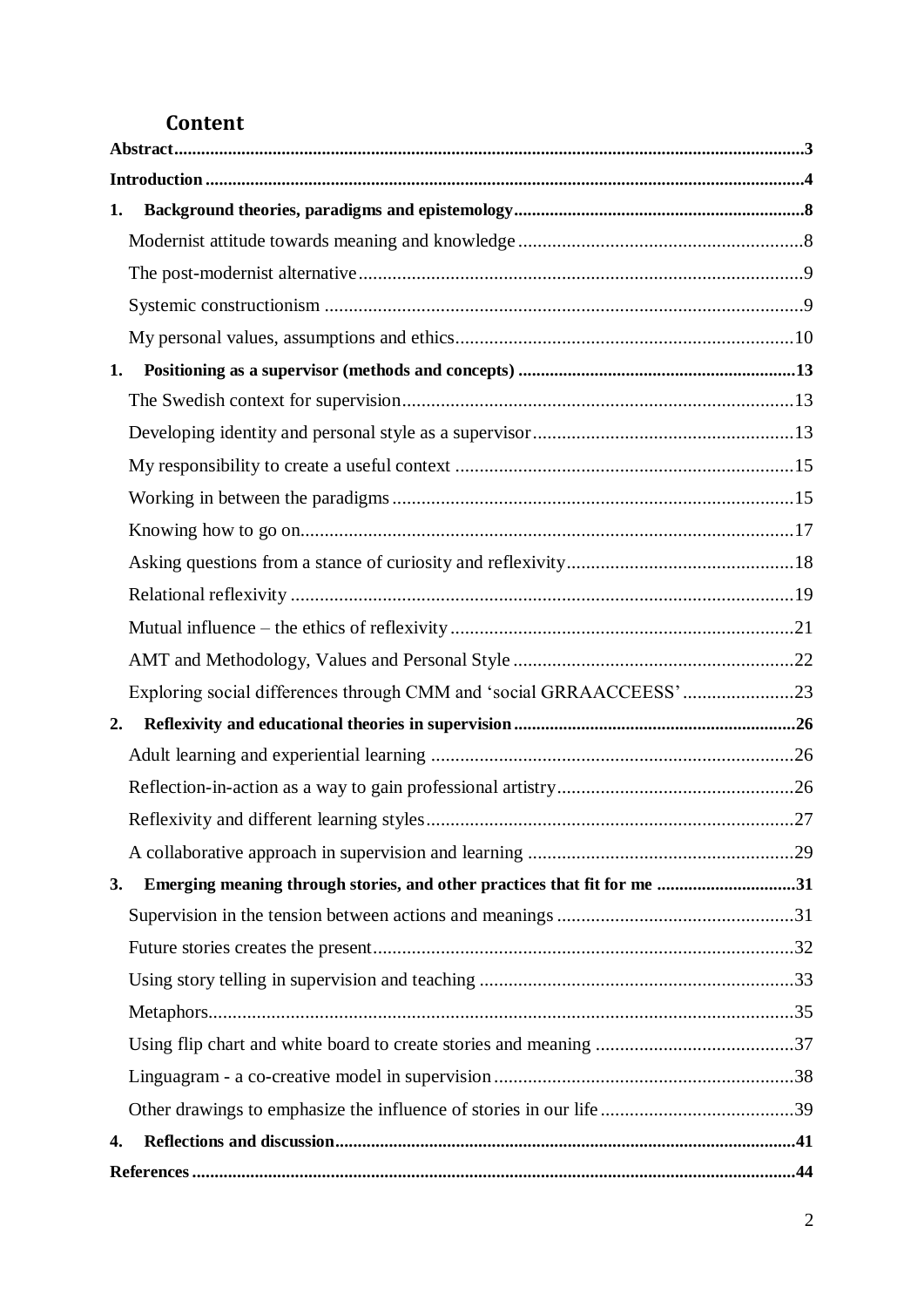# <span id="page-2-0"></span>**Abstract**

In this dissertation I explore and describe my evolving identity as a systemic supervisor and argue for the importance of the connection to personal style. I review the systemic ideas, values, ethics and concepts for supervision and explore the connections between them and my personal style of doing supervision. I describe my personal values, ethics and basic assumptions which I see as a base for the methods and techniques I engage in. The adult learning theories I find useful connects to the supervision theories and my personal style which I see as socially constructed through my experience of life in continuous conversations with others. I give examples on techniques and practices that fit for me as a supervisor. The dissertation can be seen as "the thin book of systemic supervision" since it gives a broad overview of ideas and concepts in this field.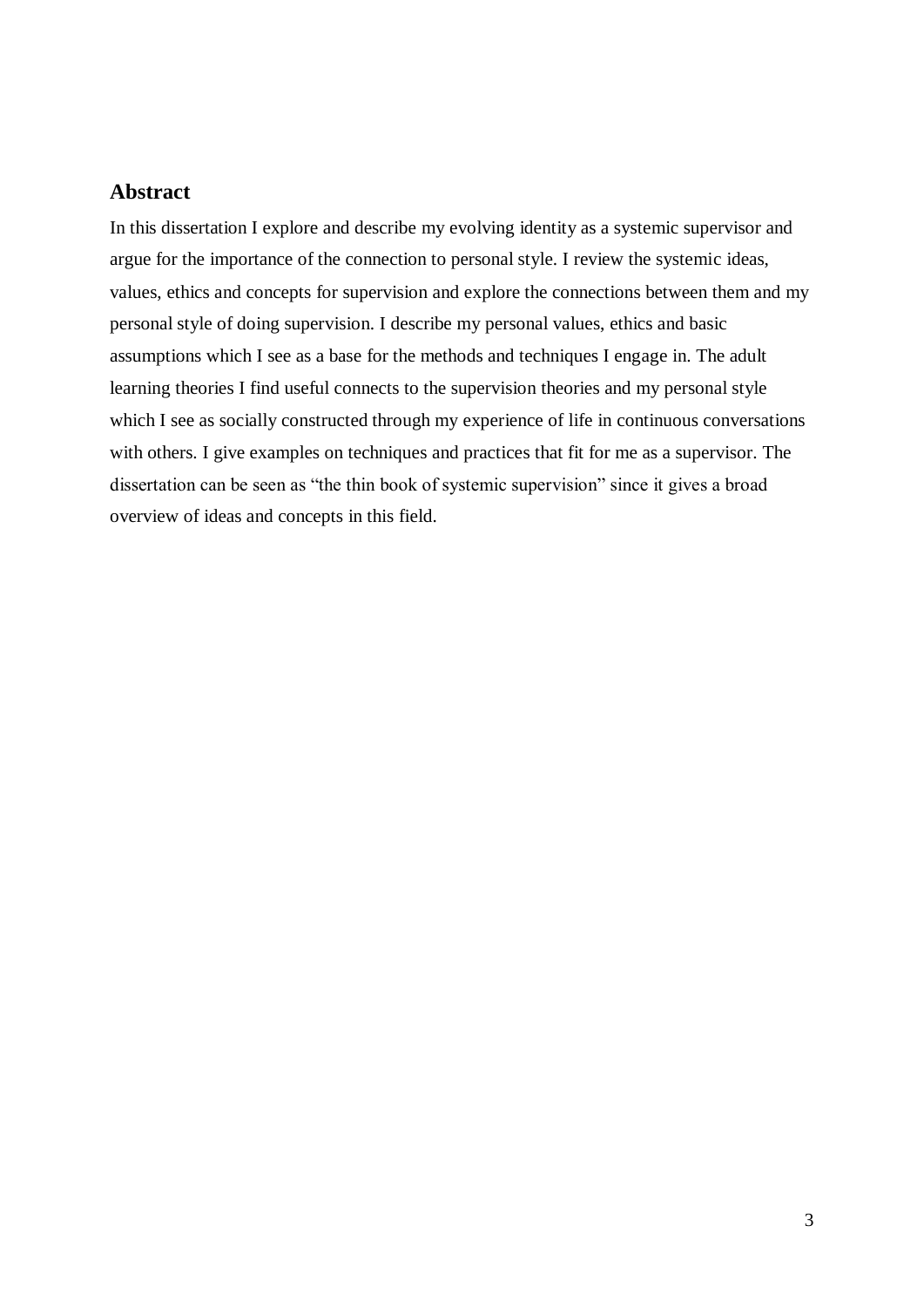# <span id="page-3-0"></span>**Introduction**

These past two years I have been training to become a systemic supervisor. The term "systemic supervisor" contains a range of meaning which is hard to grasp and often my mind slips away when I try to explain what the ideas are that inform my practice. Even though I've been studying systemic texts and using systemic ideas in my practice for more than fifteen years I have a hard time explaining when people ask me "What do you mean by systemic?" or "How do you do systemic supervision?". There are so many different angles to start explaining these questions from, and the answer always seem to be different according to what my focus has been at the present time. I imagine the same dilemma occurs when someone asks an artist "how do you do to paint such a picture"? Like the artist I have been trying out many different techniques, worked with lots of different material (different methods) and copied styles from the masters of the field. Reading the contributions from well known practitioners when they describe their ideas and theories is interesting when you connect what they say to how their personalities appear. For example; the idea of "irreverence" fits perfect with how G. Cecchin acts and appears and P. Lang's appreciative attitude fits excellent when he says "fantastic!". T. Andersen's slow but intensive style of exploring the meaning people give to certain words, he explains as coming from the culture of northern Norway with few people and astonishing and harsh country. Michael White explained on a seminar that he always have had a fascination for maps and the sailing explorers of the pacific in the sixteenth century, spending hours of his teenage years hanging over maps to understand the world. In forming his narrative theories he thus created maps to understand and explore the meaning people gave to the stories they expressed.

This fit between personal style and preferred methods and theories have become interesting and something I want to explore more. Not long ago I began to realize that there are certain ways of practice that fit better for me as a supervisor than others and I have a sense that I'm now beginning to find (or create) a personal style of performing supervision and an identity as supervisor which also is a combination between personal style and theories. I can see the contours of how I want to act and what I find useful in the position as a supervisor, what theories inform the practice and on what grounds and values my identity as a supervisor rests. At the same time, when I am getting the sense of having found this way of acting and thinking as a supervisor I get lost in all the parts (e.g. techniques, methods, exercises and theories) and loose the entirety. In practice this shows when I, after having had a supervision session realize that I could have done, or said something in a certain situation that I didn't do in the moment.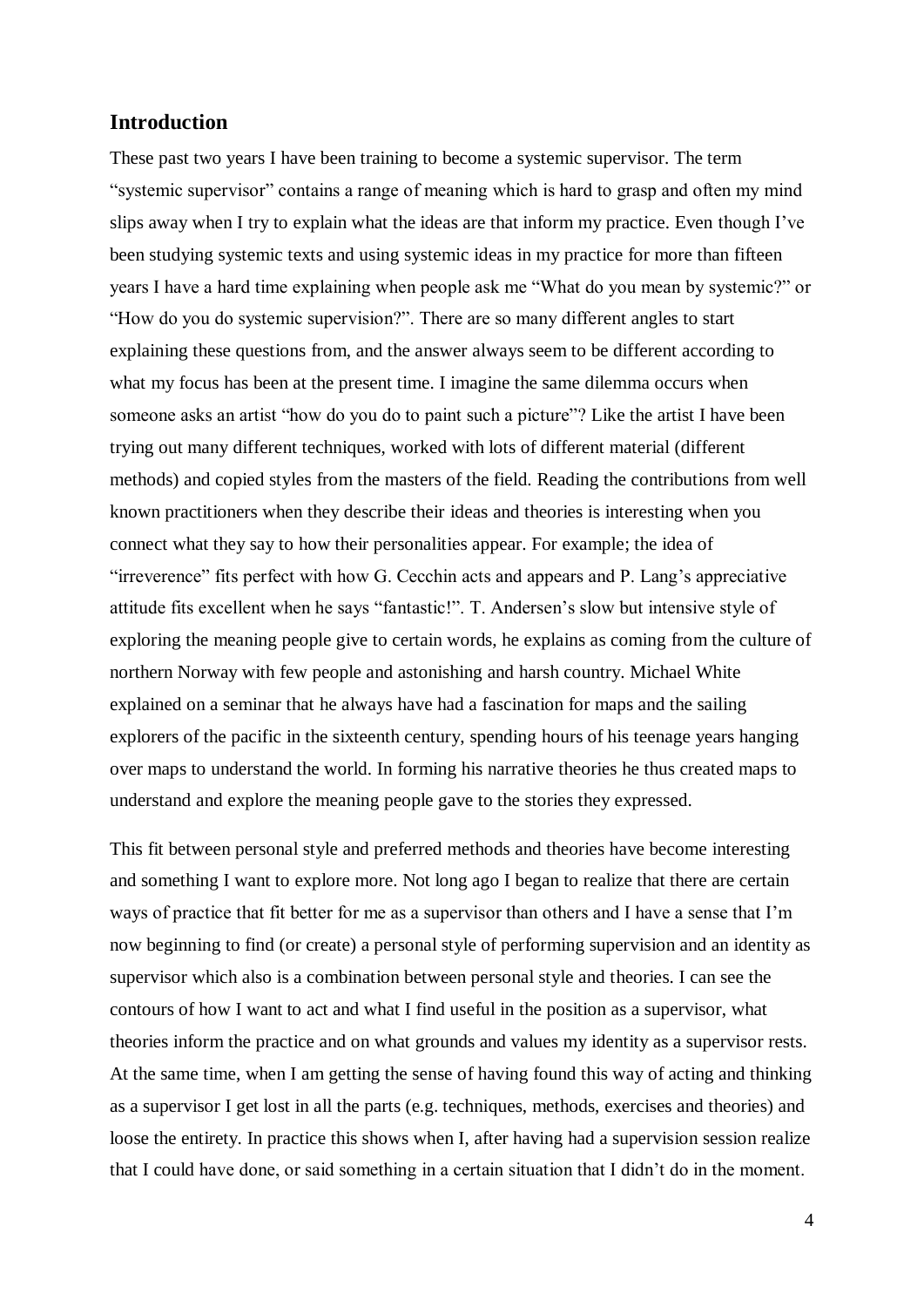I know I cannot do "the right thing" all the time and that the most important position is to be reflexive in what I do and put trust in the belief that my experience and former training will guide my spontaneous actions that suits the context I am acting in. Anyway I'm having a wish to become more accurate and focused in my position as a supervisor and reflect back on what this training has given me, so that the learning becomes more fluent in use. This last essay, the Master dissertation, I will therefore use as an opportunity to explore what the ideas, values, assumptions theories and actions are that inform me as a systemic supervisor and how they fit with me as a person. By doing this I also think my identity as a supervisor will grow further.

#### Aims

My aim with this dissertation is to explore my thoughts, theories, and examples of my practice in the field of systemic supervision to get a hold on what I know and why I engage in the practice the way I do. Formalizing, or focusing my thinking through writing fits as a good learning process for me and by writing about this from a personal view I hope I will gain a grater focus on what I am doing because, to quote Peter Lang who quoted Wittgenstein; "I need to speak to know what I am thinking" (Lang, 2000). In "knowing supervision" I'm using Wittgenstein's (1953), notion that *knowledge* means *knowing how to go on* which points towards seeing knowledge as an activity, and therefore as a process. The process of writing this dissertation will in this sense be a way to help me 'know how to go on' in my practice as a supervisor.

Another aim is to make a personal account of what ideas, values, and passions I have in my work that keeps me going and to argue for the idea that all practitioners have their personal style that guides them in the daily work. If we can see each other as unique practitioners, all with special and different passions about our work, we might easier appreciate what other in the field can give us. One point of this dissertation is to enable *you*, the reader to explore *your* unique style and application in doing supervision.

If the dissertation functions for other practitioners as a useful guide and inspiration in their work and a 'guide in systemic supervision' it would fulfill a great purpose, but at least it will function as a reminder and guide for me when I need inspiration.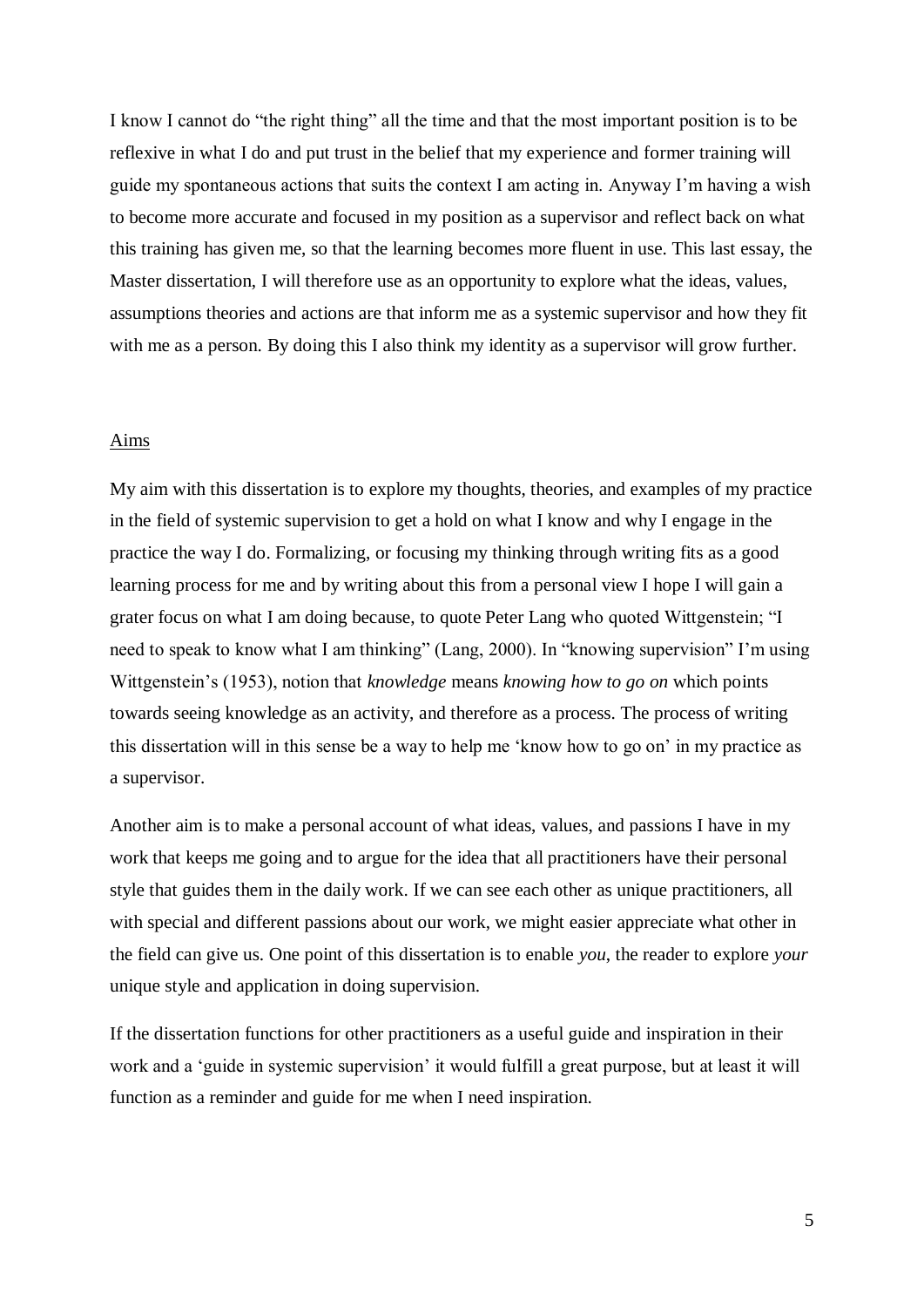#### Audience and language

Audience for this dissertation is to begin with the examining boards of KCCF, GCK and the University of Bedfordshire. I am also writing for my college students on the course and other professionals in the field who are interested in learning more about systemic supervision.

I'm writing in English which is not my native language. This may shine through in thin sentences and poor language here and there. I hope the intentions of what I want to say will come through anyway, and that the reader will be indulgent with the language.

#### Outline of the dissertation

I am inspired by John Burnham's thoughts about seeing development as a process where theory and practice influence each other reciprocally. Therefore I will interweave theories and quotations from writers with examples from my own practice throughout the dissertation and create a mix between practices and theories. Here is a short overview of the disposition of the dissertation.

**Chapter 1.** I outline what the **theoretical roots and world views** are that function as a platform in my practice as a systemic supervisor. I present the **values, ethics and assumptions** I have. These ideas I see as basic and function as the epistemology, or framework for the work I do.

**Chapter 2.** In this chapter I **connect the theories and values** described in chapter 1 **to the supervisory practice** and I outline how I **position myself as a supervisor** according to these values and theories.

**Chapter 3** focuses on the **adult learning theories** I find useful for systemic supervision. I am also connecting learning theories to practical examples in supervision.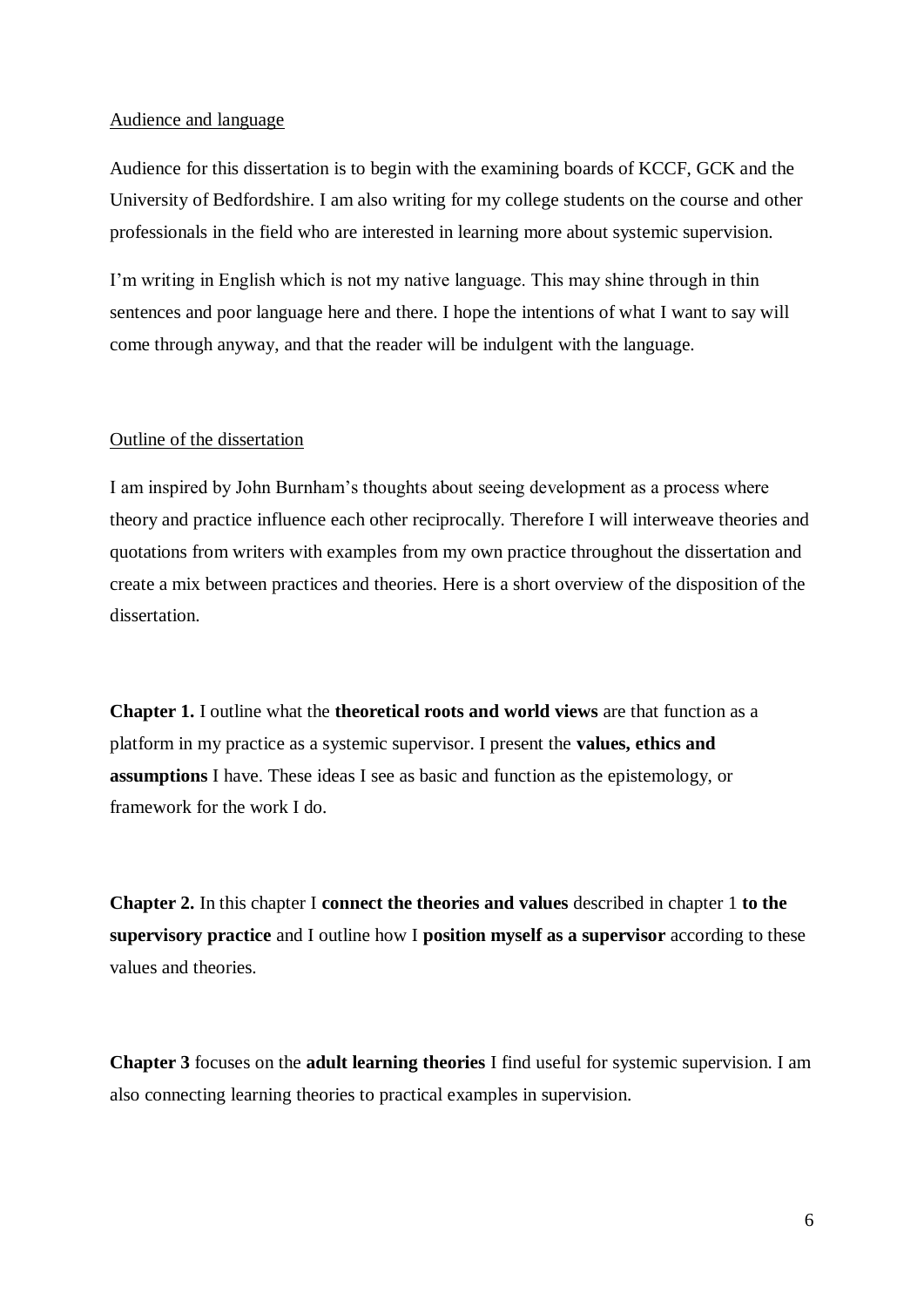In **chapter 4** I give **examples on some practice** I find useful in supervision. I focus on **stories** and the use of **storytelling** in supervision and will also give example of how I use drawings on flip charts and white board to enhance meaning.

**Chapter 5** is **reflecting back** on the process of writing this dissertation and what I have learnt by writing it.

Using John Burnham's framework AMT (Approach, Method and Technique) (Burnham, 1993), the first chapter can be seen as dealing mostly with *Approach*, the second and third chapter highlights *Method*, and the fourth chapter focuses mostly on *technique*.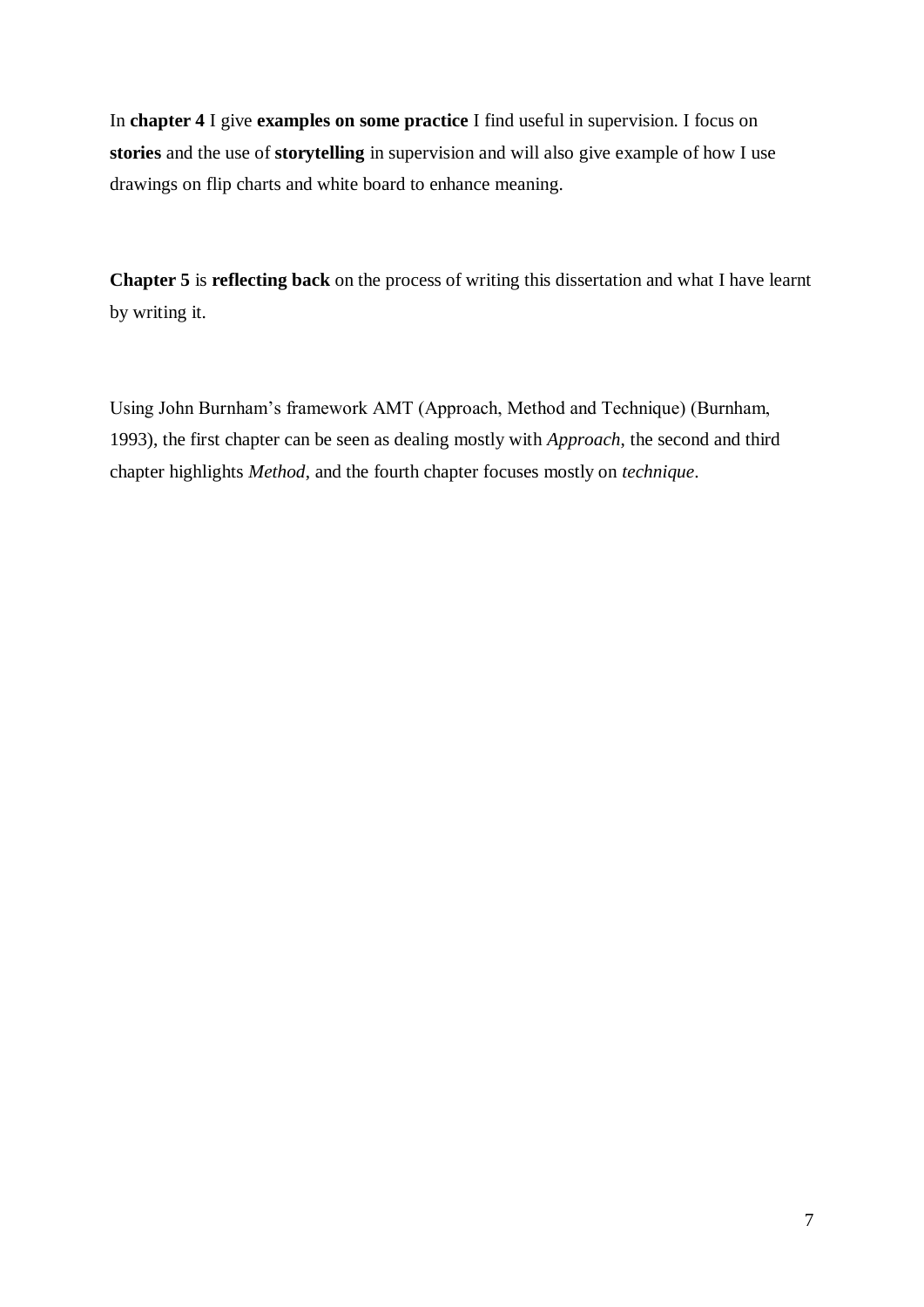# <span id="page-7-0"></span>**1. Background theories, paradigms and epistemology**

Here and there among systemic practitioners I hear skeptical utterances when it comes to the use of theories in the field of therapy and supervision. Once I heard a well known systemic practitioner saying that 'theories are massage for intellectuals'. To me however, theories have a central role when I guide myself around in the practice. Direct and indirect they serve as an engine in my every day practice. Maybe, one of my preferred learning styles according to Kolb is "abstract conceptualization" (see below chapter 3). Personally, theorizing and philosophy have been a passion as long as I know and engaging in conversations about "who we are?" and "what is good living?" brings energy and meaning to my life. In the systemic and social constructionist perspective the main focus is that we live in a communicating world. We create understanding and meaning in communicating with others. The culture we live in and the societal discourses influence how we cope with the "truths" we create. We create meaning of words as "therapy" and "supervision" and how we should act as agents in the practice of these words. Every culture has their "right" and "wrong" behaviors and ways of communicate within the culture. This dissertation is created in relation to the current western cultural ideas of how to construct a dissertation. All ideas and theories have historical roots and next I will give a background from where the systemic and social constructionist ideas have developed.

#### <span id="page-7-1"></span>Modernist attitude towards meaning and knowledge

In the secularized Europe called the Enlightenment, the power of the church and their answer to "meaning" became questioned. Erland Lagerroth describes the "Copernican heresy" as central in founding the new scientific paradigm in the  $14<sup>th</sup>$  century by placing the sun in the middle of universe instead of the earth. Since "every known society rests on a range of basic assumptions about *who we are, what kind of universe we live in and what it is that is important for us"* (Lagerroth, 1994 p.27, my translation) this heresy made a great impact. The period that followed when the power of the church was broken is called *Modernism* and the scientific method that was founded was called *Positivism.* "The scientific method" was created to generate clean, context free and universal truths (Penman, 1996, p.3). According to this scientific paradigm knowledge should be objective, impersonal, unhistorical, permanent and universal and it should produce grounded facts (Chen, Pearce, 1995). The positivistic method that has been the modernist scientific method above all has made a great impact in the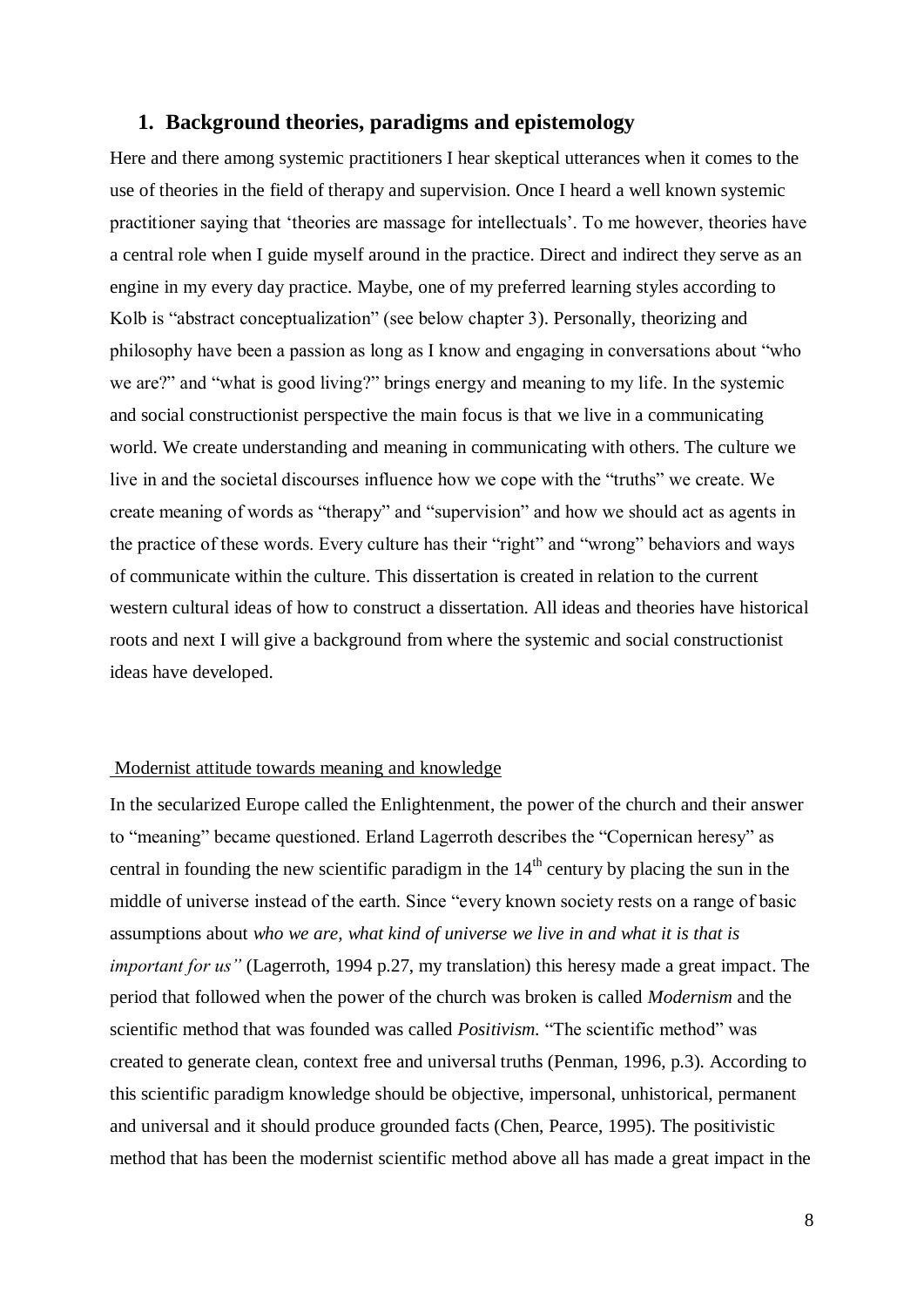daily living the past decades. We live in a world that is constructed through this modernistic thinking and it has lead to enormously increased material growth and increased wealth for many people. The thinking has also produced mountains of garbage, environmental damage, starvation, stress, war and conflicts about what is right and wrong, true or false. During the last half of the  $20<sup>th</sup>$  century there were reactions against the modernist world view. These reactions led to a proposal for an alternative way to look at the world. The new paradigm got the name post-modernism.

#### <span id="page-8-0"></span>The post-modernist alternative

"The scientific method" was created to give us clean, context free and universal truths. Now we have understood that there cannot be any "clean" truths to find independently of human influence and the impact of the observer. In this new world we need to ask new questions about what – and how, we know what we know? (Penman, 1996) and epistemology (how do we know what we know?) has become an important focus. From the modernist perspective the focus is to give accurate answers and final truths. From the post-modernist view the focus is to ask questions to generate new meaning and "objectivity" is marked with quotation. Human science was changed from a focus about how human beings *are* and *function* to how we *do* and *communicate*. Instead of focusing on universal truths, focus was set on local knowledge and the influence of the context and different culture. "Descartes claimed that 'I think, therefore I am'… Vernon Cronen made a more radical suggestion: 'We communicate, therefore we are.' " (Pearce, 1999, p.11). With Bateson, Foucault, Maturana, Gergen and the Milan team (just to name a few) as starting points, post-modern ideas have continued to develop within the systemic thinking and the social constructionism.

#### <span id="page-8-1"></span>Systemic constructionism

The post-modern approach to therapy and supervision has many different labels. I have found that 'systemic constructionism' fits when I look for the theoretical roots to my positioning as supervisor and therapist. 'Systemic', because the focus is on people in relation to each other and influencing each other, and 'constructionism', because human systems and culture are constantly evolving in an ongoing process. I will now give examples of what I see as some of the concepts and values in the world view of a systemic constructionist: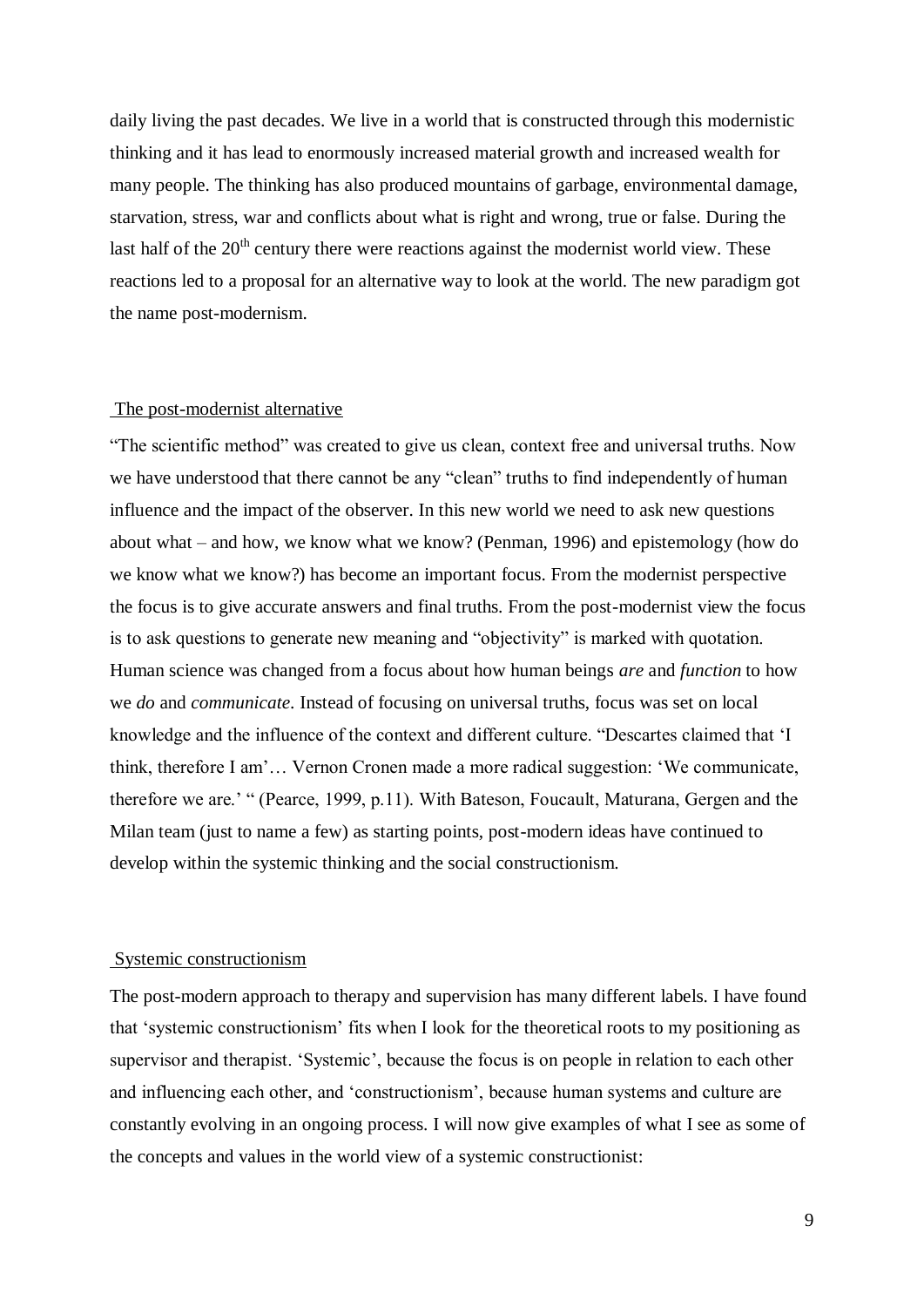- We influence other people and get influenced by other people. In con-joint actions with other people we create our social worlds and our identities (Lang, Little & Cronen, 1990).
- Truths about the world are not found things but are co-created in language, and are guided by our curiosity and reflexivity in a world that is seen as pluralistic and polyphonic. "…each person perceives the world differently and actively creates meanings from events. The 'real' world is therefore a different place for each of us" (Burr, 2003 p. 19) Instead of a universal view of the world, the constructionist talks about "multiversal perspective" and valuing all voices and not only a "right" voice (Gergen & Gergen, 1991).
- We live *in* communication, not *by* communicating. The language is not a carrier of information but function as creator in itself. "Language and meaning are *matters of use and doing in conjoint action* rather than codes or a vehicle for ideas" and "...to know the meaning of an utterance depends on the context in which the utterance take place" (Cronen, V. & Lang, P., 1994, p.6).
- There are built in ethical (and political, I would say) considerations because: If we influence other people in a world that we co-create, we have to consider how we want to influence and what world we want to participate in creating. We engage in social practice without ambitions of acting objective or create truths, but with an intention to create a better world. Ethic becomes immanent in the communicating practice (Penman, 1996). *What* we do, *how* we do it and what we think we *should* do becomes our priority tasks and in 'the doing' we show our ethics. "Thus memory, emotion and other psychological phenomena becomes things we do rather than things we have" (Burr, 2003 p. 17).

These assumptions are painted with a broad brush. They are mentioned here to give a picture of the development of the ideas that I see as a base for the more specific supervision theories that will follow later on in the text.

# <span id="page-9-0"></span>My personal values, assumptions and ethics

"To talk of theory without relation to values and experience is like studying the small eddies in the river as it flows without looking to the banks. We would miss so much" (Wilson, 2007, p. 22). Another way to describe this is that "…human beings, in their interaction with one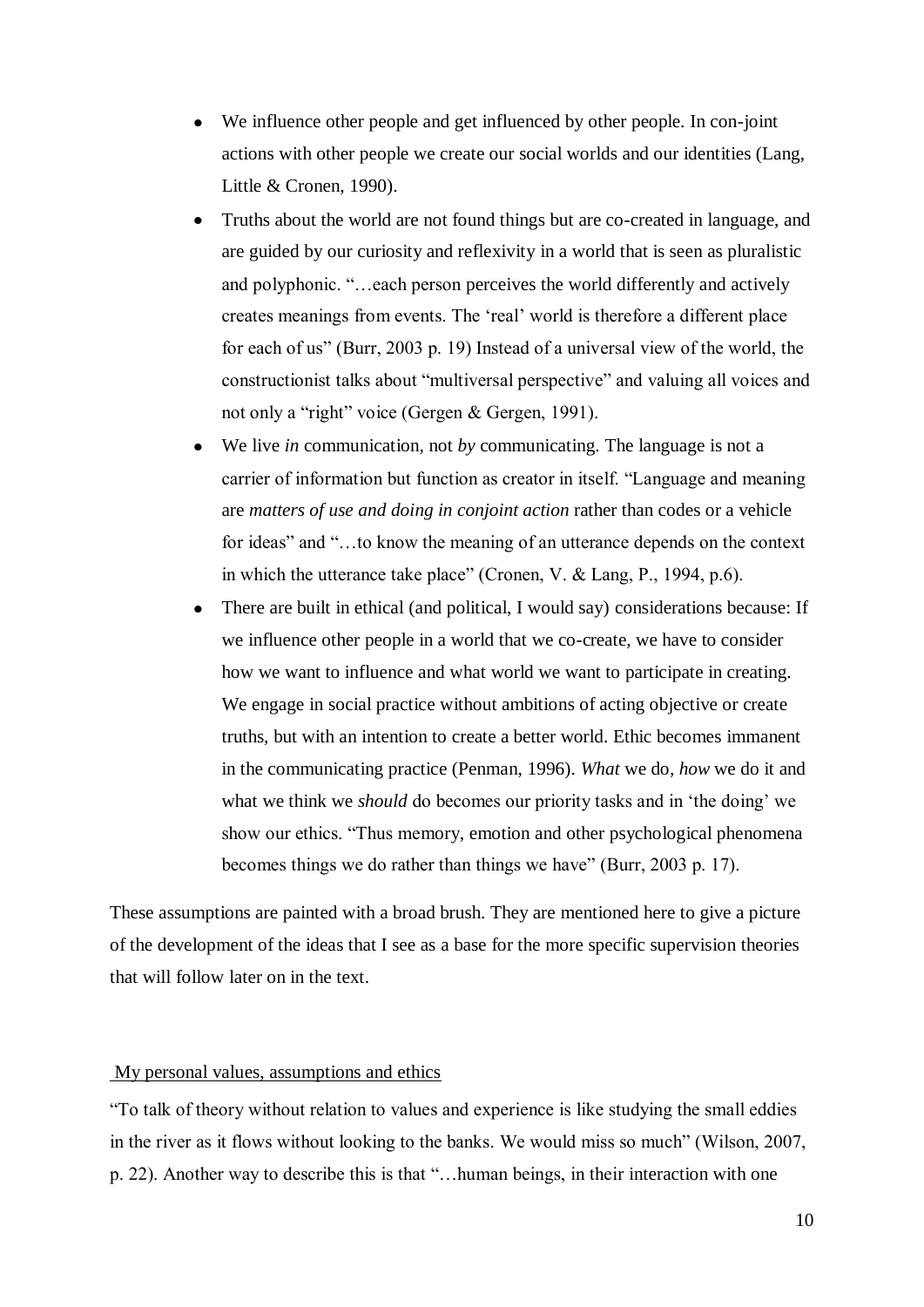another, *design* their behavior and hold theories for doing so. These theories of action as we have called them include the values, strategies and underlying assumptions that inform individuals' pattern of interpersonal behavior" (Schon, 1987, p. 255). I see the values and basic assumptions as intrinsic parts of the personality and the identity. When I ask myself: "What keeps me going?" or "Why do I get out of bed in the morning (often) with a hope of a forthcoming good day?" or simply "What am I passionate about?" I am dealing with questions about my *values* and *basic assumptions* in life. They are 'the bread and water' that engages my curiosity and keeps me going in a work that I did not choose because of the good salary, but because of interest and vocation. The following is an attempt of explaining these personal values, assumptions and ethics:

- I have, as long as I know, had a hard time accepting when people present final facts, or truths, about me or other people, facts that one should obey and respect. It's like obstinate thoughts comes to me automatically when these kinds of facts are presented. When stuck in discussions based on facts and truths I often find myself getting bored and tired. Personally and professionally, an explorative stance that gives room for new ideas to develop fits better to engage my curiosity. "Right and wrong" discussions have the tendency to make people evaluate each other in dichotomies as good – bad, smart – dumb, expert – novice, etc. and favors the expert position as the most important voice to listen to. One mission in life has been to raise the voice of the ones that aren't listened to very much. This is a political argument – just because I think it will make a better world if the power equals out between people.
- The belief that nothing is fixed and static and that we construct ourselves and the world we live in through communicating with each other, helps me maintain the curiosity for reflecting *how* we interact in the process of cocreating ourselves and our worlds. Personally, I have a lot of examples of how I have gotten different identities tagged on me and have experienced the joy of hearing good utterances connected to something I have said or done, as well as the entrapped feeling when someone has valuated me as bad. The constructionist notion that we influence people and get influenced by people through communication points to an ethical question: How do we want to influence? and; What do we want to create? I want to influence people in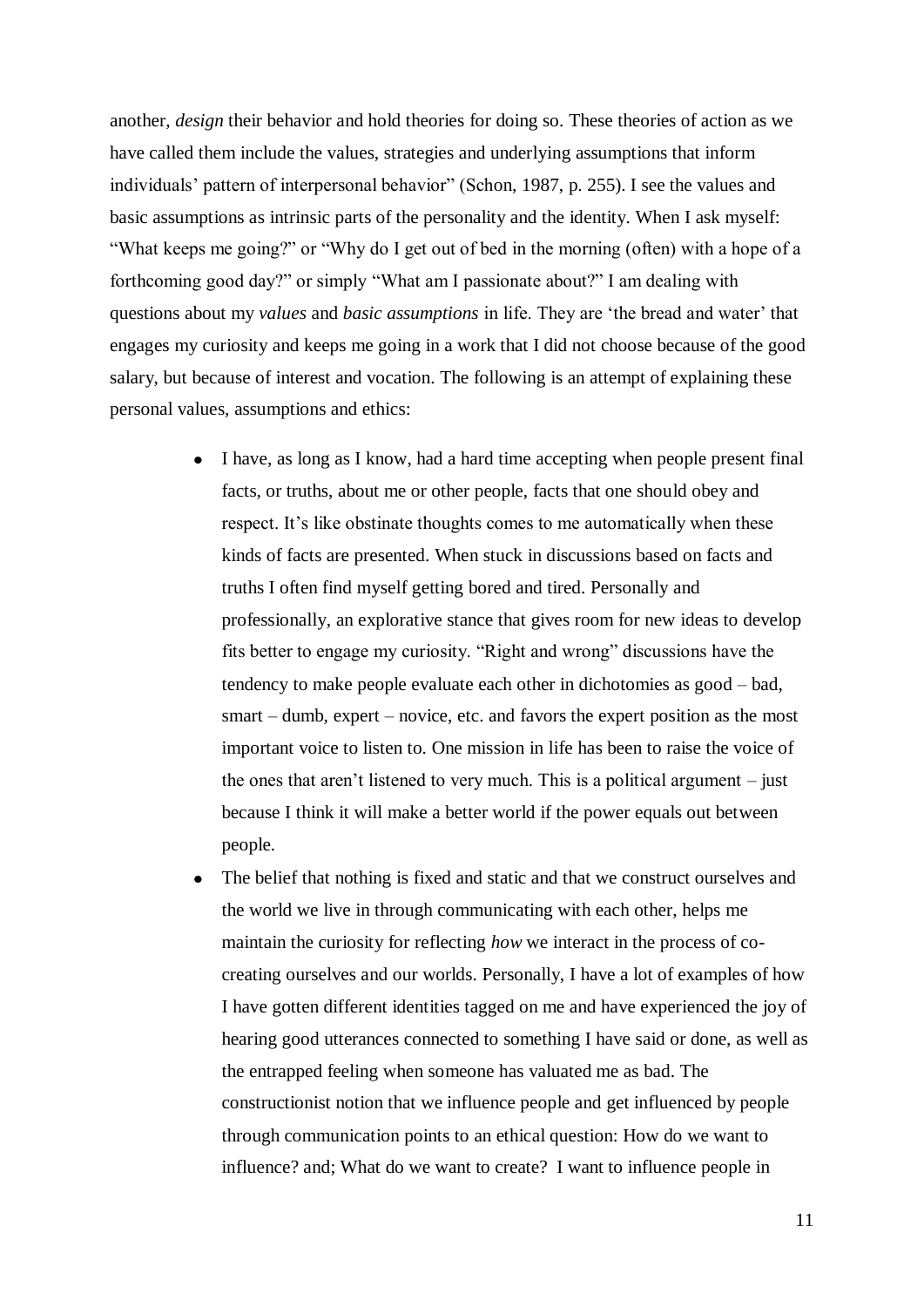supervision to find their unique way further and for them to act as ethical agents when working with people in need of help.

- Connected to the last is the attitude that 'systems are perfect' in the way they act even if the consequence of the action is not preferable. This helps me maintain my curios stance when I slip into useless thoughts about what could be wrong in the system. It also gives an ethical account that we all act into social worlds which fits with the context we act from within. I'd like to quote Vernon Cronen saying we are "concerned with creating good life, for there is no legitimate reason to study the family, culture or social institutions unless we are concerned with creating good life for people" (Cronen, 1994a, p.8). Jim Wilson connects with this and says: "...pre-judging another person is dangerous without first trying to appreciate the logic in that person's perspective" (Wilson, 2007, p.21).
- I am the youngest in a family of eight people, and I have had five siblings helping my parents to bring me up. This gave me a lot of room to play and to find out my own solutions and saved me from many obligations that my brother and sisters had. Play, fantasy and humor has been important in my life and I use it in my work as a therapist and supervisor. My big family has also served as a "playground of practice" (Wilson, 2007) where I as the youngest had the freedom to be "irreverent" (Cecchin et al, 1992) in my comments on what was talking about at home without having responsibility for the outcome of f. ex. an argue.
- In the post modern and systemic constructionist field there are many authors proposing an alternative way of seeing and understanding who we are and what world we live in that questions the ground principles of former traditional ways of thinking. This contradictory stance appeals to me in many ways. I get bodily moved and get goose pimples when reading texts by f. ex. Kenneth Gergen when he proposes another way to look at the concept of 'self' and says: "There is nothing that requires us to understand our world in terms of independent units; we are free to mint new and more promising understandings" (Gergen, 2009, p. 5). Texts like this makes me feel I want to be a participant in this 'minting' new and more promising understandings and work to influence the world to become a better place to live.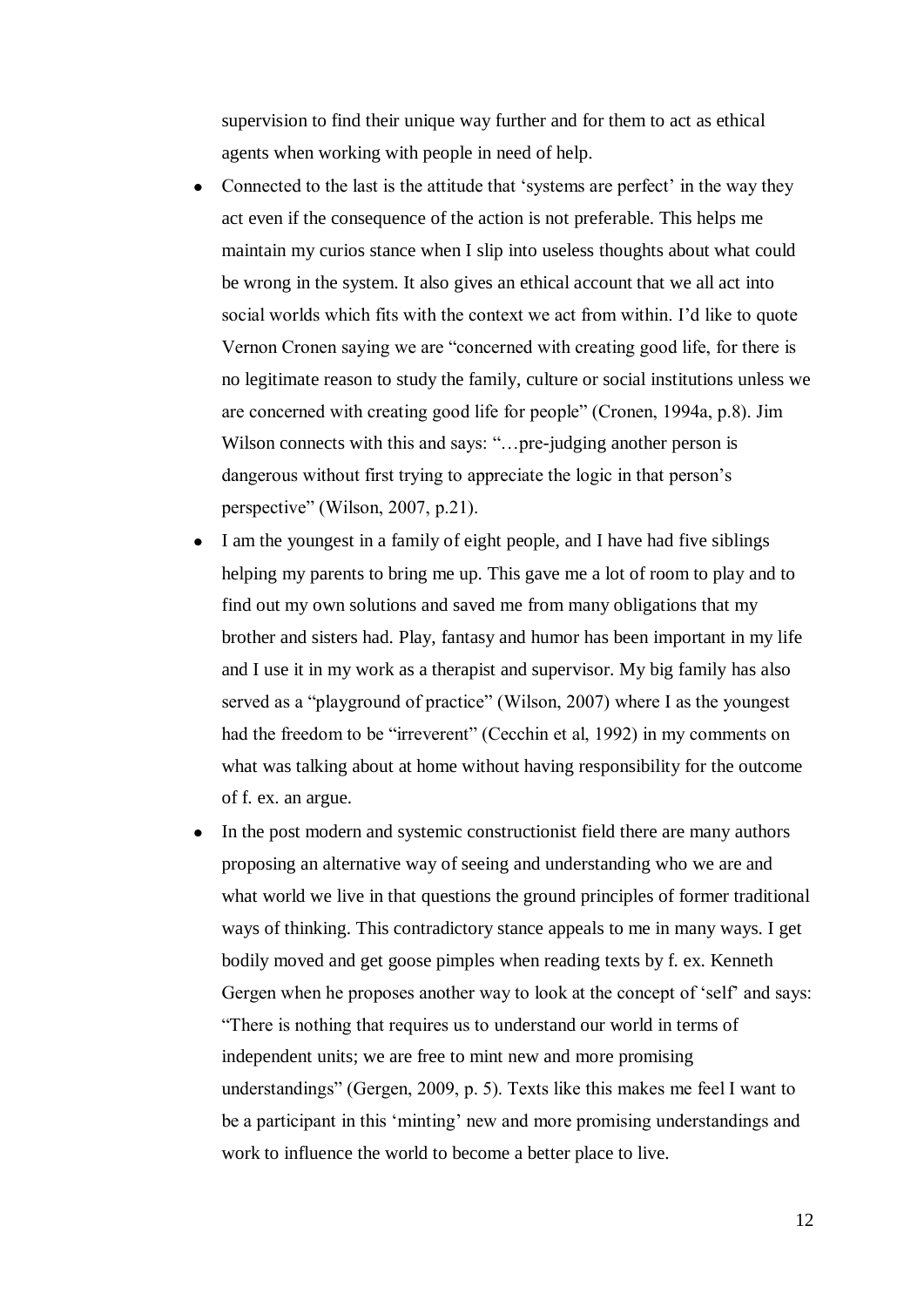# <span id="page-12-0"></span>**1. Positioning as a supervisor (methods and concepts)**

This chapter focuses on ideas that are useful for me as a guide when creating a supervision practice. It deals with the assumptions and preferences I have when entering the scene of supervision. The focus here is what theories and concepts I have that inform the practice of supervision and how my attitude could match these theories and concepts. I intend to explore the question: "How do I position myself to create a context of supervision that can be useful for the ones I meet?"

# <span id="page-12-1"></span>The Swedish context for supervision

English supervision culture differs from the Swedish. When we talk about supervision in the Swedish context, the most common setting is group supervision and not very often supervision with individuals. Another difference is that in Sweden supervision is spread among many different professions such as teachers, other staff members in schools, counselors, social workers, staff on different hospital institutions, different kinds of inpatient units, and so on. Our primary work as supervisors in Sweden is therefore not to supervise in the context of therapy. The supervisee's usually don't have any experience of acting from within the therapeutic context. More often the focus is how to position oneself towards the ones they work with and to create a professional identity that fits with their duties and obligations. Since the supervisor meets supervisee's from many different professions, the supervisory context has many different settings. The supervisor has to be fluent in adjusting the practice so that it fits with all these different contexts. We have to show reflection in action (Schon, 1987) and relational reflexivity (Burnham, 2005) by adjusting the content to the different professional cultures we enter.

#### <span id="page-12-2"></span>Developing identity and personal style as a supervisor

I have experience from having a lot of trainers and meeting other supervisors in practice. Even though they might have similar systemic theories and thoughts about what they do, what it is that is important to focus on and how to perform the practice, they all perform it in different ways and the context for supervision becomes different depending on who performs it.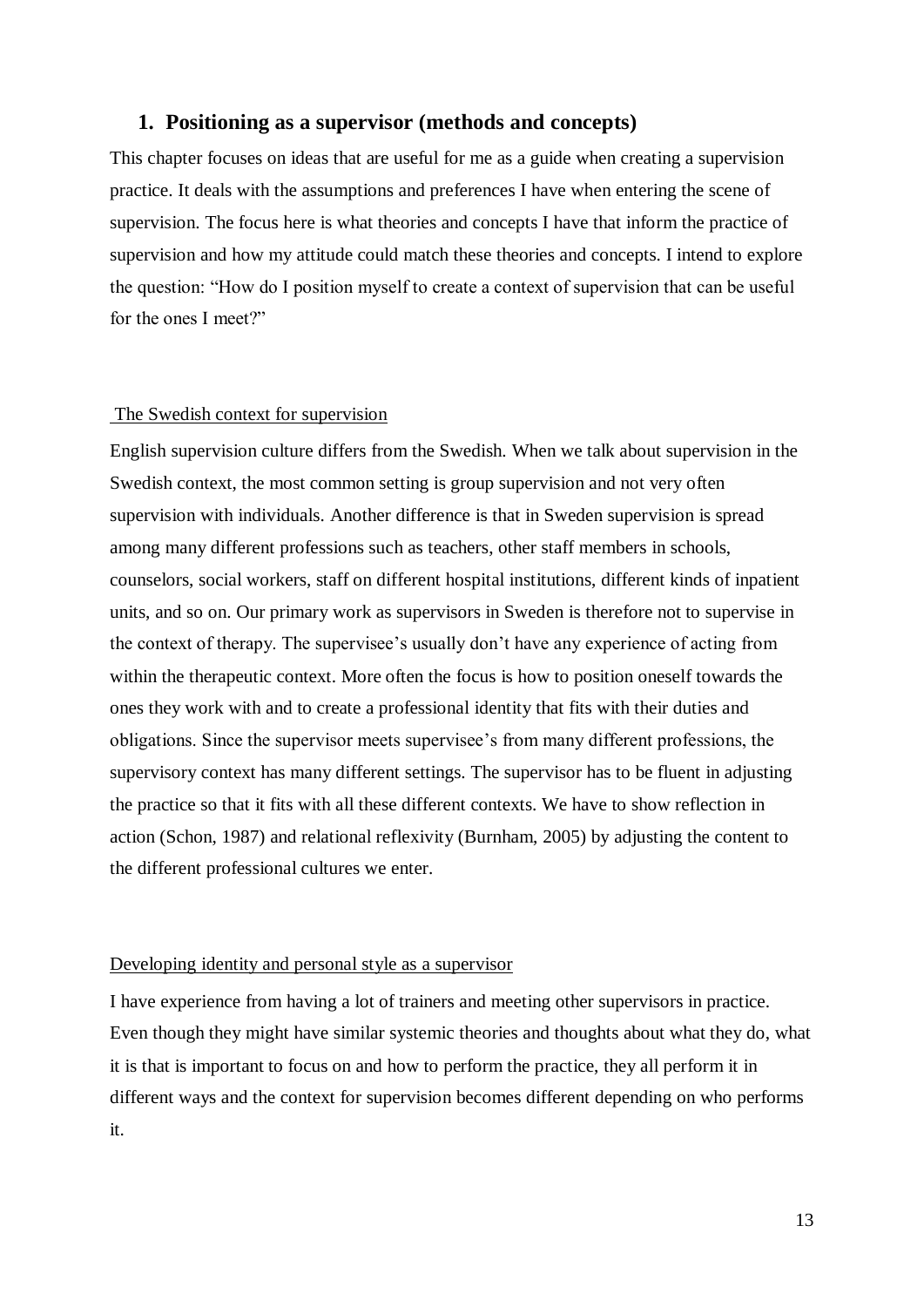G. Cecchin argues that working in a systemic frame for practice means adopting certain rules. The following rules point to the notion on the importance of the person of the supervisor: "The only reliable instrument we have are our own lenses, through which we examine the world" and: "Lenses are developed, created and organized by our past history, tradition, training and the experience of living in continuous conversations with other people" (Radovanovic, 1993 p. 255). Above (in chapter 1) I have given some accounts why, and how, my lenses have shaped my personal style towards a post-modern, social constructionist, systemic attitude towards therapy and supervision, and I will describe this further in the text. Personally and professionally, I wish to engage my curiosity through the amazements and wonders of life and this is best done for me when dealing with questions and reflecting processes in collaboration with others. We use common theories, methods and techniques in our work as supervisors but when our work is experienced by others it's *how* we do it that matters – the personal way we perform the practice. Wilson (2007) explains this position as: "… how we, as practitioners, use every aspect of our being to communicate with the other in practice, how we shape and mould our words through gesture and other nonverbal actions in response to the gestures and words of others in a continually recursive process" (p. 2).

Drawing on Hedges & Lang (1993) I would say that the aim of supervision training is to grow in to the 'identity' of being a supervisor (p. 277). In developing an identity as systemic practitioner Hedges & Lang draws on Dewey's notion that "the 'professional self' cannot be separated from the 'personal self'..... In practice a person's many life experiences and ideas may inform their action in different ways at different times." (p. 278). They suggest that trainee's in systemic therapy and supervision should 'map' their personal and professional stories because; "As participant in the co-creation of reality the therapist [and supervisor, I would add] must have some sense how he or she perceives on the basis of their own multiple stories." (p. 288).

In an article by Jeff Faris he discusses his interest for processes that are highly elusive and says: "The relationship between the personal epistemology embodied in therapists' practice and the discourses of espoused theory about therapy seems central to this process. […] Personal epistemology I see as forming a history of a practitioner's experience, prior training experiences, personal life events and beliefs, preferred responses and habitual reactions – what practitioners do in their work with clients and learn from this activity" (Faris, 2002 p.92). Connecting this to the supervision context he says: "In my view, an understanding of the self of the trainee therapist is intrinsically connected to the supervisor's understanding of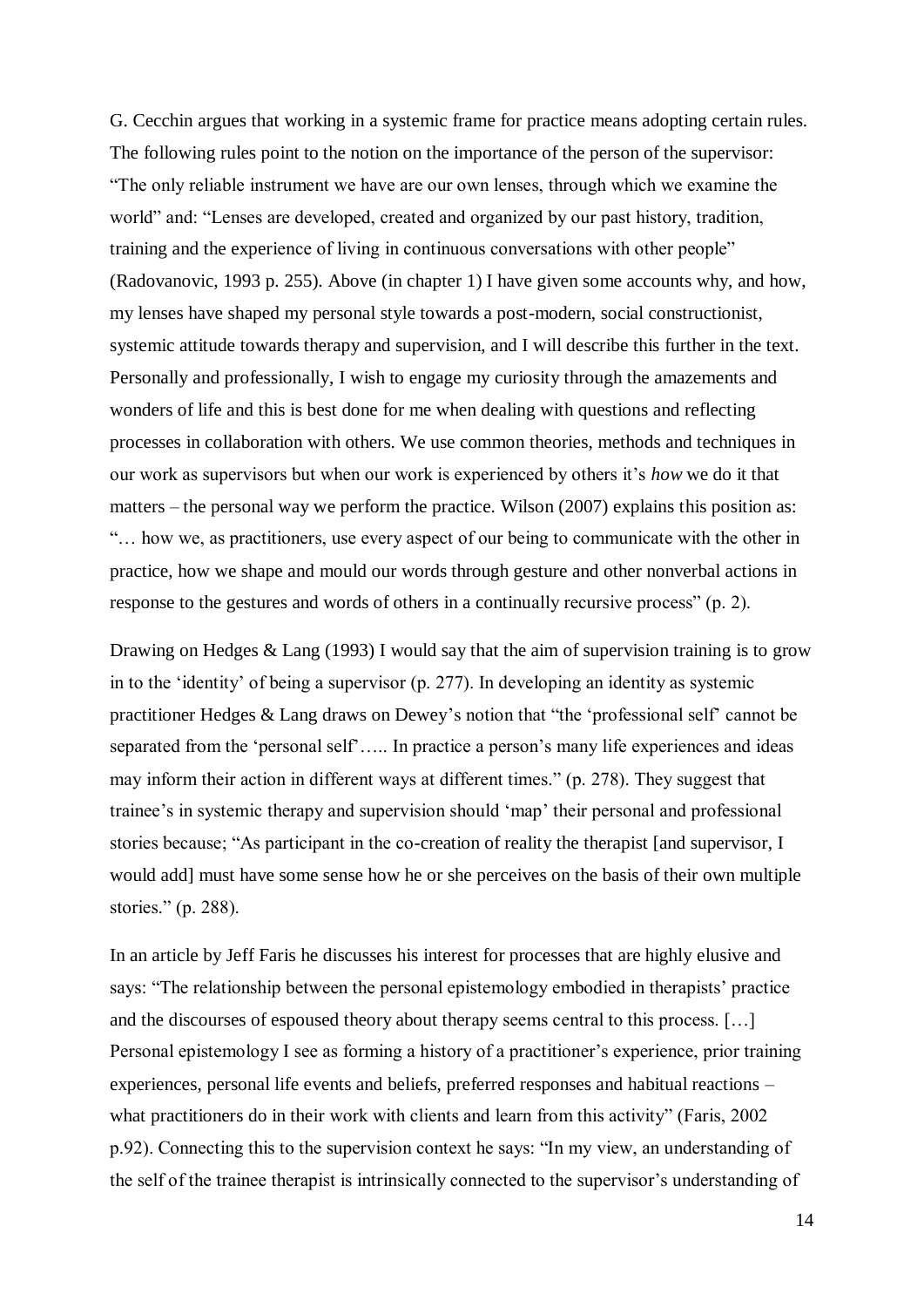her /himself within the supervisory relationship. This must be seen, too, in the light of what else is going on for them in their life (past, present, and future)" (p.97). I think 'personal epistemology' is a term that fits with my intentions with this dissertation. My focus however, is not to explore or describe my personal epistemology. Instead I want to describe my (at the moment) way of performing supervision connected to my values and passions for the work.

#### <span id="page-14-0"></span>My responsibility to create a useful context

When entering the scene of supervision I ask myself: "What can I do to perform in a way that promotes development, learning and growth for the supervisee's I meet, and how does this benefit the ones they work with?" John Burnham has a similar question saying: "How can I practice so as to increase the chances of this relationship becoming therapeutic for the people I work with?" (Burnham 2005). These questions point towards seeing the supervisor as active in the process of creating a useful context for supervision in contrast to supervision theories that sees the supervisor as a passive receiver, only dealing with what the supervisee brings for supervision. As systemic supervisor I see myself as responsible in creating a context for learning and reflexive practices. Michael White (1991) says that to empower the other you have to de-center yourself as clinician by asking questions and create a context that guide them in finding their own way to go on. This position is reflexive in the sense that I like to adjust to every working context I enter by 'joining their grammar' (Cronen, Lang, 1994) in trying to see the world from their view and from this position engage my curiosity and create contexts that promotes professional development, reflexivity and new meaning to emerge.

#### <span id="page-14-1"></span>Working in between the paradigms

As supervisor I meet many groups, all with different experience of the systemic approach and with different approach to learning and truth. In a comment by Cecchin of an article by Radovanovic he explains: "The logic that a systemic teacher follows is a logic based on the lens of aesthetics and curiosity and she or he avoids carefully any form of deterministic logic. It is assumed, perhaps wrongly, that students who come for training are more versed in the traditional deterministic logic." (Radovanovic, 1993, p. 254). My experience is that it takes some frustration going from a modernistic belief system and framework to a post modern systemic approach. When, for example, I join a group for supervision and they are used to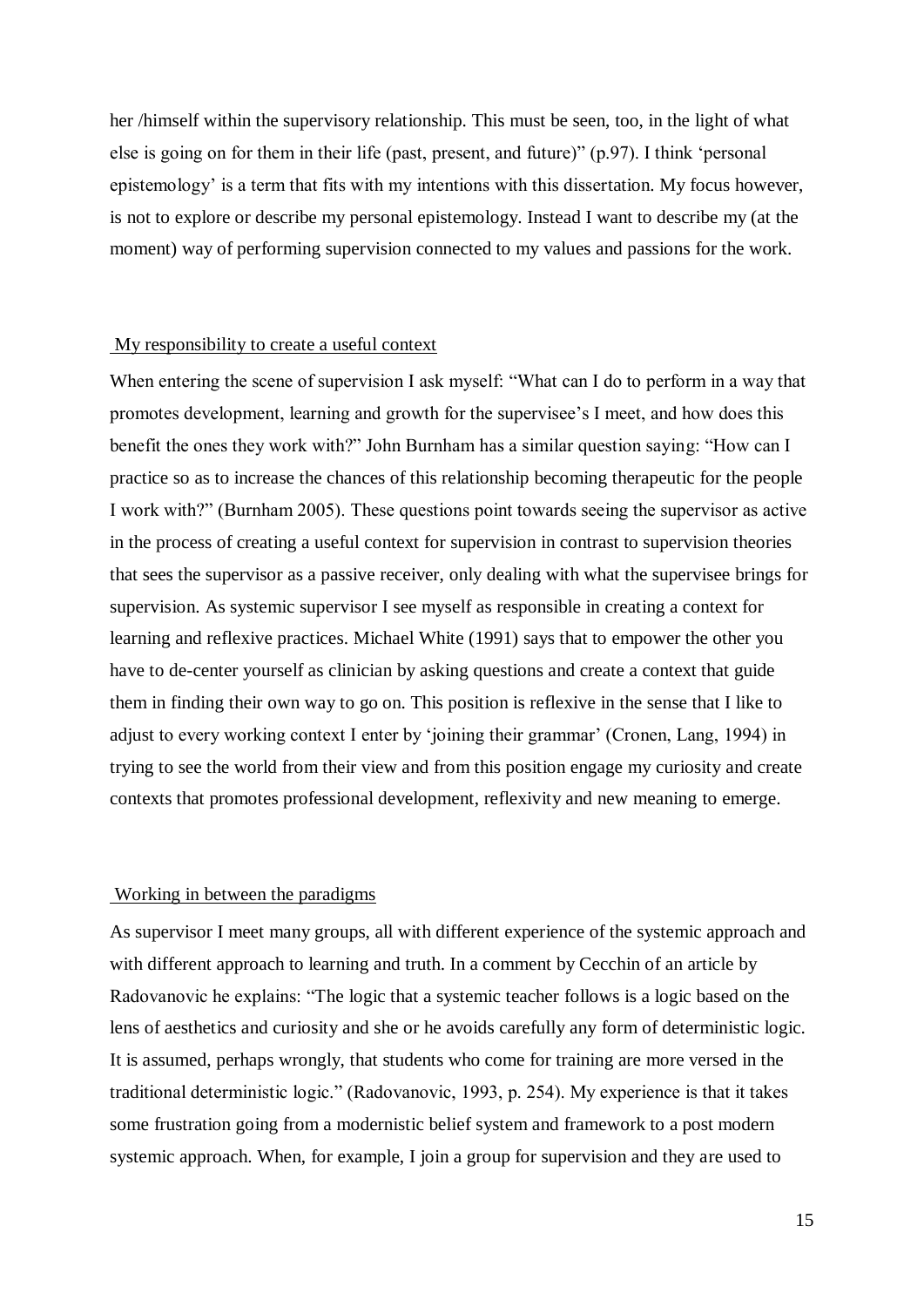being supervised in a psychoanalytic tradition it takes some time to connect, and for them to find meaning in what we are doing. Often the participants get frustrated about all the questions I ask and the lack of answers, and their conclusion is often that I don't have very much knowledge since I for example, don't automatically give diagnoses when talking about clients. Their expectations is that the supervision focus is to explore how their clients *are and function* while my focus is to explore and elaborate how the system (including them) are creating meaning and understanding of what they *do* and how they *communicate* in their unique contexts. It may often take some time before "they appreciate and develop the richness of possibilities as they move from a need for certainty and closure to a sense of comfortableness with uncertainty and the yet-to-come" (Anderson, 2000). Working in this tension between the paradigms is something that I have to learn how to cope with, I came to realize. Some years ago I found this frustrating but now days I can feel a joy in this process accepting that it is a part of the creative learning that the supervision could open up for. The systemic notion that 'you can't change another person, only yourself', means for me that to be a supervisor, I have to learn from the ones I meet how I should adapt myself to be useful for them. At the same time I have a strong idea (prejudice) of what I think is a useful approach for practitioners – the systemic constructionist approach.

We all have our truths, prejudices, values and preferences to understand our world and these are matters for me as a supervisor to connect to and explore – both my own (being self reflexive) and the ones I supervise. An example of connecting was when one social worker in one of my supervision groups brought up a dilemma she had, working with a teenage girl that never left her bed. I knew that the social worker attended a therapy course in CBT (Cognitive Behavior Therapy) and she often referred to the connections between feeling-thought-action which is the ground principles of CBT. She had also expressed skeptical thoughts about the use of the systemic ideas. I started to ask her if she wanted to explore the connections between her feelings-thoughts-actions in relation to the work she did with the girl. A little surprised she said yes. I started to interview her using systemic circular questions and I was keen on using questions that included the three words. Afterwards she was very pleased with the interview and said that she had gained another view of her position towards the girl and that she now knew how to go on. After the session when I thought of what I contributed with, I realized the words from Tom Andersen when he held a seminar in Gothenburg saying that 'you should use the words the other one uses to connect to his/her world'. It also connects to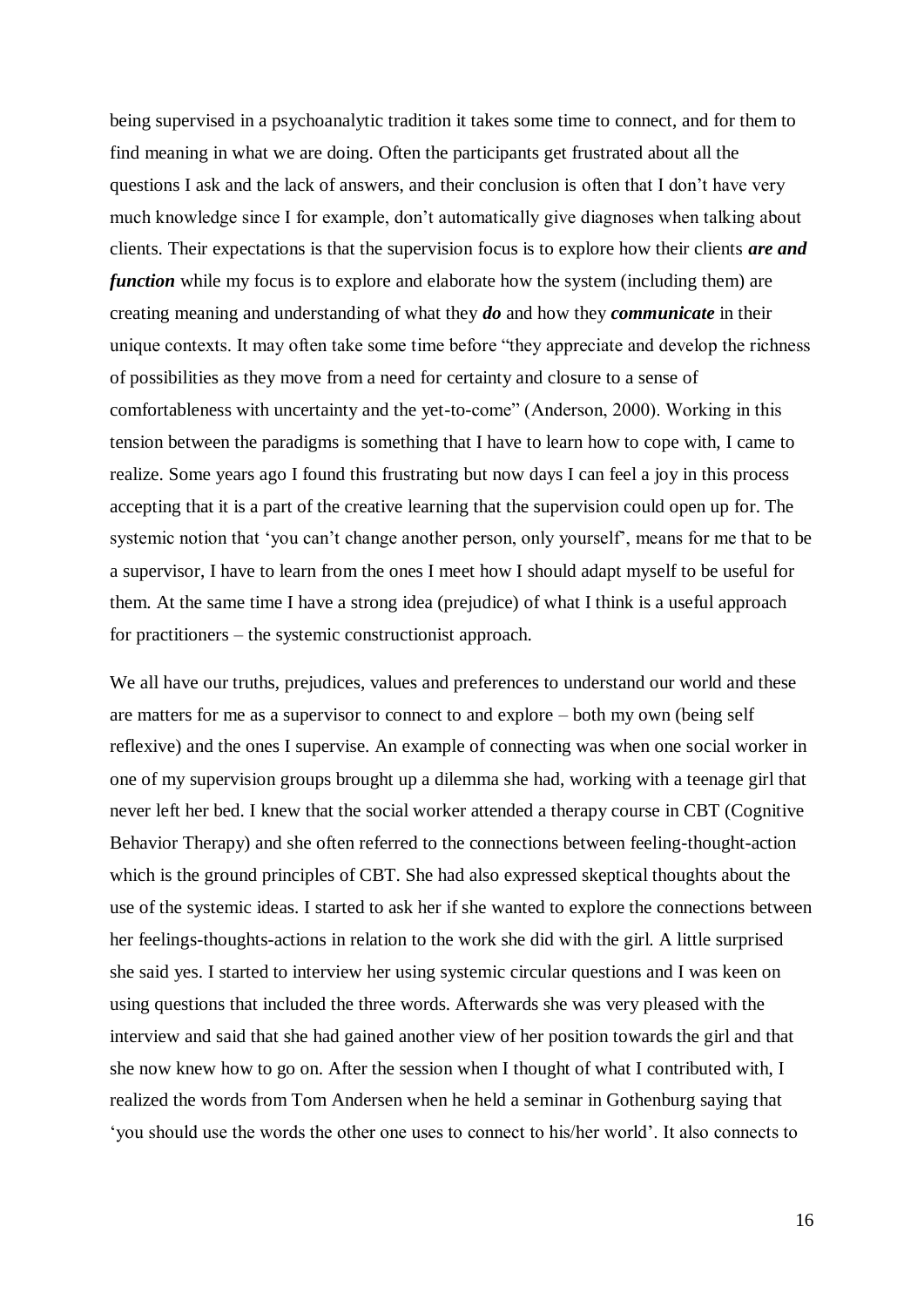Peter Lang's and Wittgenstein's ideas about 'joining the other ones grammar' (Cronen, Lang, 1994).

On the November meeting 2008 at the course, we had Peter Lang as guest tutor and I brought up the question about connecting to other epistemologies and paradigms for understanding. When experiencing meeting a group that have a hard time accepting the systemic concepts, Peter suggested asking my self the question "what can I do differently to connect to the group, in my unique way". He quoted Wittgenstein saying that "meaning is emerging, context is emerging and we meet each other in what we are becoming" (Lang, 2008). From this I learn that: every meeting I have as supervisor is unique, it is an emerging process of knowing how to go on, and there are no universal systemic methods of how to relate to groups. Again, it's a matter of how I position myself to the ones I meet, using my curiosity to find ways to connect in a way that promotes the emerging of learning, meaning and new ideas. Another way to put it is quoting Chris Oliver when she explains the systemic position as: "acting wise in different contexts" (Oliver, 2000) which for me means learning to "know how to go on" in the different contexts I am a part of.

#### <span id="page-16-0"></span>Knowing how to go on

I have found Wittgenstein's explanation of knowledge and learning, *'knowing how to go on'* useful as a metaphor for supervision. The notion: 'Knowing how to go on' points directly towards process (Cronen, Lang, 1994). In supervision the supervisee often comes up with a dilemma, saying he/she is stuck and *don't know how to go on*. My task as a supervisor is to do something that helps them moving from the stuck position to a position where they get a sense that they *know how to go on,* or as Goolishian/Anderson says: a position where the problem "dissolves" (Anderson H. Goolishian H. A. 1992). Supervision can be a place where you explore, experiment, discuss, reflect on action and reflect on concepts, to find a sense of knowing how to go on. Or using Burnham's words: "Supervisory relationships as contexts for the evolution of reflexivity in relation to people, ideas, meaning and action may be thought of as one of its most important purposes (Burnham, 2005).

As a therapist I have had supervisors connecting to my position of *not knowing how to go on* in different ways. Some times I've been given direct advises and suggestions how I could go on. Sometimes I have gotten theoretical explanations saying that my stuck feeling is a sign of counter projection, that the clients projects their stuck feelings on me and therefore I get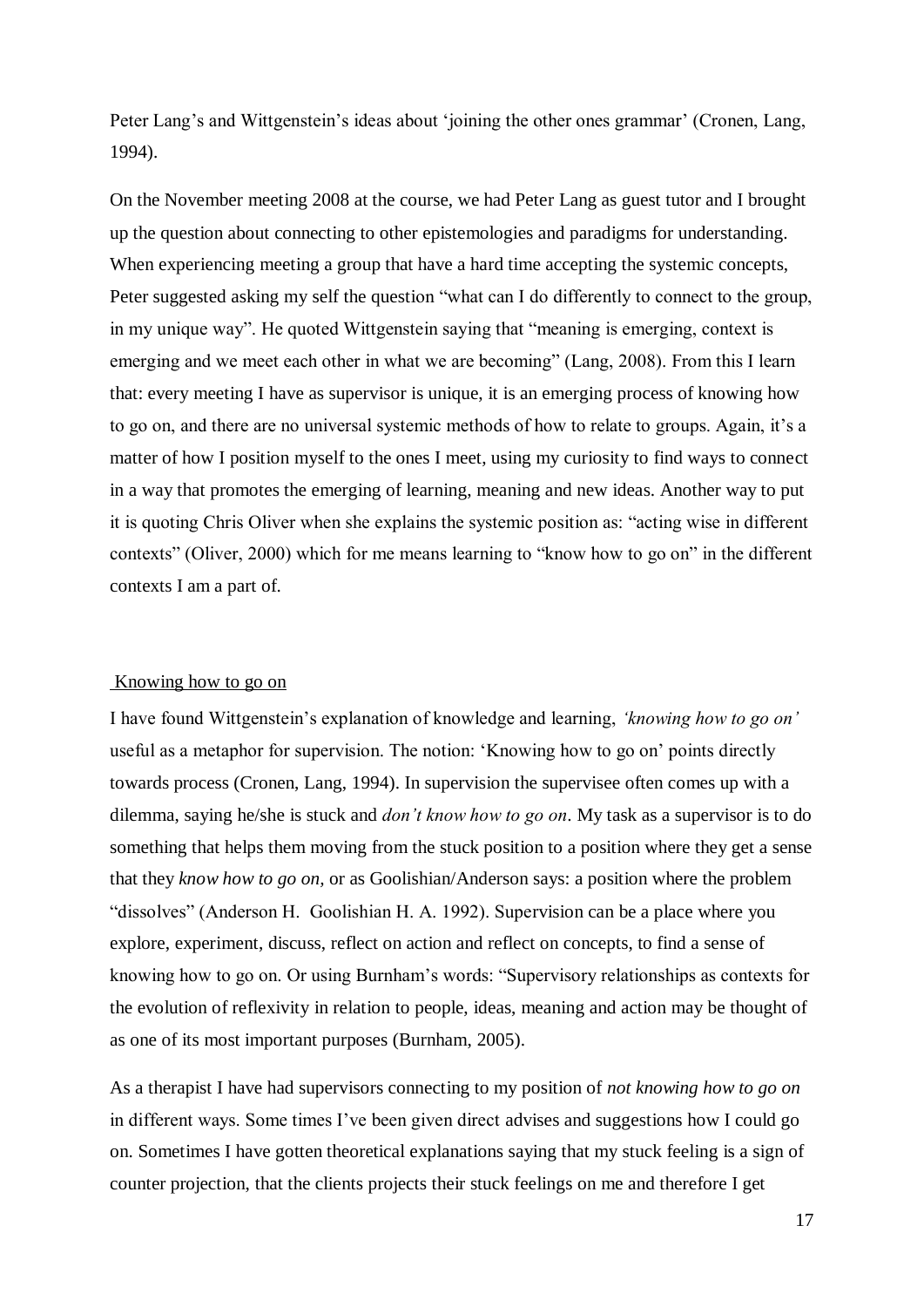confused and end up in a position of *not knowing how to go on.* Other times, another supervisor has started to ask me questions to explore the context in which the idea, or feeling, of *not knowing how to go on* had emerged. My personal style as a supervisor is similar to this last approach – asking questions to open up for the stuck position to dissolve.

#### <span id="page-17-0"></span>Asking questions from a stance of curiosity and reflexivity

Curiosity and reflexivity are some of the key concepts in systemic supervision. The curios and reflexive position is the stance for exploring new meaning and ideas and I often use systemic questioning to lead me in this process. Having a curious and reflexive attitude means that "I ask questions to invite people's description of their experience and meanings and then allow their talk to guide my listening and talking" (Fredman, 2004). In the conversation, by interviewing, my questions create a frame to bring forth the story, seen from the eyes of the other. At the same time I reflexively influence the story by the kind of questions I ask and by the way they are asked. My 'engine' in this reflexive process is my curiosity to help creating meaning and a sense of 'knowing how to go on' for both of us. The answer I get after asking a question guides me reflexively what the next question could be. "All knowledge, the social constructionist hold, evolves in the space between people, in the realm of the 'common world' or the 'common dance.' Only through the on-going conversation with intimates does the individual develop a sense of identity or an inner voice." (Hoffman, 1992 p.8). Hoffman also explains the reflexive attitude saying that it; "indicate a preference for a mutually influenced process between consultant and inquirer as opposed to one that is hierarchical and unidirectional. In particular, this approach calls into question the high level status of the professional." (p.17)

The systemic constructionist notion that we co-create ourselves and our social worlds in communication are brought forth in the way we use systemic circular questions. The intentions of the questions are not a search to find answers but to connect people, ideas, events and contexts to understand and create meaning to 'know how to go on' and to help position ourselves in the complex situation we work from at the moment. My position (and duty) as a supervisor is therefore to create contexts where meaning emerges, using my (and their) curiosity to find ways further. Having a reflexive attitude guides me in this process. Burnham explains this position saying: "Reflexivity in the therapeutic domain is facilitated when a supervisor or peer acts so to enable a therapist to reflect upon the effects of their own actions in ways which create differences in therapeutic and supervisory relationships" (1993, p.10).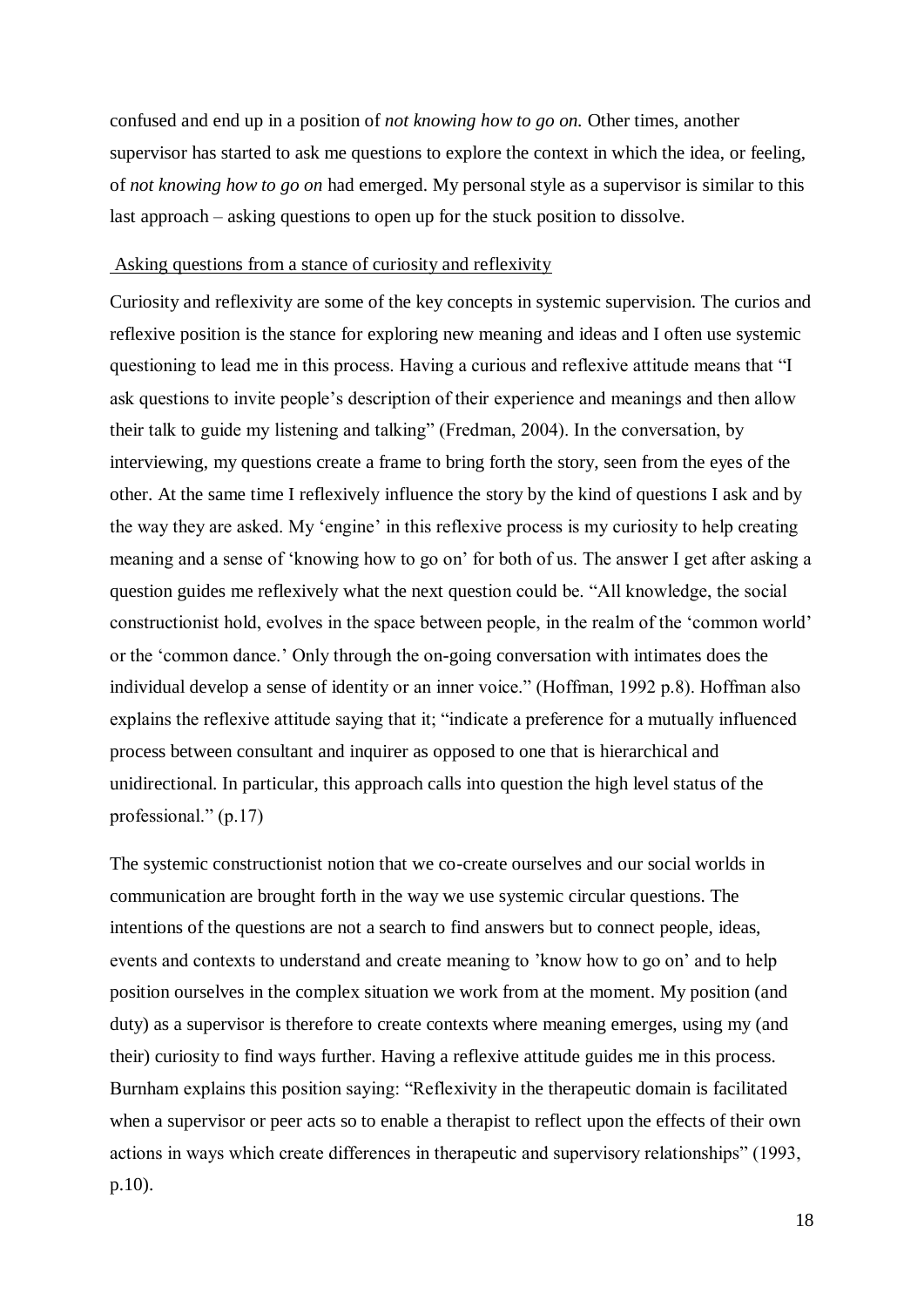#### <span id="page-18-0"></span>Relational reflexivity

John Burnham describes his concept of 'relational reflexivity' as: "the intention, desire, processes and practices through which therapists and clients explicitly engage one another in coordinating their resources so as to create a relationship with therapeutic potential. This would involve initiating... responding to…and developing, opportunities to consider, explore, experiment with and elaborate the ways in which they relate" (Burnham, 2005). By, for example asking questions about the questions asked, the therapist gives a "relationally reflexive space for the clients to experience empowerment in co-constructing with the therapist a relationship with therapeutic potential" (ibid.). As Burnham points out - asking questions about how to proceed in the process is a way to warm the context. I have started to use these ideas about relational reflexivity in the supervision context and found it helpful in many ways. For example, now days I always start an interview by asking some questions about how I can proceed in the interview to be of best help and if the interviewee has any special preferences for some kind of method I should use. By asking these questions in the beginning I am not only warming the context, I'm also saying that it has an impact *how* we talk and not only *what* we talk about. It also shows that I am willing to reflexively change and adjust my way of acting, and that there is no right way of doing it. I'd like to show two examples from my practice, one where I didn't use the idea of relational reflexivity, and one where I used it. I start with the example where it would have been helpful to use it:

Sometimes my curiosity takes over and I get carried away by a theme and loose the connection to the supervisee's learning process. This is an example where it would have been better if I restrained my curiosity about the content to connect to the process of the group in a better way.

The supervision group wanted to explore how they should go on working with a family they had started to work with. The children of the family lived on the child unit where they worked and they wanted to know how to connect to the parents when they came to visit. I got carried away in my curiosity about their story and started to use the white board, drawing maps while I interviewed them. Some of the supervisee's got interested in the exploring and soon the whole white board was full of maps and ideas of how to go on in the work. At this point I realized that only two in the group were active and interested in the process and that the other three looked tired and bored. I had been creating a masterpiece flavored with great theories – but of little use, I realized. This experience made me think that I should have been keener on contracting with the group how we should work with the theme they brought up. If I had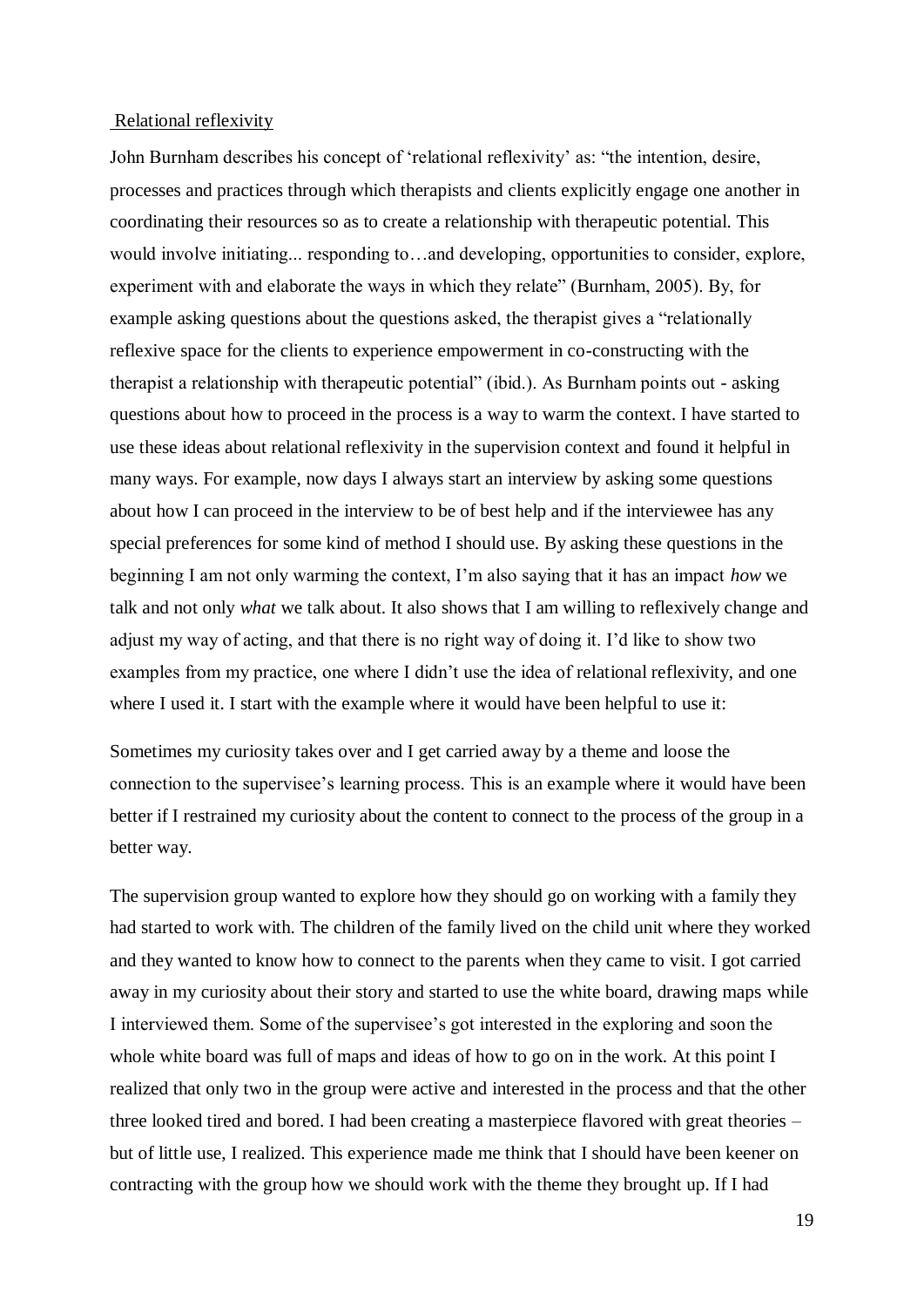asked each one of them what perspective they would like to put and how they wanted to deal with it in supervision I would have connected the issue to them instead of carry on in a way I thought was good. Some relational reflexivity would have created a different setting and engaged more of them, I think. Here is another example where I used relational reflexivity in a more fruitful way:

The supervision group working with teenagers with special needs in school brought up a case saying they lost the contact with one of the boys in school. Until recently they had had a good and trustful relation to him but now, they said, he didn't respect them or their rules anymore and they didn't know how to connect with him in a good way. Using the idea of relational reflexivity I started to ask them questions about the process like: In what way do you think we have to talk for you to be able to connect with him in a way so that the respect increases? Would an IOI- interview (they have done it before) fit for this purpose or any other method? Are there certain words we should use when we discuss this that would help the respect between him and you to increase? The questions I asked seemed to have the effect that the boy became present for us all in the room. It became obvious that what we talked about and how we talked about it would have an effect on their relation to the boy. It was not the boy we were talking about, but their relation to him and his relation to each and one of them. At the same time we talked about their relation to me. They had the influence on how the supervision should go on to fit their purpose of connecting with the boy in another way.

Adjusting to Burnham's ideas of relational reflexivity increases my curiosity about what effects my actions have on the ones I meet. It evens out the power between me and the supervisee when they are asked to influence the context of the supervision. It also influences my self-reflexivity since my interest is focused on how my action is perceived. Now I see self-reflexivity as one of the most important attitudes in the position as a supervisor. Burnham gives a good description of the self reflexive process when he says "I think of self-reflexivity as a process in which a therapist makes, takes or grasps an opportunity to ..observe ..listen to ..question ..the effects of their practice, then use their responses to their observation/listening to decide 'how to go on' in the particular episode or the work in general" (Burnham, 2005, p.3). John Burnham invites to a reflexive stance towards the process the supervisor and the supervisee are having. A kind of meta-perspective of what they do, how it fits the supervisee and if something ought to be changed in the way they work together. Instead of being a oneway process where the supervisor is the only one to have the power to influence the content and the context, the supervisees are invited to help the therapist to evaluate the process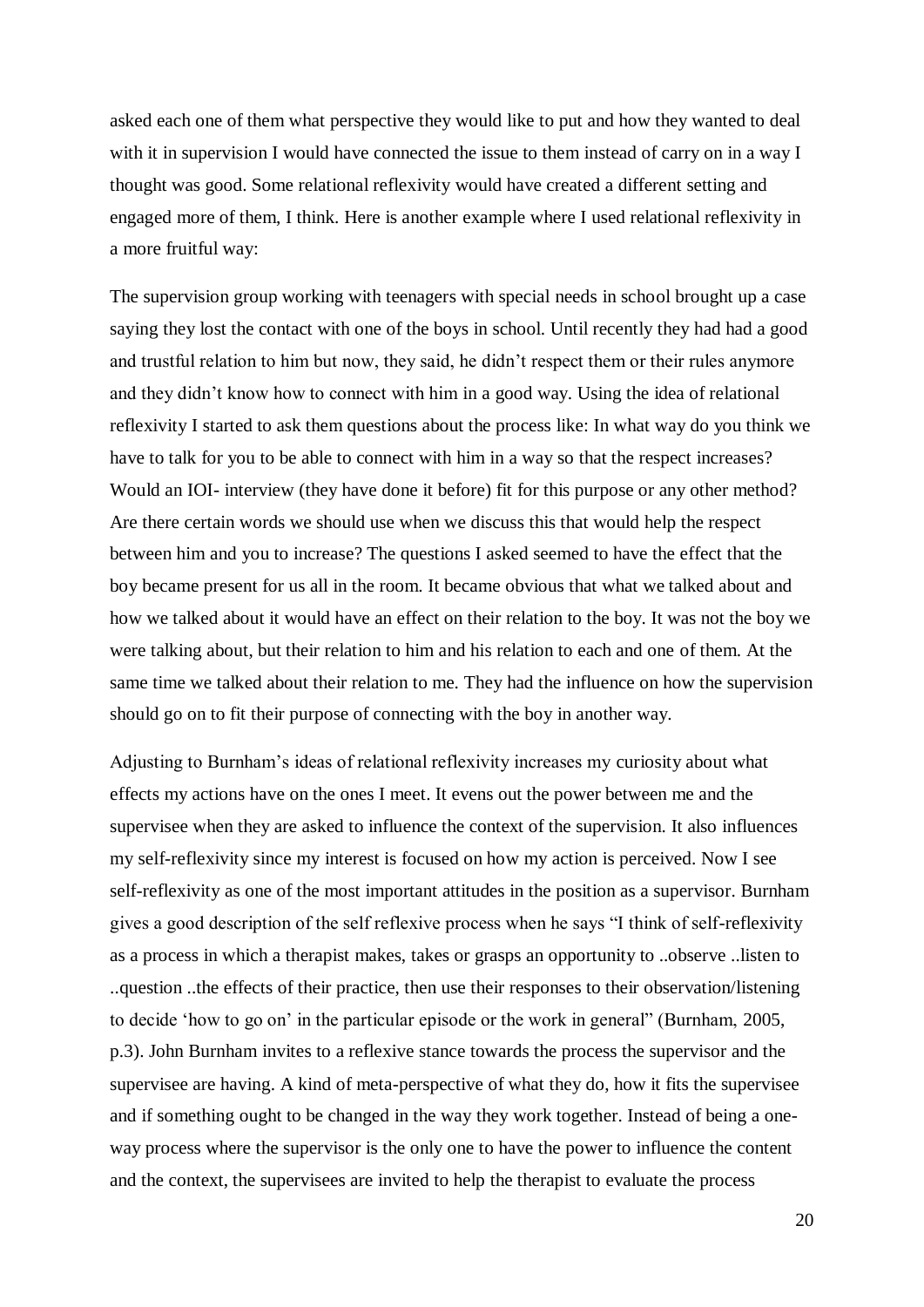(Burnham 2005). As a supervisor I constantly evaluate how the supervision is received, what they will bring with them from the session and how it can be a help in the daily work. This feedback process gives me guidance if we are on a track that fits for them and how we can move on. Asking for feedback and me being thorough in adjusting to their daily work and how I can create a supervision context that fits for them evens out the power issues hopefully. I hope I can offer a context where we can explore and use "speculations and meanings without the constraints of finding the truth" (Wilson, 2007, p. 18).

As I have said before, one purpose Burnham has when he introduces the concept of "relational reflexivity" he describes in the question: "How can I practice so as to increase the chances of this relationship becoming therapeutic for the people I work with" (Burnham, 2005). Scott Miller takes a similar stance when he proposes a "feedback attitude", and he simply asks: "What works in social practice" (Miller, 2009). As I understand them, they both explore the question of reflexivity, and they both have a starting point seeing the world through the eyes of the client/supervisee, which is a reflexive stance.

#### <span id="page-20-0"></span>Mutual influence – the ethics of reflexivity

I have recently become very influenced by Scott Millers thoughts when he describes a "feedback attitude" (Miller, 2009) in therapy. I have transferred these ideas into the supervisory field and found it to be a useful reflexive position to work from. In my continuing presentation of Millers ideas, "therapy" could be translated into "supervision". As a starting point for taking his stance as a therapist Miller uses the collected research about *what works in therapy*. This research has shown that there is no method or approach that works better than another – the outcome is equal no matter what therapeutic method or technique used (Hubble, Duncan & Miller, 1999). What measures good outcome is instead "the quality of the therapeutic relationship, the strengths and resources of the client, and the person of the therapist" (Miller, 2004). In one research study there was a comparison between the three different domains: *Technique* (e.g. psychodynamic interviewing, solution focused interview, empty chair, IOI, etc.), *Allegiance* (the therapists' belief in what she/he does) and *Alliance* (the relationship between therapist and client). It turned out that far most important for a successful outcome was the alliance. On second place came allegiance. And still we spend so much time learning different techniques! (Miller, S.D. 2009). With this in mind I think we should focus on how to create a good alliance with our clients and supervisee's, and stay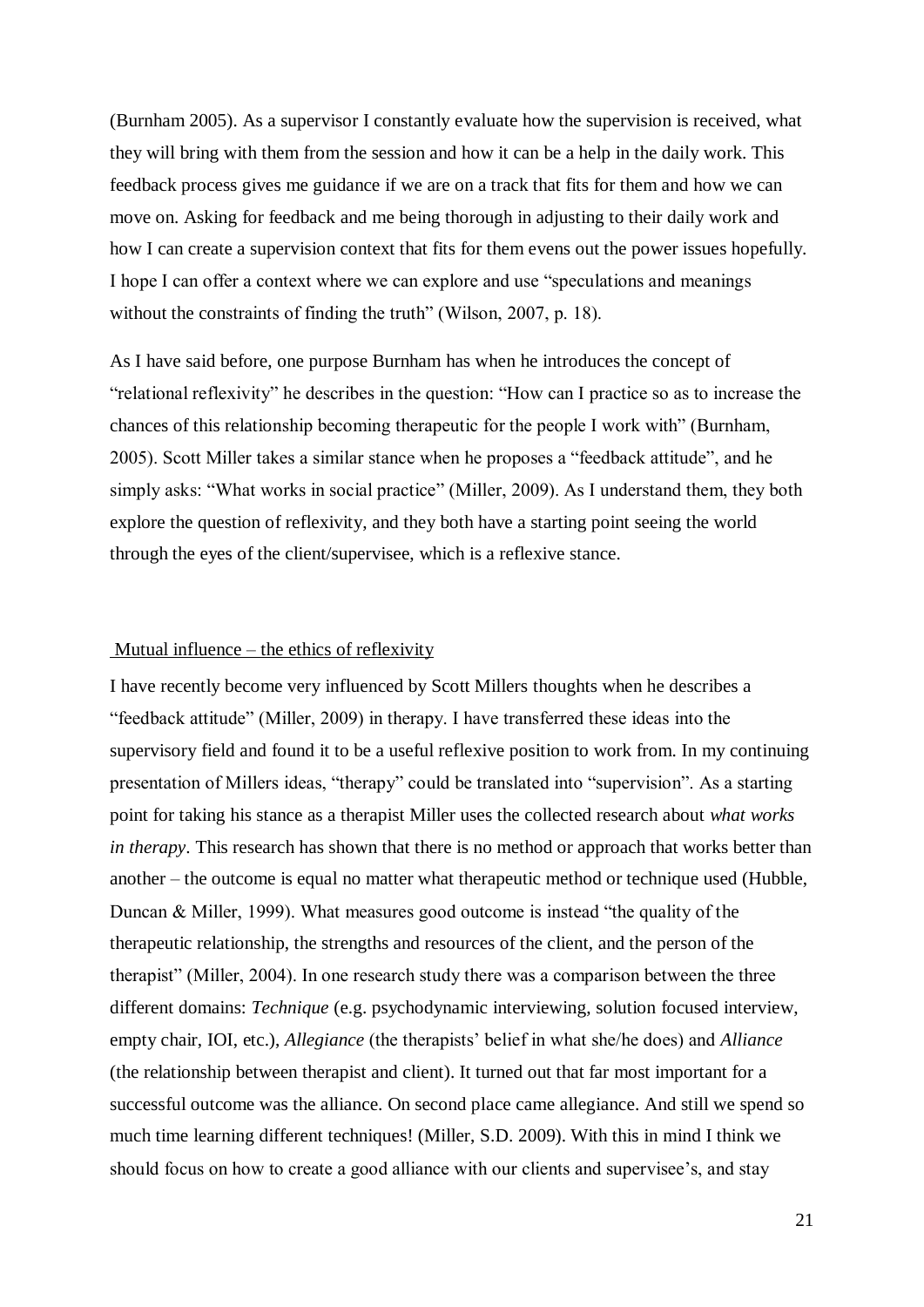allegiant to what we believe works. This notion about the importance of the alliance also puts the light on the person of the therapist; how she/he acts to create a good alliance. Adjusting these ideas to supervision means for me to constantly evaluate; "are we doing the right thing or should we do something else?" and "does this give you a sense to *know how to go on*?" and also; "how would your client benefit from us having this supervision?".

To me, Burnham and Miller become theoretical participants around the same fireplace at the camp of therapy and supervision. Their approach is to involve the other (therapist or client) to guide us in how we should go on in our work with them. Around this 'reflexive fireplace' are more people with similar approaches: There is Tom Andersen with his reflecting team, Gianfranco Cecchin with his prejudice, Karl Tomm asking reflecting questions, Peter Lang and Elspeth McAdam appreciating and valuing peoples actions, Michael White empowering the clients, and Goolishian and Anderson saying 'the client is the expert'. What all these approaches characterize is that they "indicate a preference for a mutually influenced process between consultant and inquirer as opposed to one that is hierarchical and unidirectional" (Hoffman, 1992, p. 10). These reflexive approaches to therapy and supervision show ethics by itself by putting the client/supervisee in the driver seat in the process. "In particular, this approach calls into question the high-level status of the professional" (ibid. p. 11). The long time tradition of putting the professional in the expert position seems to be broken by this new ethical, reflexive tradition where our interest is on; how what we do is conceived by the ones we meet. Words like 'reluctant' or 'not motivated' does not just fit as descriptions of the supervisee or the client anymore.

#### <span id="page-21-0"></span>AMT and Methodology, Values and Personal Style

John Burnham uses his concept of AMT (Approach, Method and Technique) as a framework in relation to the objectives and activities of supervision. *"Approach* relates to those personal prejudices, aesthetic preferences and theoretical concepts shaping the social construction of training cultures, team discourse and supervisory relationships. [...] *Method* relates to the organisational patterns used both to set forth and bring forth the approach. [...] *Technique*  relates to those specific supervisory practices that can be observed and even "counted" by an observer of the activity" (Burnham, 1993 p.351). He explains that you can; "Simply put, approach concerns *why* something is done, method *how* it is done, and technique with *what* is done" (p.352). We all have different preferences when it comes to understanding and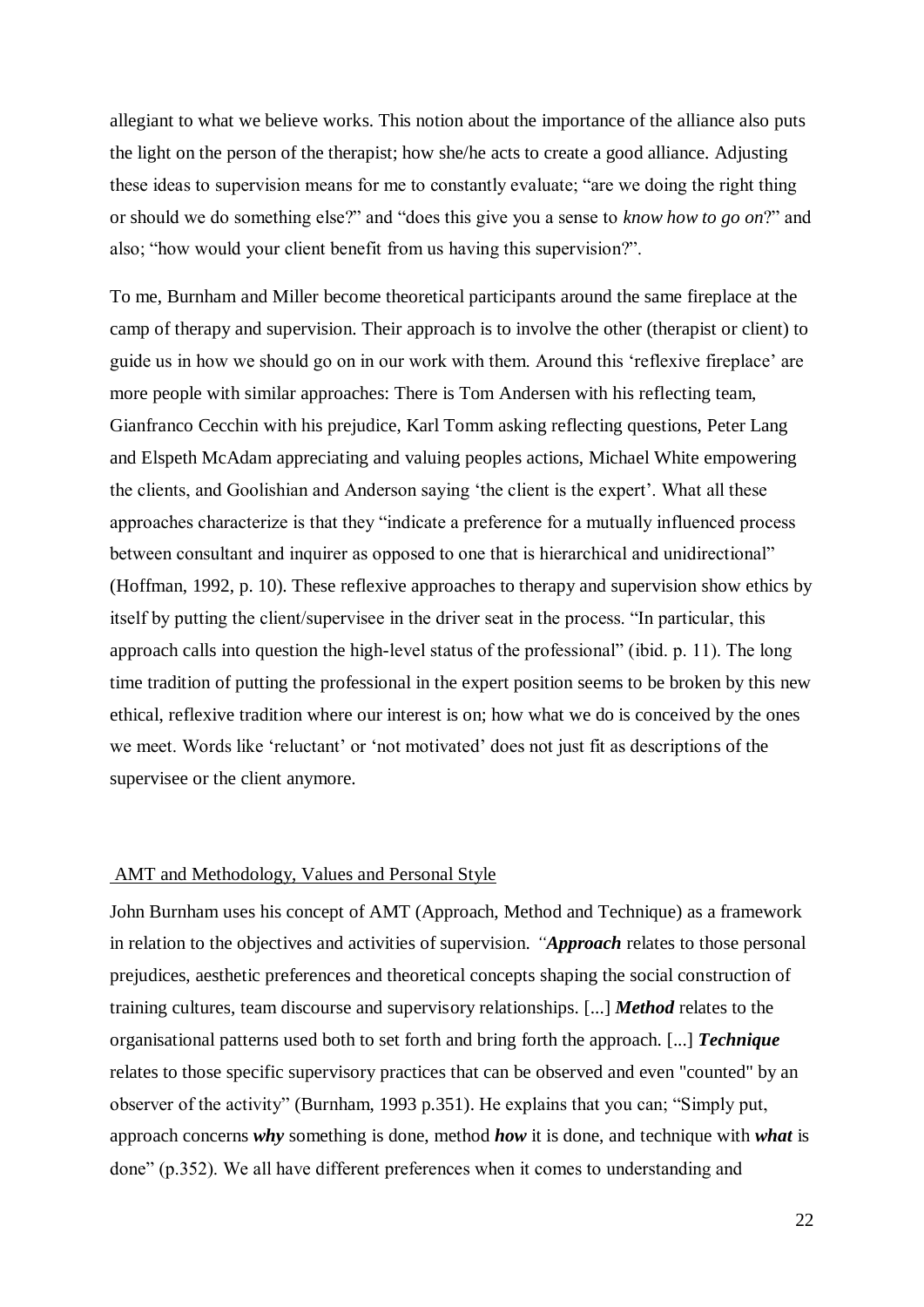exploring contexts. Peter Lang has a similar description when he explains the framework for our activities but using other words; *Methodology* (which paradigm for understanding the world we have), *Values* (what we want to achieve, and what morality we present in the work). *Personal style* relates to the unique ways in which we perform the practice (Lang, 2000). Both of these frameworks are useful when I think in broader terms of what I am doing and why certain action fits better for me than other. It also reminds me that the ones I meet for supervision all have their unique way of understanding the world and acting into it, and that I as a supervisor have to position myself in relation to this in order for meaning to emerge. For me however, there is a risk to become too technical when I go too deep in these theoretical frameworks and by doing so I lose the focus and content of what we are doing at the time. My way to use these frameworks is keeping them as guides in my mind when asking questions so that I can move from the different positions reflexively and make a fit for the supervisee's emerging meaning-making of a context.

Connected to these frames for elaborating in supervision is Kolb's description of different learning styles which I will describe further in the next chapter.

# <span id="page-22-0"></span>Exploring social differences through CMM and 'social GRRAACCEESS'

The recent decades Europe has experienced an emerging influence of different cultures when people from outside Europe have moved in. "The complex and challenging demands on practice inherent in living in a multicultural society has made more urgent the need to pay attention to the cultural context that might give meaning to behaviors" (Burnham, Harris, 2002). As a supervisor I have experienced a lot of discussions in the supervision context concerning cultural issues. Using CMM and the understanding of levels of context (Cronen, 1994; Pierce, 1999) as a frame for understanding actions connected to cultural issues has been a fruitful way when exploring different meanings according to culture. One example was when a family who came from Iraq had to move in to an inpatient institution for investigation because the child guidance service had worries that the children got beaten by the parents. Since a little more than thirty years Sweden has a law against corporal punishment and physically punishing children is therefore a crime. In the Middle East culture corporal punishment is often an important part of being a good and caring parent and to neglect punishment when a child had behaved badly would be 'irresponsible'. It is also a way to teach the children respecting grown ups. The staff on the institution was situated in the middle of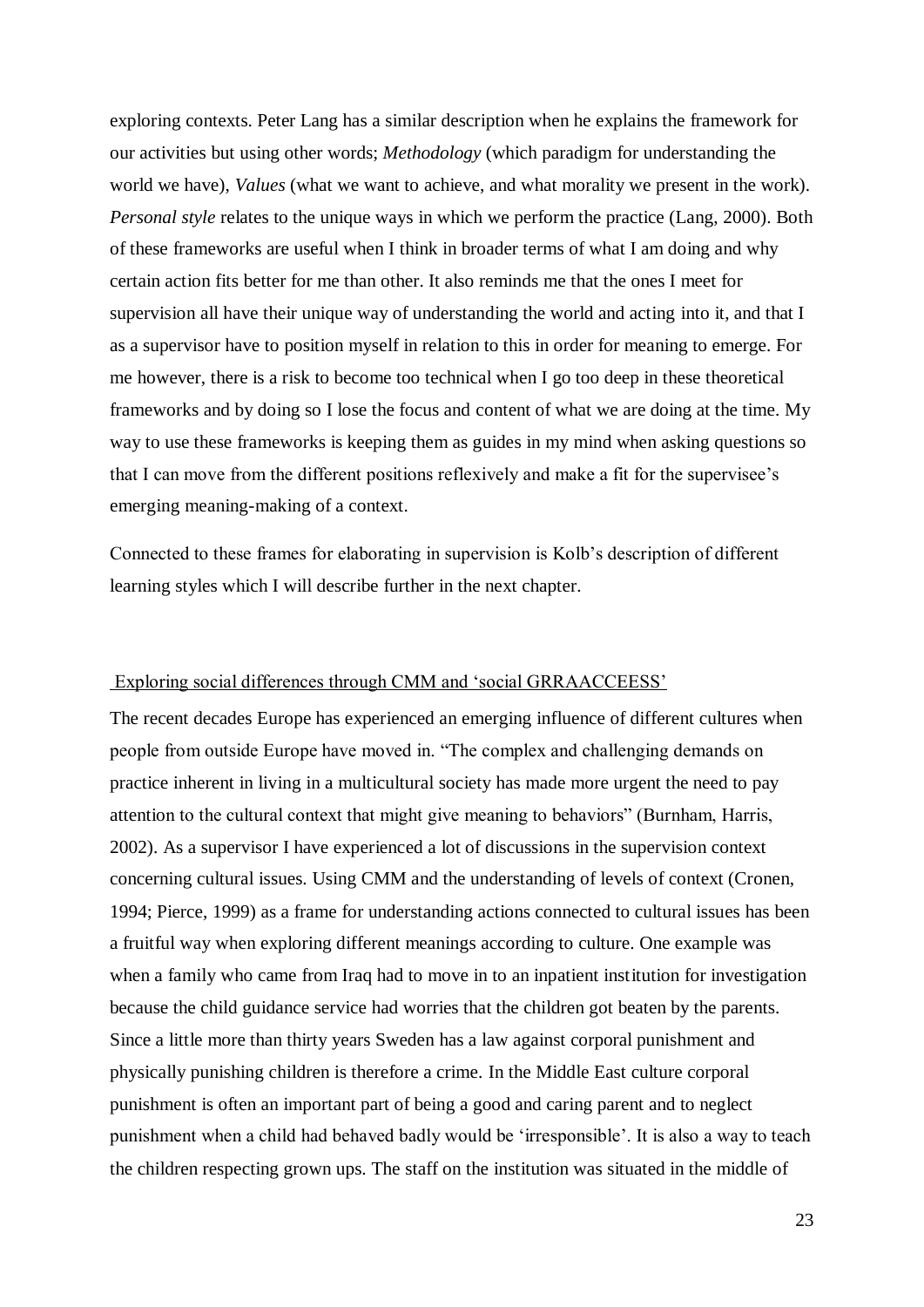different meanings and understanding of a context according to these differences in cultural beliefs. In terms of CMM the context of the society was the highest for the staff, while the context of their culture and family beliefs were higher contexts for the family. In the discussion we had in the supervision I brought up the notion of the 'domains of action' (Lang, Little & Cronen, 1990) as a way to free your self to act reflexively between the domain of explanation and the domain of production. I then interviewed them how they could explore other ways the parents in the family could act to be 'responsible' and 'caring' and that taught the children 'respect'. We spent a whole supervision session exploring and elaborating how the staff could act to move between the different domains of action and maintain a curious and exploring stance towards the family. We also discussed how they esthetically could show all of the family member's dignity and respect even though they were in a context of investigation. Two weeks later on the next session we reviewed the effects of the former session. They said they had managed to create a mutual explorative context with the family where the parents and the staff had discussions about how to raise children in a good way connected to different contexts. They also discussed the meaning of the word 'respect' in Iraqi culture and in Swedish culture with the parents. The staff group had come to an understanding that; "Every action and interaction is shaped and given meaning in a cultural context" and that we …. "meet with clients, whose cultural experience will bring their own meanings to what they experience of me and I of them. This intercultural dance continues as we strive to bring sense and purpose to our communication" (Wilson, 2007, p 134-135).

One of the key concepts in the supervision course has been 'Social GRRAACCEESS' (Gender, Race, Religion, Age, Ability, Class, Culture, Ethnicity, Education, Spirituality and Sexual orientation). "This prompt is useful in reminding us of the many strands that create a culture and that each one is important and may become foreground or background at different times" (Burnham, Harris, 2002). To me this acronym has become useful when exploring actions and meanings together with my supervisee's connected to their work with clients as well as exploring our context for supervision. This is one example of how I have used it in one of my supervision groups:

I started to supervise this group of social workers (five women and one man) who were sent to supervision by their boss because they 'needed systemic supervision'. The first time we met it became clear that they were skeptical to the systemic approach and that they over the years had the experience of many changes between different approaches that the boss wanted them to adapt to. Even though I tried many different ways to connect with them and create a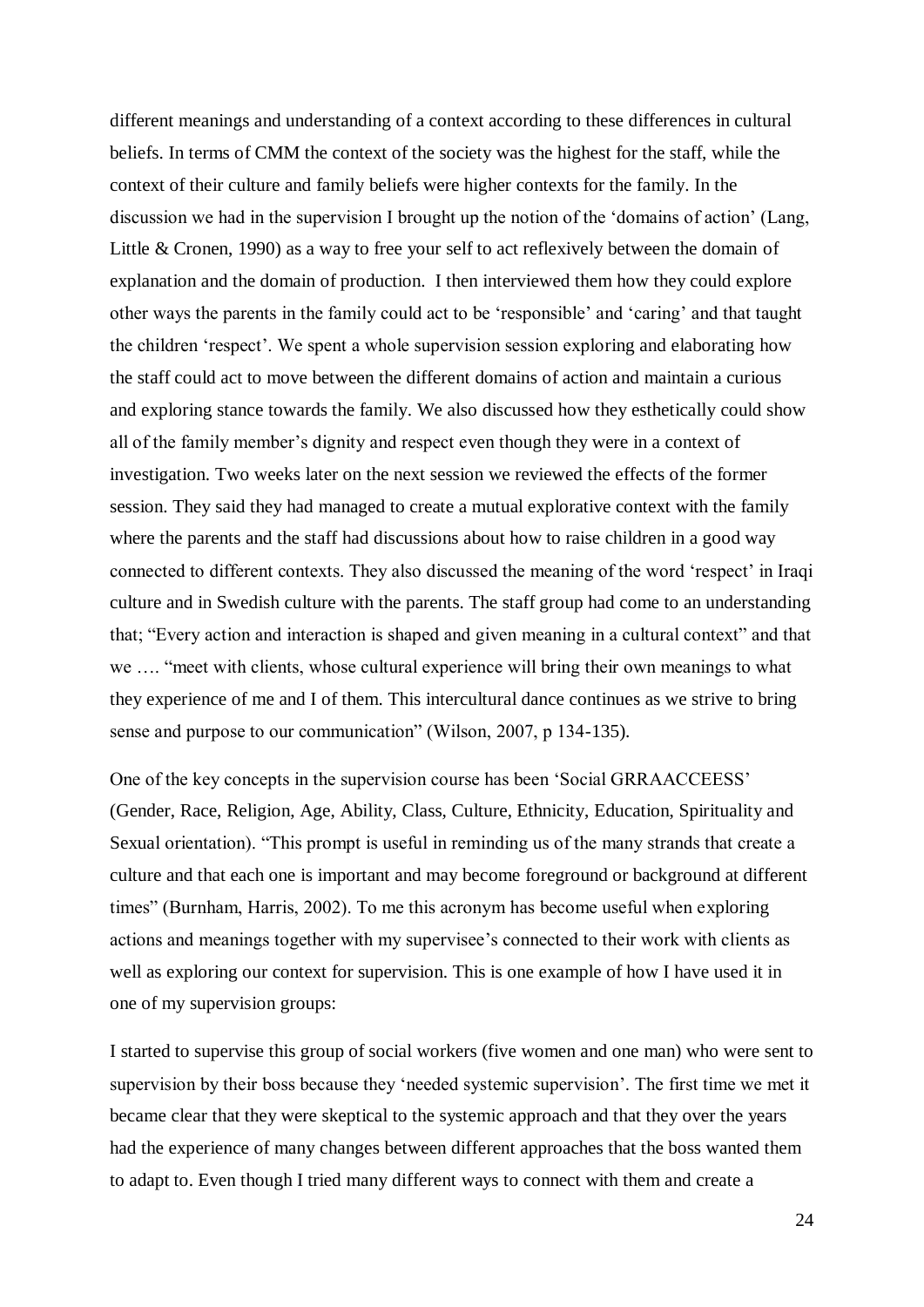curious and collaborative atmosphere, I kept meeting an anti-attitude, especially from the man, expressed in almost whatever we discussed. I was beginning to feel stuck but decided to try to talk about the supervision process connecting it to the social GRRAACCEESS. I explained the acronym and asked them to discuss in pairs which ones of the socially constructed contexts in the 'Graces' they thought were foregrounding, and of importance in forming our supervision culture. When they made account of what they talked about there were two strands they recognized as foreground for the supervision context; gender and age. We discussed our context connected to these themes and the man said he have met many young supervisors during his years at work who have had a lot of ideas of how to work as a social worker and he was now getting more reluctant to engage in new ideas, thinking he had inherit enough experience through working with clients. The women discussed how they could use their difference in age as strength and not as a constraint which they might have done so far. The way we discussed these themes of social difference created an open and curios atmosphere which I hadn't experienced before in this group. It also opened up for personal stories to be told that gave meaning to what was important for them and what was important for me to respect and value. This particular group became very interested in the aspects and power of different gender connected to different contexts which were brought up several times after this session.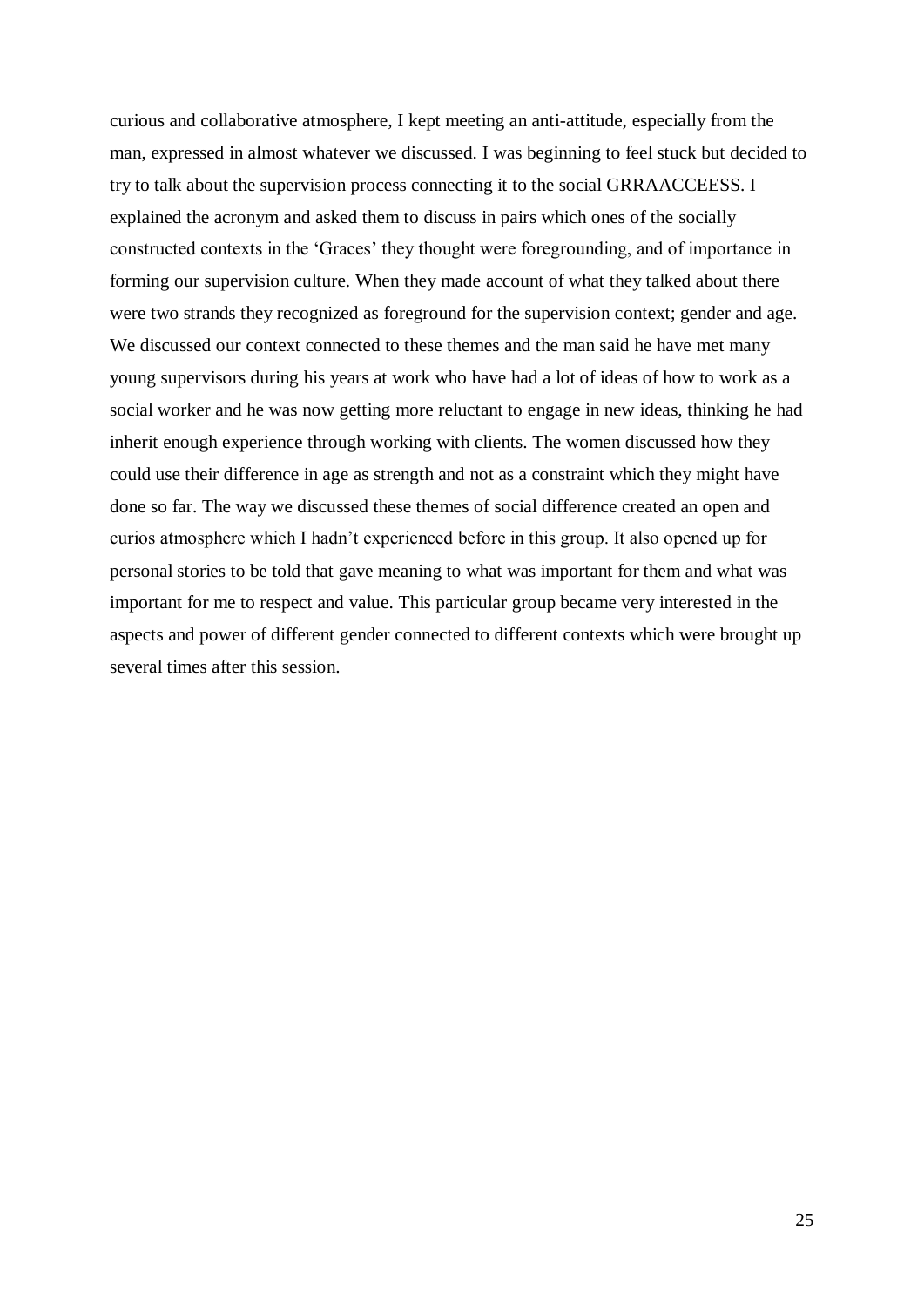# <span id="page-25-0"></span>**2. Reflexivity and educational theories in supervision**

The past years the educational literature has been a part of the training to become supervisor (Burnham, 2008). Since this literature explores the process of learning in action, it has become obvious that the supervisory field can benefit from it. In this chapter I will describe some learning theories that I find useful when promoting reflexive contexts, practices and exercises, and connect them to other systemic concepts for supervision.

#### <span id="page-25-1"></span>Adult learning and experiential learning

During the course I have come to think that to be able to grasp what is influencing learning has to do with personal experiences of learning as well as the more general learning theories. Since learning, growing and development are natural parts of what it means to be a human being it is hard to separate it from other parts of life. Knowles connects the adult learner's life experience to the possibility to learn, in his "andragogical" model and says: "Adults need to know why they need to learn something before undertaking to learn it" (Knowles, 1990). Knowles argues that the principles of andragogy can be useful in developing learning contexts not only for adults but also for the youth. In fact, in my children's Montessori influenced school I can see the inspiration from Knowles ideas when they create new tasks from the experience they got from former tasks. In adult learning Knowles argues for the importance of connecting the learning to the experience of the learner and the learner's position in life. The adult learns by dealing with problems that they confront in their daily life situations. "….they learn new knowledge, understandings, skills, values, and attitudes most effectively when they are presented in the context of application to real-life situations" (Knowles, 1990). Some years ago I attended a course in systemic therapy held by GCK / KCC in Gothenburg. The practical part when we invited clients for live consultations, using reflecting teams, discussing personal and professional matters, and watching therapy on videos, were all examples of connecting practical daily matters to the learners' position in life that Knowles would approve. I see Knowles ideas as a base for the other learning theories that I will describe.

#### <span id="page-25-2"></span>Reflection-in-action as a way to gain professional artistry

When I as a supervisor engage in the presentation of a "stuck story" my duty is to help the supervisee to an unstuck position. At the same time I engage, I get ideas of how to work to get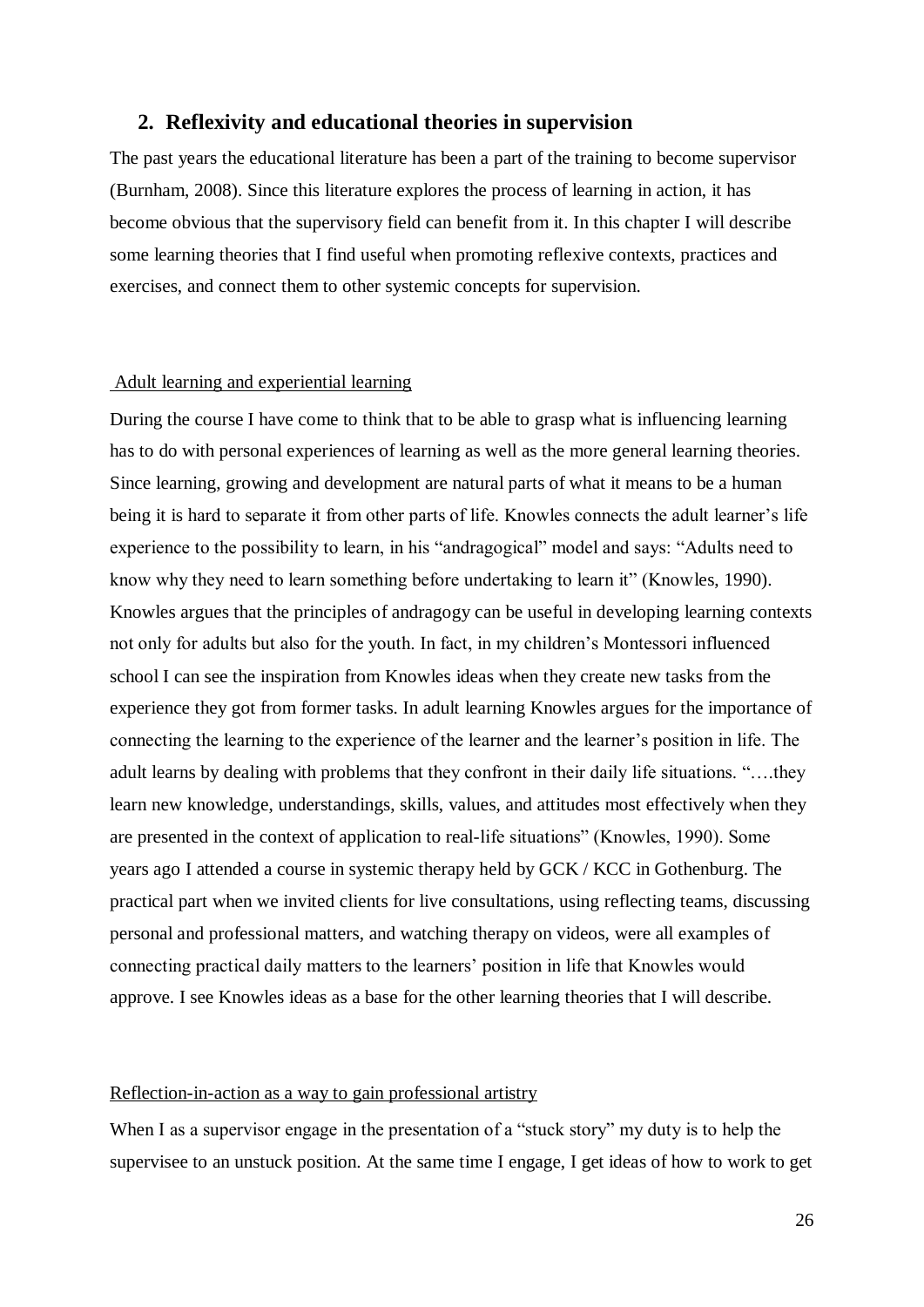to know how to go on. Schon writes about this and calls it reflection-in-action which is an action on the road to inherit "professional artistry" and he explains: "When someone learns a practice, he is initiated into the traditions of a community of practitioners and the practice world they inhabit. He learns their conventions, constraints, languages, and appreciative systems, their repertoire of exemplars, systematic knowledge, and patterns of knowing-inaction" (Schon D.A. 1987, p. 36). I can rely on what I have seen other experienced systemic supervisors do and act according to my experience of that. By "knowing-in-action" Schon means the tacit knowledge we for example show when we ride a bike. We don't know how to ride a bike until we actually learn how to ride it. And when we have learnt it, we can't explain how we can perform the riding, and he says; "our descriptions of knowing-in-action are always *constructions.* They are always attempts to put into explicit, symbolic form a kind of intelligence that begins by being tacit and spontaneous" (ibid. p. 25). When Schon describes 'reflection-in-action' he uses the picture of jazz musicians improvise together; "they 'feel' where the music is going and adjust their plying accordingly". And: "Like knowing-in-action, reflection-in-action is a process we can deliver without being able to say what we are doing" (ibid. p. 31). By reflecting on our reflection-in-action we can get closer to, what Schon sees as the last developmental stage – "professional artistry" which means "the kinds of competence practitioners sometimes display in unique, uncertain, and conflicted situations of practice" (ibid. p. 22). A way to increase the possibility for professional artistry as a supervisor is to engage in practices that are designed to be reflecting on practice (Burnham, 2008). Reading Schon gives me a deeper insight in how learning happens through reflection and how reflexive practices can create professional artistry.

#### <span id="page-26-0"></span>Reflexivity and different learning styles

Reflexivity is a relational activity and showing 'professional artistry' as a supervisor means doing something in relation. Kolb (1984) draws on the relational notion saying that the …"learning process must be imbued with the texture and feeling of human experiences shared and interpreted through dialogue with one another" (p.2). It has become clear to me that we all have different learning styles as well as we have different styles as practitioners. John Burnham draws on both Schon's theories about reflexivity and Kolb's 'experiential learning' and says: "Experience by itself does not necessarily lead practitioners to learning. It requires the ability to reflect on that experience, in ways that lead to actively experiment with difference in the performance of their practice" (Burnham, 2008, p 8). Burnham have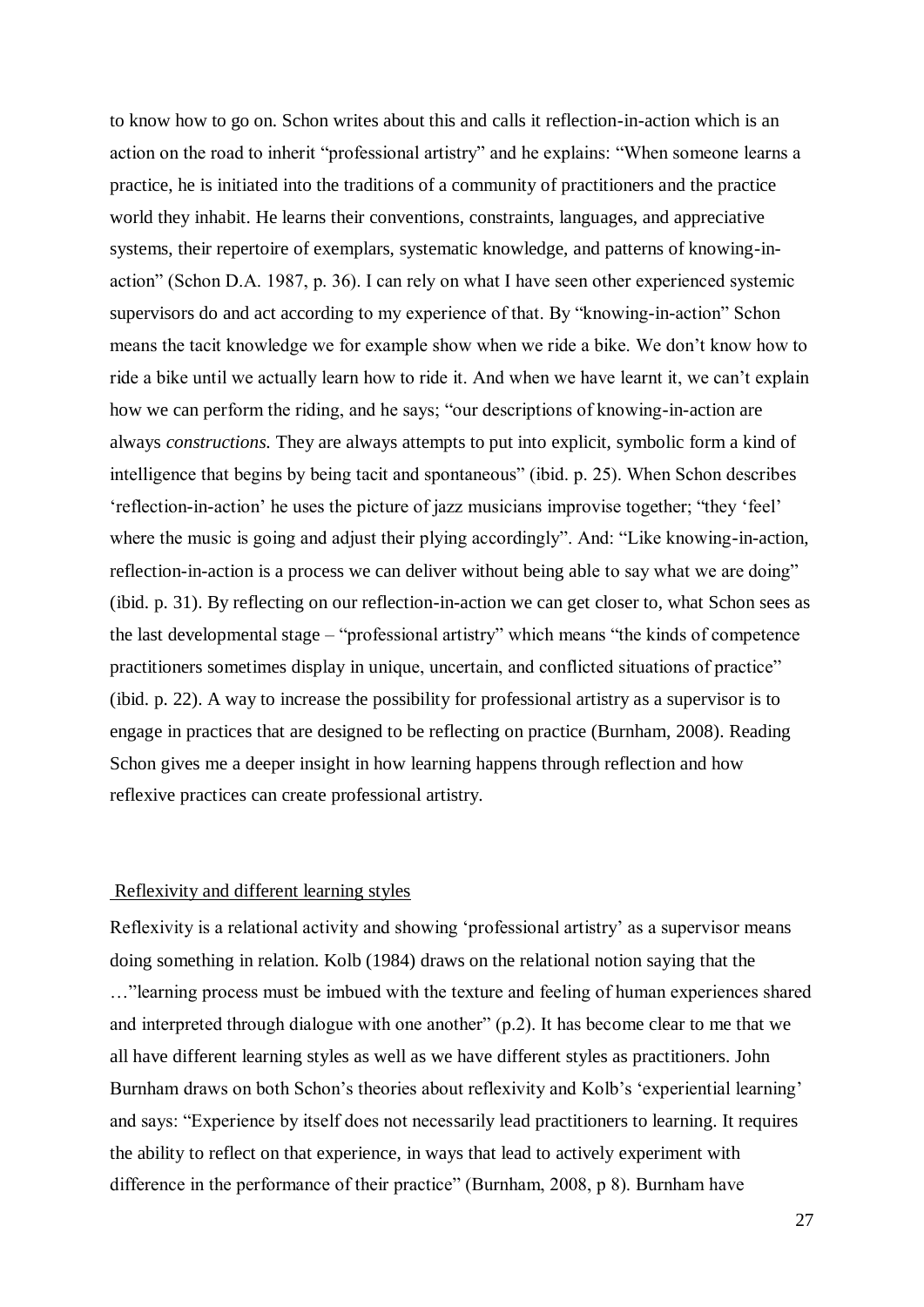constructed a 'curiosity compass' based on Kolb's ideas that we all have different preferred positions to learning which are: *Concrete experience* (affective or visceral, e.g. what we actually see, feel or hear), *Abstract conceptualization* (metaphoric and symbolic, e.g. using theories), *Reflective observation* (intentions, e.g. connections we make of the experience), and finally *Active experimentation* (extending, e.g. 'what action can we try now?) (Burnham 2008, p. 11). One way to learn as adult is to step in to one of these positions at a time and talk about a theme from the different angles. John Burnham had an exercise on the course which he based on this model. It became an interesting experience and it was easy to see the usefulness in how to explore ones favorite positions for learning and also to extend the capacities of learning by trying positions that I usually don't try. The following is an example of how reflection-on-action about the difference in learning styles made me as a supervisor change position to become more useful for a supervision group:

I am having a group of teachers in supervision. They work with young children with special needs. When I started to se the group, they were not very experienced with supervision. Some of them, in the beginning even questioned the purpose of it, saying that they also needed more time to plan their work. I took it as my task to make them experience the benefits of supervision. I struggled with them for more than half a year, trying to make them speak from a reflecting position using interviews and reflecting team, introducing the idea of multiple perspectives and so on. I realized that what I tried to do was too unusual (Andersen, 2003) for them, and I felt stuck. The more reflecting my attitude became, the more they asked for universal truths and facts. I even began to give room for my prejudices (Cecchin, Lane  $\&$  Ray, 1994), in my mind saying: "Teachers don't have room for reflexive thoughts (I do have a sister who is a teacher), all they can understand are facts". Up to this point in my work as a supervisor I had been able to rely on my personal style and my thoughts of what works in supervision. In frustration I talked to a colleague supervisor about the "un-systemic" group I had. "Maybe they need a small course in how to think in a systemic way so that they know what you talk about", she replied. She asked me to change position, according to Kolb's model from *Reflective observation* to *Abstract conceptualization.* The idea of introducing new concepts and ideas in supervision was part of my thoughts of what a supervisor could do, but to give a "small course" wasn't. Not totally convinced, I decided to try this idea anyway. What else could I do? The following session I therefore asked them if they wanted to hear some of the ideas I have that informs me as a supervisor and a therapist. They were (surprisingly for me) more than willing and fetched notebooks and pencils to take notes. This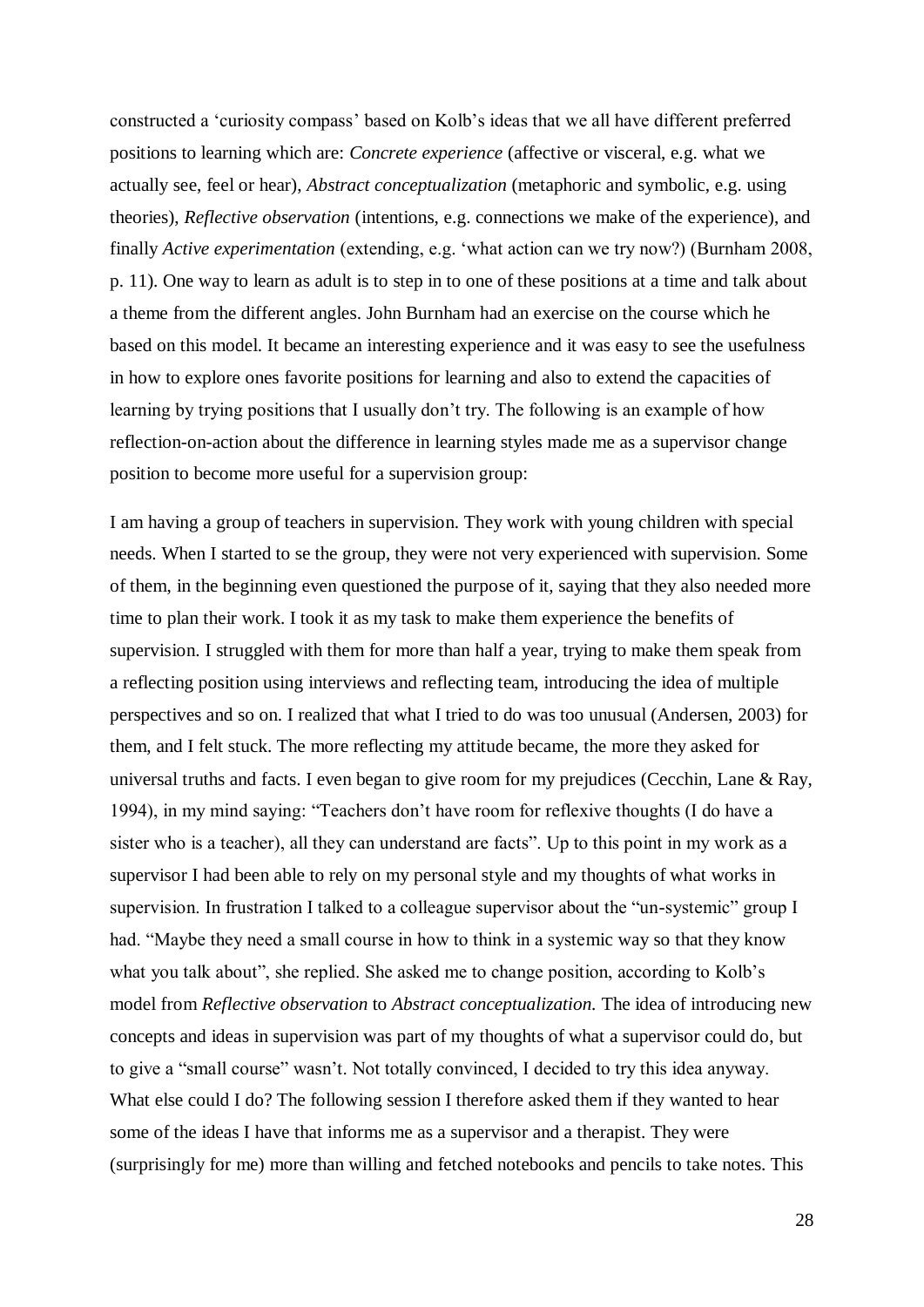first time I focused on the "domains of action" (Lang, Little & Cronen, 1990) and CMM and "levels of contexts" (Cronen, 1994). They thought it was very interesting and in the end of the session we had time to discuss one of their pupils according to CMM. The group showed a curiosity and energy that they had never shown in supervision before and they said they wanted more ideas presented in this way. One of the teachers said, "we've been wondering when you're going to learn us something, so far you've been asking us a lot of questions". My prejudices of "how systemic supervision is conducted" had led me to a dead end with this group. Being irreverent (Cecchin, Lane & Ray, 1992) to my own ideas about how supervision should be, helped me find a way 'to know how to go on'. Their interest had never been in the therapeutic context and the *reflective observation*(Kolb, 1984) where I so far had tried to squeeze them into. They were teachers that enjoyed a "good lecture" and *abstract conceptualization* to be able to go on in a better way with their children. By using my reflexivity and joining their grammar (Cronen & Lang, 1994) as a supervisor, setting up a teaching situation, we could begin to create a common language for action in the supervision that followed. My colleague gave me a suggestion that made me reflect-on-action (Schon, 1987) and challenge my prejudice about teachers and what is legitimate and not in supervision. To be honest, I'm not very used to act from a "teaching position" and this situation made me stepping out of my "comfort zone" (Wilson, 2007) as a "question gun", which in turn changed the context for supervision. Since this first "lecture" I have hade a few more, now connecting the themes to the cases they have brought up. I guess this experience has increased my ability to reflect-in-action (Schon, 1987) next time I find it hard to connect with a group and to try a different position for learning when one doesn't fit. It also gave me a practical experience that there are different learning styles, and that I as a supervisor have to "join the grammar" (Cronen, Lang, 1994) of learning styles to be able to 'go on' in supervision.

#### <span id="page-28-0"></span>A collaborative approach in supervision and learning

Similar to Burnham, Kolb and Schon, Harlene Anderson (2000) argues that learning is a social and co-creative process. Learning happens when we reflect on action and create meaning of it. As supervisors our task, she says, is to facilitate collaborative processes where this can happen. She talks about supervision and human communication where there is room for the wonders and the "yet to come" (Anderson 2000). Anderson's dialogical learning style is collaborative also when it comes to responsibility: "When responsibility is shared – as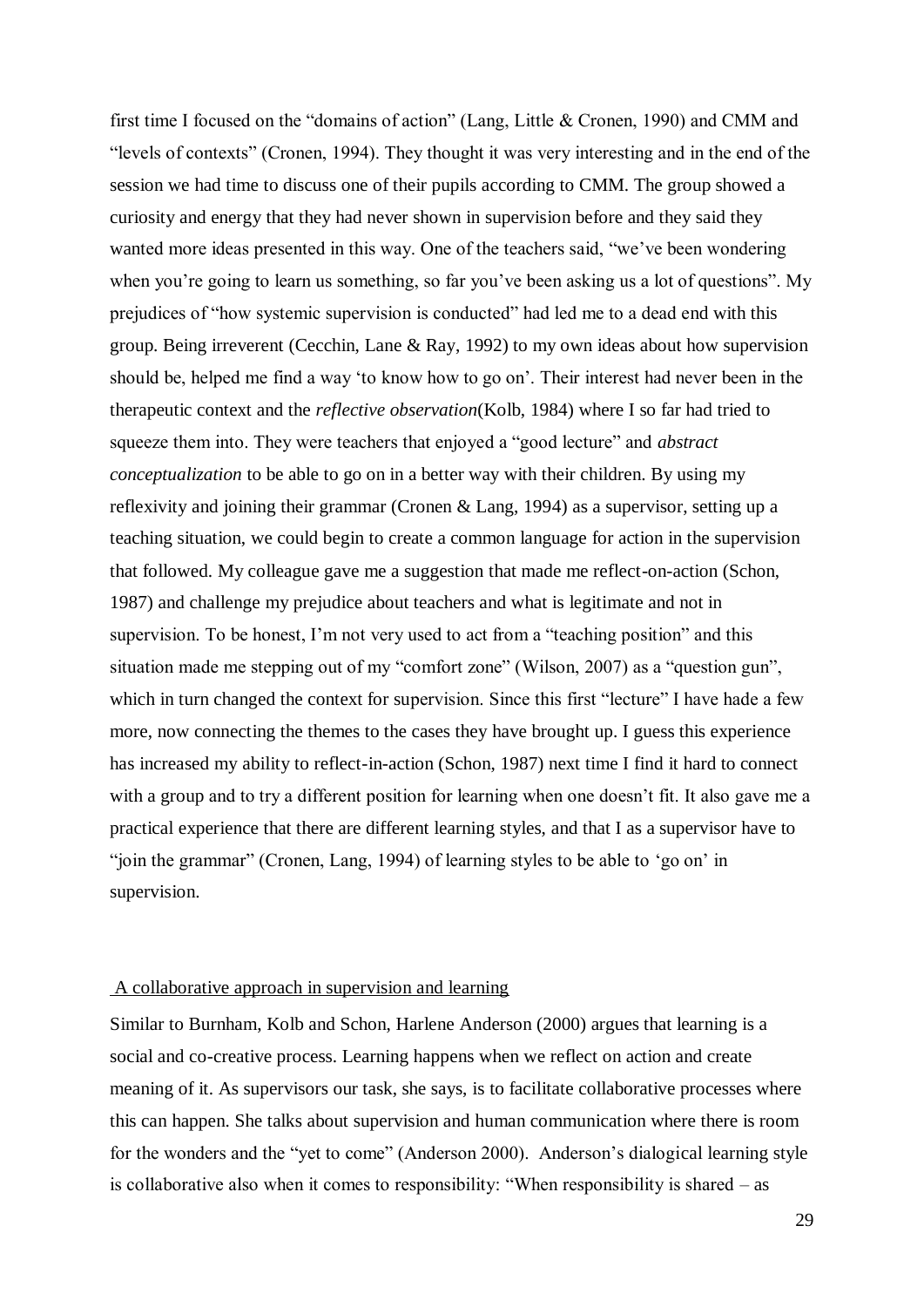participants connect, collaborate, and construct with each other – the learning relationship and process are more mutually gratifying and rewarding" (Anderson, 2000). In this tradition, inspired with the ideas from Burnham, Schon and Anderson, I would like to give an example of how saying fare well to a client was dealt with collaboratively in one of my supervision groups:

I started to supervise this group in September this year and we had met twice before this session. The staff group consists of six social workers working with children on an inpatient unit. The children have moved into the unit after being taken into temporary custody. Lately they have had only one child, a ten year old boy enrolled. The boy had been acting out a lot towards some of the staff members and connected in a trustful way to others. He had now left the ward and moved in to a custody home and the staff group said they needed now to take farewell to be able to go on with their work with the other children. After discussing with them what they meant by 'taking farewell' I understood that the ones that the boy had acted out against wanted to get rid of the bad feelings this had created and that the other wanted the staff group to be "equal" and not divided into "good and bad" staff members. Due to our contract and ethics we had agreed to speak of non present people with dignity and respect. In the spirit of this I suggested that we should map on the white board what each of them had learnt about themselves through the relationship with the boy. I interviewed them for about ten minutes each, mapping on the white board the words that was described what they had learnt about themselves and also what they think/hope he had learnt through his relationship with them. The picture grew on the white board and the participants that had already been interviewed wanted to complete by adding words after having heard other stories about the boy. It turned out to be a picture that everybody felt satisfied with, and it became a description that gave the boy dignity and respect. In collaborate way (Anderson, 2000) they were able to reflect-on-action (Schon, 1987) to create stories about their experiences with the boy that made them 'know how to go on' in their work with other children. The exercise was an example that "relationships and conversations are inseparable and influence each other" (Anderson, 2000).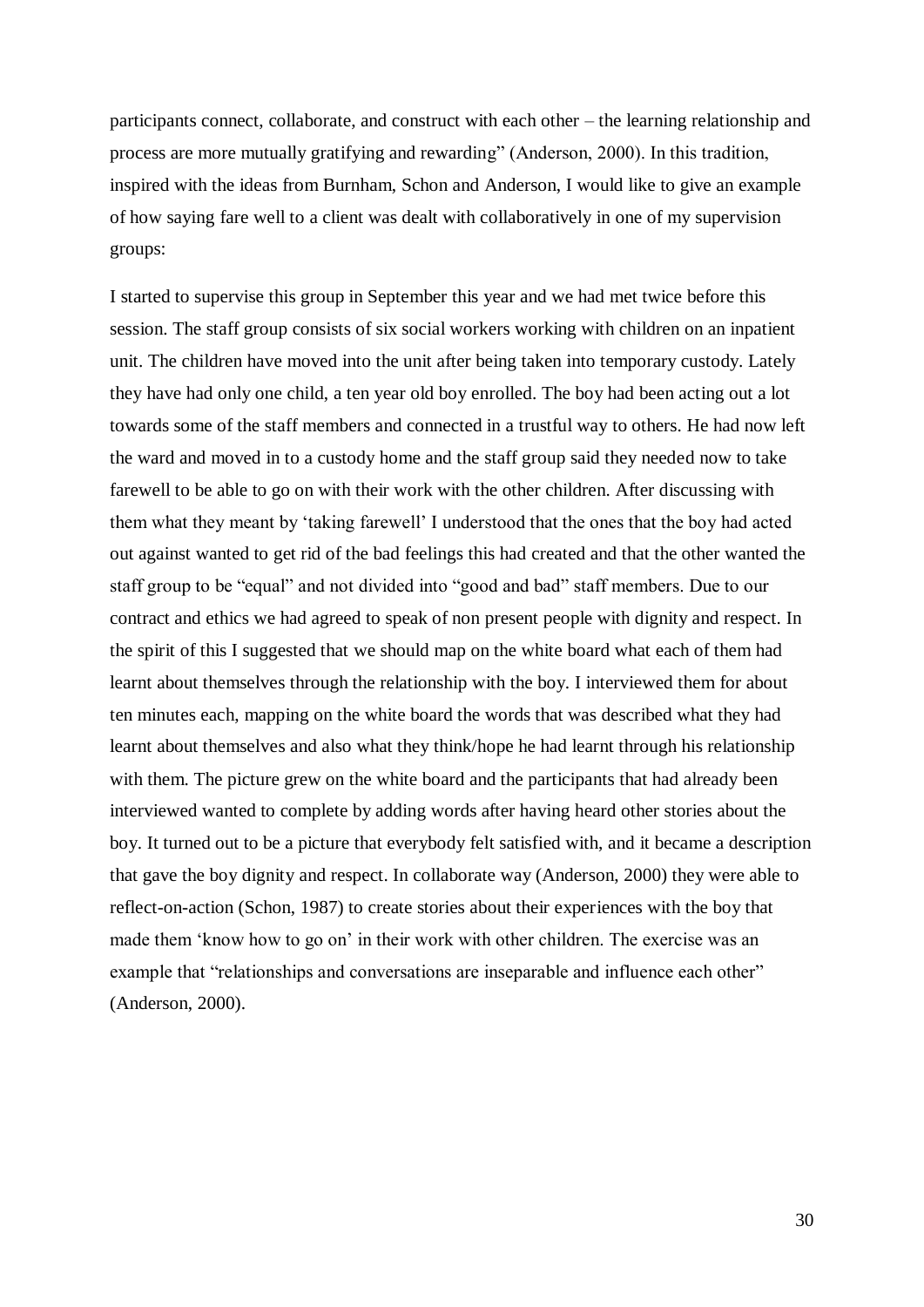# <span id="page-30-0"></span>**3. Emerging meaning through stories, and other practices that fit for me**

Intrinsically to what it means to be a human being is to engage in story telling. Gregory Bateson explains the value of story telling by telling following story: "Once upon a time there was a man who had a computer which he asked: 'Do you expect that you are ever going to think as a human being?' After some time of harping and beeping a piece of paper came out of the computer with words which said: 'This reminds me of a story'…" (Bateson & Bateson, 1988, my translation). Another way to say it is quoting Simon Burton, one of the tutors in the Systemic Therapy course I attended 1997, when he said: "People are made of words. Well, they are made of flesh and blood too, but that's words too".

In supervision we are engaged in story telling practices lots of the time. As soon as a supervisee brings a case for supervision a story soon gets created. The supervisor becomes cowriter of the story that gets created according to the way he/she asks questions. The questions become a part of the creation of the story. I will continue with the intrinsic connection between the stories we tell and the stories we live.

# <span id="page-30-1"></span>Supervision in the tension between actions and meanings

Through stories our worlds and realities get created. The stories we tell about the future influences how the future becomes as well as it help us create meaning of the present. In our work with people …"We have a moral responsibility as to how we create each other and how we create the world through the language we use and what we choose to focus on" (McAdam, Lang, 2009. P. 110). McAdam and Lang connect to the idea that there is an inter-related relationship between *Story lived,* and *Story told* (Pierce, 1999) (see figure below). We tell stories about the life we live, and the life we live depends on what story we tell about it. "Conversations are a fluid result of the interpretations of these two worlds. They include both the dream-stuff of the stories we tell and the physical-stuff of the story we live. Neither is complete without the other; neither is reducible to the other" (Pearce, 1999, p. 30). McAdam and Lang (2009) connect to this and say: "We would say that we live not only in telling the story – we actually live in the story. We are the story. If you want to understand and make sense of things people do then you need the stories that they are living to understand the things they do (p.77)". In the practice of supervision I am using the ideas about story lived and story told a lot when I ask future oriented questions like: "If, one day, you find that the relation between you and your client has become less tense and more open, how will that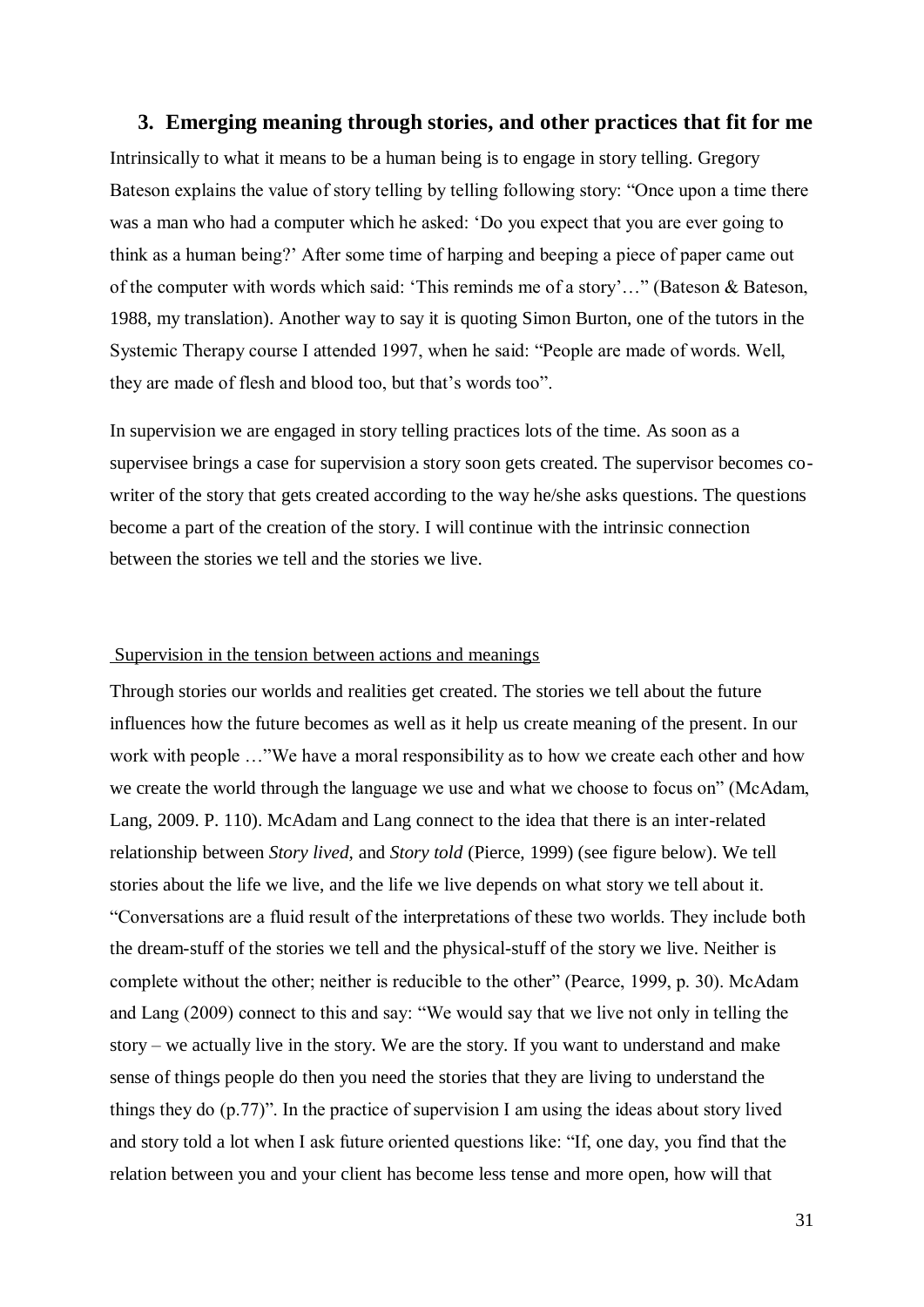show in your relation?" or "If the family we are talking about would benefit from us having this conversation, how would you recognize they would show it?". Another way I use it is asking 'activity-questions' when people use abstract words. The questions can be: "What does he do for you to feel *neglected*?" or "What do you do for him to understand that you *admire* him?"

#### <span id="page-31-0"></span>Future stories creates the present

I have adopted many of Peter Lang and Elspeth McAdams (2009) thoughts about using future stories to create paths 'to know how go on' in the daily life. They work from the notion that it is "the *stories of the future that create the present* more than the stories of the past" (McAdam & Lang 2009 p.8). Like McAdam and Lang I see "language not only as describing but also as *creating* and *doing*… Language has the power to move us to laughter, to bring us to tears, to lead us to feel with others in their lives. Thus it follows that we have a moral responsibility for the worlds that we create through the stories, which are lived and told through our questions and the language we use" (ibid. p.2). When explaining the use of future storytelling Peter Lang (2000) gave the metaphor of how to use a bow and arrow. When you aim towards the red spot on the board you adjust all the parts of your body and the bow and arrow to hit the red ring on the board. Your mind is already there on the red spot when the arrow leaves the bow. According to these ideas McAdam and Lang have developed a method for interviewing called 'end-in-view interview' where the focus is to help the interviewee to 'dream a future' in detail. They position the interviewee in a future spot, five – ten years ahead and ask 'dream'- questions of how it is living in this dream. After having painted this picture, they move on to interview in detail what the steps were that took them there. When situated in the future, having formulated your 'dreams' in language, it is easier to focus on the actions that needs to be taken in the present to 'know how to go on' towards the dream. By telling the story of a preferred future it is easier to see how to live the story at the present.

The method of interviewing inspired by ideas from the AI-tradition (Appreciative Inquiry) suits McAdam's and Lang's personal style, and maybe the English culture, very well and it is easy to see the benefits of the method and the impact the interview has on the interviewee. I often use their ideas about future questioning in the supervision context, especially when the story that has been presented shows little hope and lacks salvation. At these times the only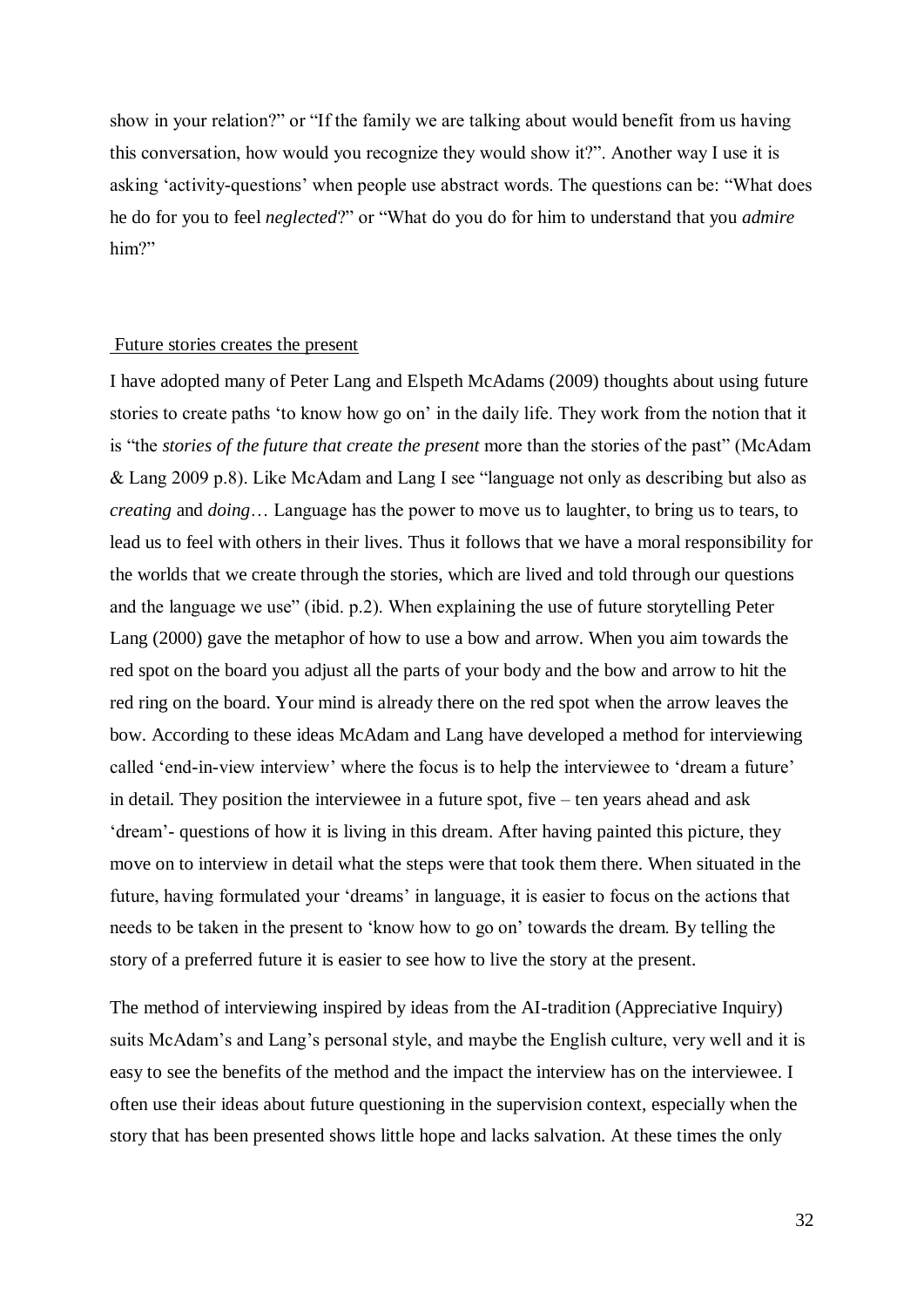way further seems to be looking at future hopes and possibilities. One example is when I engage the staff at a school for pupils with special needs, in an exercise as follows:

The children often come to school accompanied by "bewitching stories" (Lang 2000), having failed in the former school and showed some kind of anti social behavior. My experience of starting to supervise the staff on the school is that the problem stories 'sticks' and becomes dominant in the conversation. To find ways to move on I have tried an exercise where I ask them:

"If you were about to meet this child in ten years from now, and she would say that she is doing fine and that it is going well for her, what abilities do you think she have used to get a good life – abilities that you can spot a little of already?"

After letting the group talk to each other two and two, for about five minutes, I collect their thoughts on a flip chart using a linguagram (see below) with the child's name in the middle. The story that brings forth is always (I would say) a story that is positive and filled with hope and possibilities, and since this dream is as true as any other prediction of the child's future it creates a possible way to start connecting with him/her from. The result of this exercise is often that the staff finds ways to connect to the children that promotes their development. The staff members say they feel a relief from the 'depressing stories' of the children and find ways to 'know how to go on' in a better way. As McAdam and Lang say: "We 'unpack' or explore the grammar of the abilities to see what other abilities are hidden in the more obvious ability" (2009, p. 8). Later when they bring one of these children for supervision again, I often have kept the map we made, and together with them I review what we ones talked about when we described the abilities of the child. Since I have been the supervisor at this particular school the past years it has been an ongoing ritual, requested by them, to do this exercise every time they get new pupils to the school.

# <span id="page-32-0"></span>Using story telling in supervision and teaching

Story telling is a way to give pictures or images that gives meaning in a certain context connected to a certain issue or theme. It is also a way to set the context for an exercise and, can serve as "warming the context" in supervision and training (Burnham, 2005). Using personal stories gives the participants a possibility to grasp the content of f. ex. an exercise easier. I have used story telling in many different contexts in both training and supervision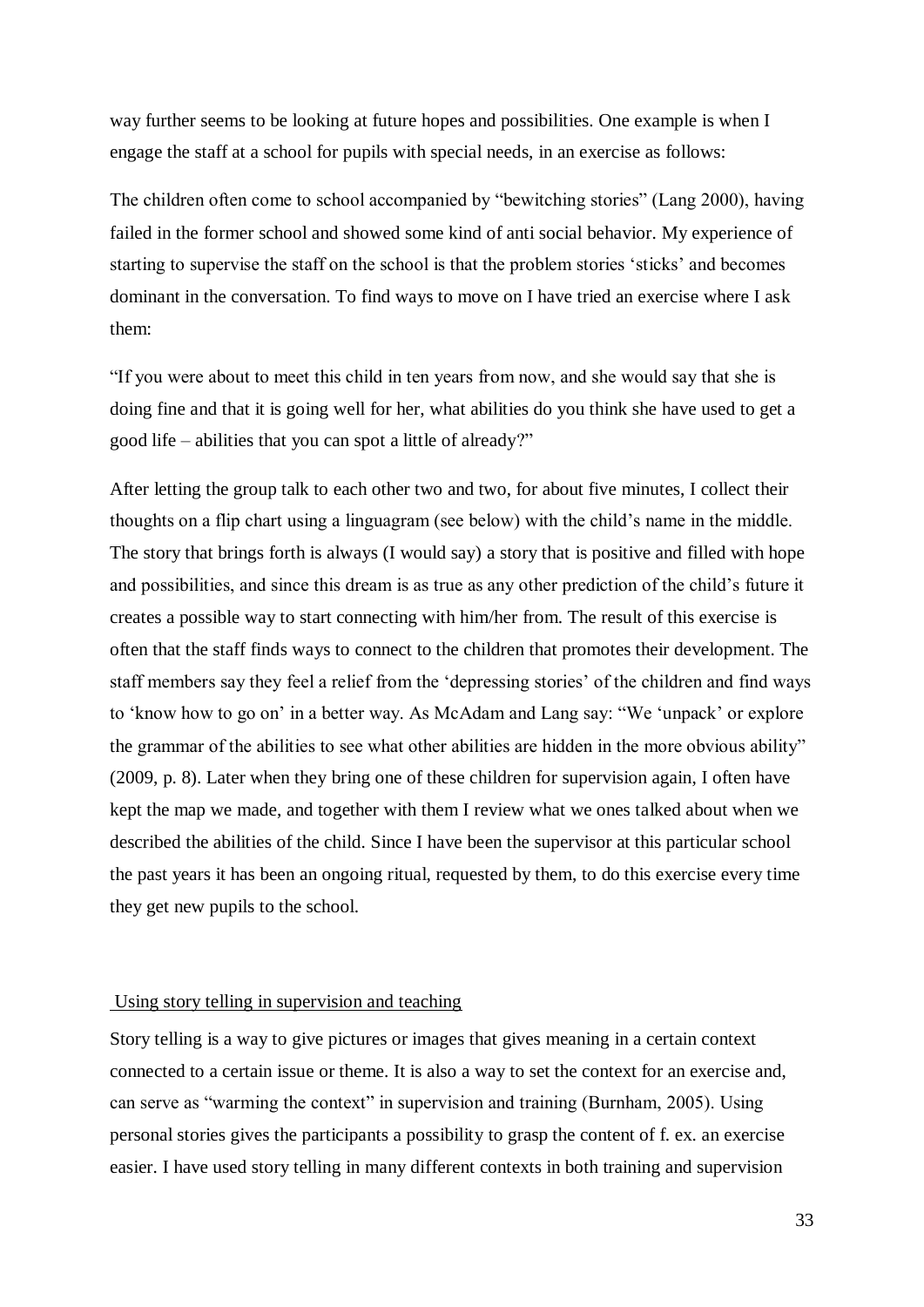and found it useful, especially when I manage to match the story well to the context. I have also 'stolen' stories I have heard colleagues tell and told them when I have entered a context where they fit. The more I have told stories, the better I have become in telling stories I think. I will now give some examples on story telling from my practice:

The group I met for supervision was working with children on an inpatient unit but lately they hadn't had many children enrolled. The next door unit that already work with families have asked them to start co-operate with them in the family work. The theme for the supervision session was to start focus on how to work with families. Instead of starting to talk about working with families in general I wanted them to get a personal experience of how it would be to move in to a family unit for investigation with their own families. In setting the context for the exercise I told a personal story about being questioned as a parent. It went like this:

*It was ten years ago and I got a phone call to my work from my children's daycare center. They said that there must be something wrong with one of my sons. He was just sitting in a corner with no energy, not wanting to participate in playing with the other children and maybe it would be best if I came and picked him up. It was spring and when I came to the daycare center to pick him up all the other children were out playing and one of the teachers came to meet me. "Has anything unusual happened the last couple of days?" she asked with a (what I thought) cold, stiff and questioning tone in her voice. I said "no, not that I know of anyway", and it felt as I needed to convince her that we…or I… hadn't done anything to harm our son. She said he was inside and I could pick him up to take him home. I looked around in the yard and there were two more teachers looking at me (as if I was a perpetrator I thought) when I went in to fetch him. I drove him home and for some reason I don't remember I checked his temperature and it showed 40,3 degrees Celsius, which is a lot. From this experience I learned how it can be to be a family going to an institution (where I was working at that time) for investigation. My story was only a small incident that could be sorted out the next day when I told them about his fever. The families moving in for investigation often have had many meetings with social service and child guidance where they have been questioned and looked skeptical on many times.*

After telling this story I set up the following exercise:

I asked them to imagine that they were about to move into the family unit the next day together with their close relatives and that there was a reason why the social service wanted them to live on the unit for investigation. I asked them to imagine that they had been to many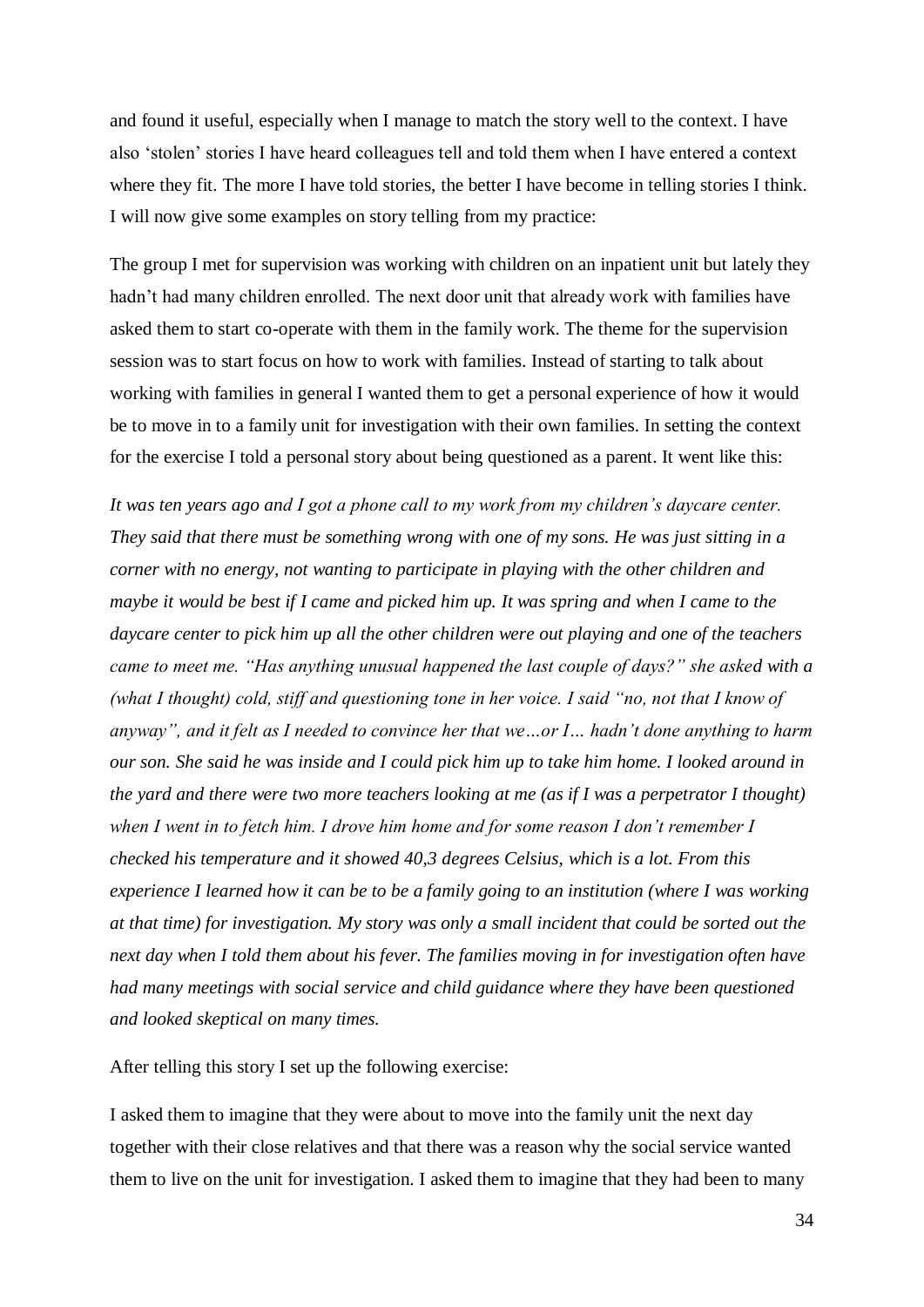meetings with the child guidance staff where they had experienced skeptic attitudes. The question I asked was: "How would you want to be met by the staff when arriving to the family unit"?

After this I introduced the linguagram (see below) and suggested that we should collect thoughts that came up while they were imagining moving in to the unit with their families.

While writing the words that came up on the white board I asked questions to make meaning of the abstract words (e.g. "how would you recognize you had been shown respect?" or "what would the staff do to make you feel welcome?"). The linguagram in this exercise was an activity where the participants got into a position to explore and elaborate with different ways to relate according to a given context. The exercise gave room for reflections about ones ownand the participants- values about how to create a good and respectful first meeting of a family moving in for investigation on a family unit. We explored, experimented and elaborated how different attitudes would affect us as family participants moving in for investigation. After about 20 minutes the white board was full of words and meanings and the group wanted to connect them to theories and systemic thinking. We spent about ten minutes doing this.

I then told another story about a social worker I know who took a child into custody from the mother. Ten years later the mother called up the social secretary to say that she now had changed her life and was going to request to get her child back. She pointed out that a help in making the change was the way the social worker treated her with respect and that she felt her dignity was preserved.

I have a few other personal stories that fit for certain kinds of contexts. I try to be thorough not to tell too many or too personal stories and stories that I haven't thought through how they fit an audience. Telling a personal story can work perfectly to lift a whole session or it can be a disaster if it is mismatched or feels too close with a lack of integrity from the story teller. I have witnessed (and experienced) embarrassing moments when this has happened.

#### <span id="page-34-0"></span>**Metaphors**

Another way to use story telling is to use metaphors to lift what is talking about to another level. Using metaphors brings people to a position where it often is easier to elaborate and play with ideas that might be too irreverent to the other (real) context that was talked about. In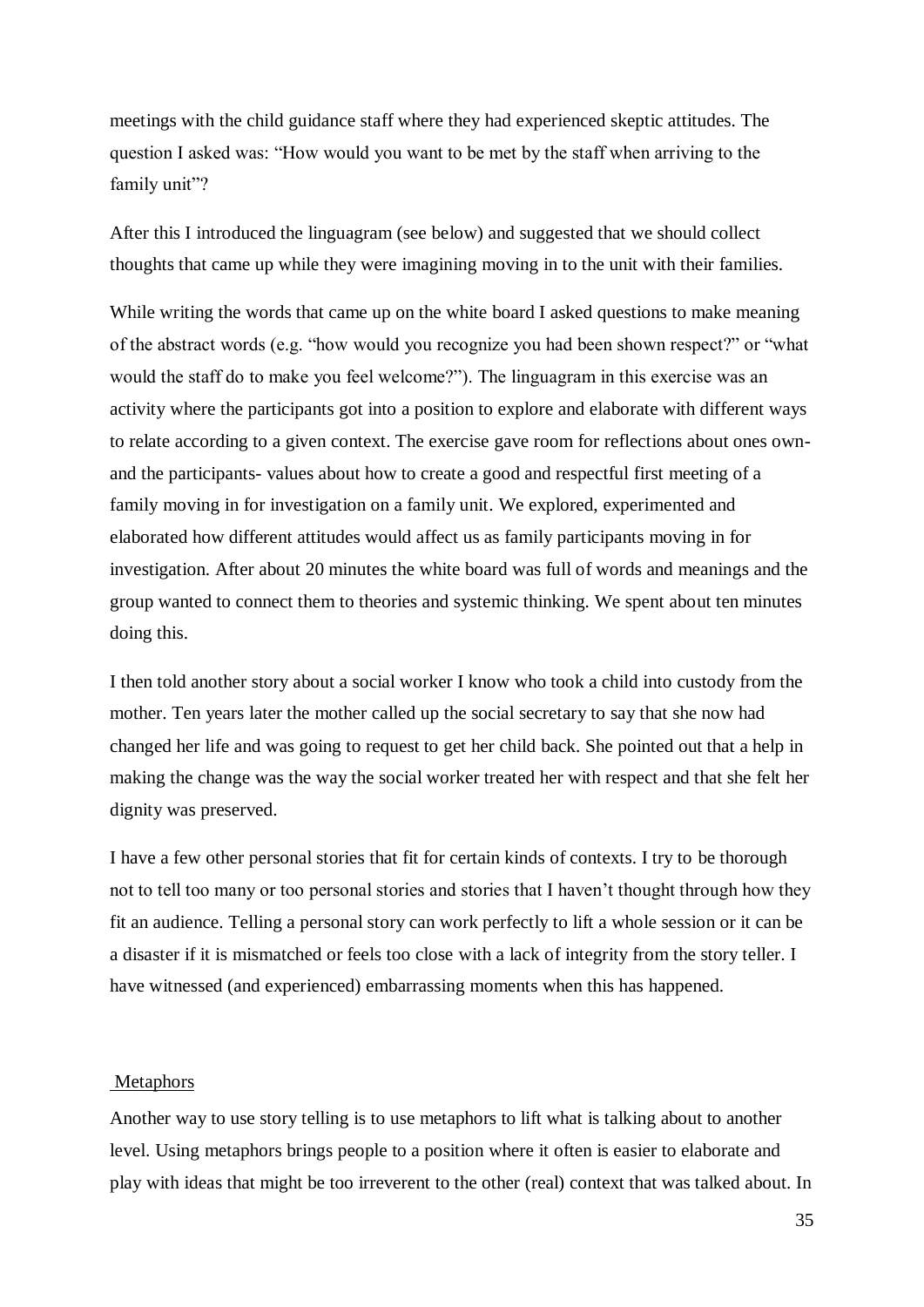both therapy and supervision I often look for and use metaphors when listening to peoples stories about their presented dilemma. If the metaphor fits for them they often become cowriters, filling out the gaps or extending it to give it new meaning. If the metaphor does not fit, it usually drops by itself and does not come back. Next I want to show an example when a metaphor matched the context and the process the supervisee was in:

When supervising a social worker he presented that he felt stuck in the relation to a young client. He said he had tried lots of different approaches but couldn't find the paths to connect with this client. "I can't find my way to connect to this boy and he rejects all my attempts. It's like I am lost and don't know which way to turn, but I really want to get a good relation to him", he said. After interviewing him for a while I connected his story in my mind to a personal event when my wife and I had been to the forest the past weekend looking for mushrooms, and I told the following story for him:

*We didn't find many mushrooms in the beginning so we went further into the forest hoping for better luck. Having walked for a while further in to the woods without finding very much, we decided to turn back to the car but realized that we didn't know the exact direction. We had to zigzag in the direction we thought was the best. While we zigzagged we entered grounds we hadn't been on before and we found quite a lot of mushrooms doing that. Finally we got to the graveled road where the car was near by and we could drive home. By being lost we found more mushrooms than we hoped to find, and we found them when we weren't looking for them.* 

By telling this story I felt that I took a little risk. I stepped out of the 'comfort zone' (Wilson, 2007) and was not sure whether he found it useful to connect to it or if he was going to sit with a zero-expression in his face. He said:

"Maybe I don't have to have such a rush, I mean, I am going to meet this boy every day the coming weeks and I do have time to find a connection with him that's going to fit, I usually do. Now when we talk about it I can imagine that it might have been tuff for him to meet a clinician with such an eager to connect. If I would have been him, I would probably have been rejecting the same way to be able to keep some integrity. I think I can zigzag for a while and see what I can find and make it possible for him to connect to me in his own way and in his own pace".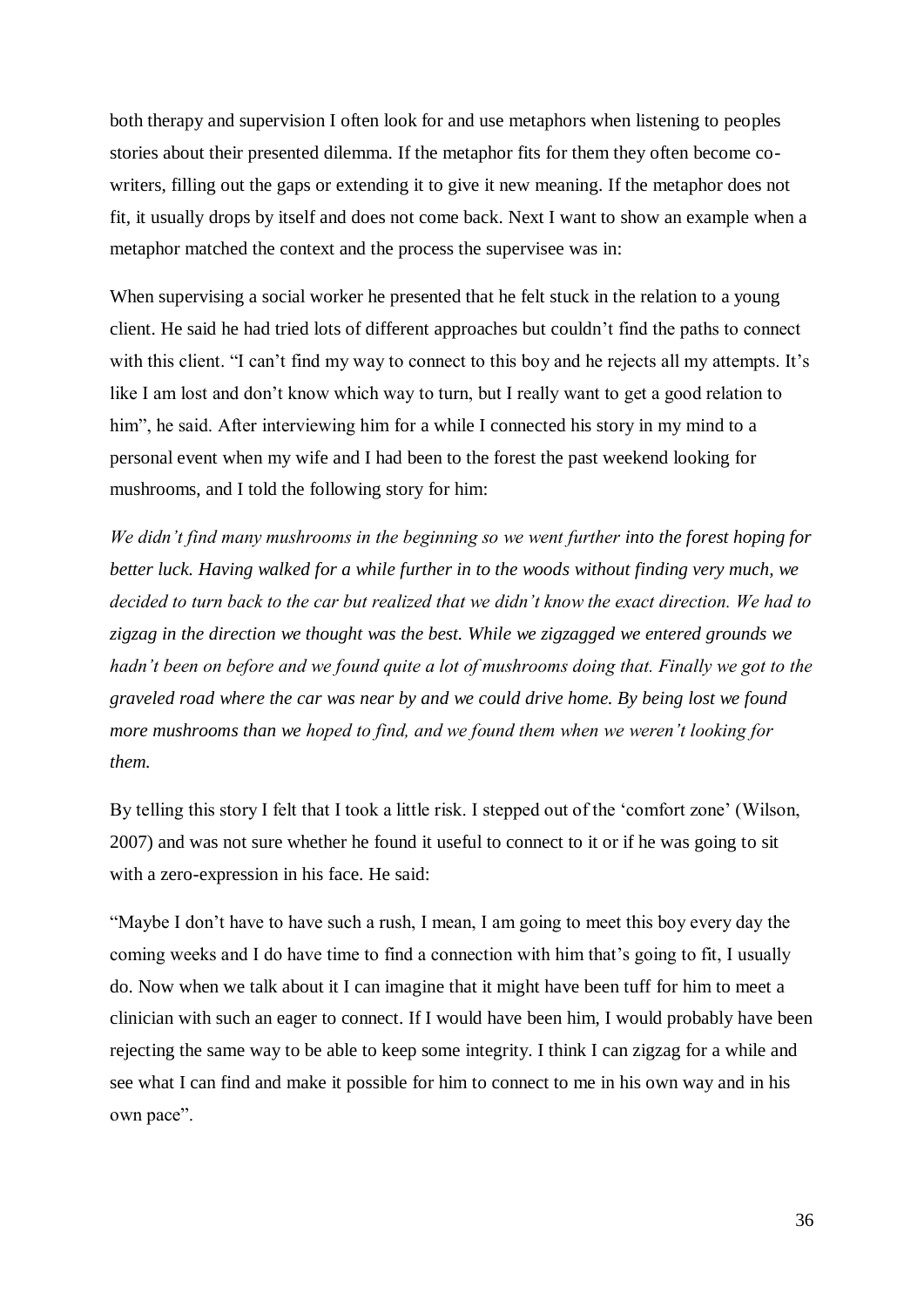We talked for a while about how he would zigzag and how that attitude would influence the context in which he was working with the boy. Two weeks later, when we met for supervision again he said the zigzag metaphor had been a help for him when he got too eager to connect. He also said that he thought he and the boy had gotten a relationship where they could safely explore each other from a small distance that he thought was god for the boy. Not all metaphors work out this well and I have learnt not to try to enforce a metaphor that does not seem to fit, but to try them in a gentle way and let them drop when they don't seem to fit.

Sometimes stories and metaphors comes to me coincidently and they seem to do it more often the more experienced I get as a supervisor. I think it is part of gaining "professional artistry" (Schon, 1987) to be able to connect different contexts to each other, and it fits with my style as supervisor to develop the ability to play with metaphors. I will give another example when I connected a story from the morning news on the radio, to an exercise I presented in supervision:

The group had talked about the importance of the words we use and the stories we tell about the people we meet and they wanted to talk about this even more. Spontaneously I connected their talk to a headline on the morning news where a philosopher was interviewed about how it was possible for the police to pick up a sick, apathetic child refuge from the hospital to deport her from the country. The philosopher said that - by using 'de-humanized' language we legitimize actions that we otherwise would not approve of. The de-humanizing language makes the ones we work with 'less human' and therefore we don't need to act as ethical as if they were humans. If we for example say that; "the family lived like monkeys in their dirty apartment" they become less human and loses some dignity in our eyes. We talked about language that "dehumanizes" people and what language we could use to "humanize" them. Connected to this discussion I thought of an exercise that would help humanize the families we work with and help us preserve their dignity through the language we use.

#### <span id="page-36-0"></span>Using flip chart and white board to create stories and meaning

An important tool I use in supervision is visualizing what we talk about by writing words and creating models that connects to what is being said in supervision. When there is a lack of energy in the group I often try to connect what we talk about to some kind of writing on the board. To my personal style as a supervisor it fits with a mix of sitting and talking/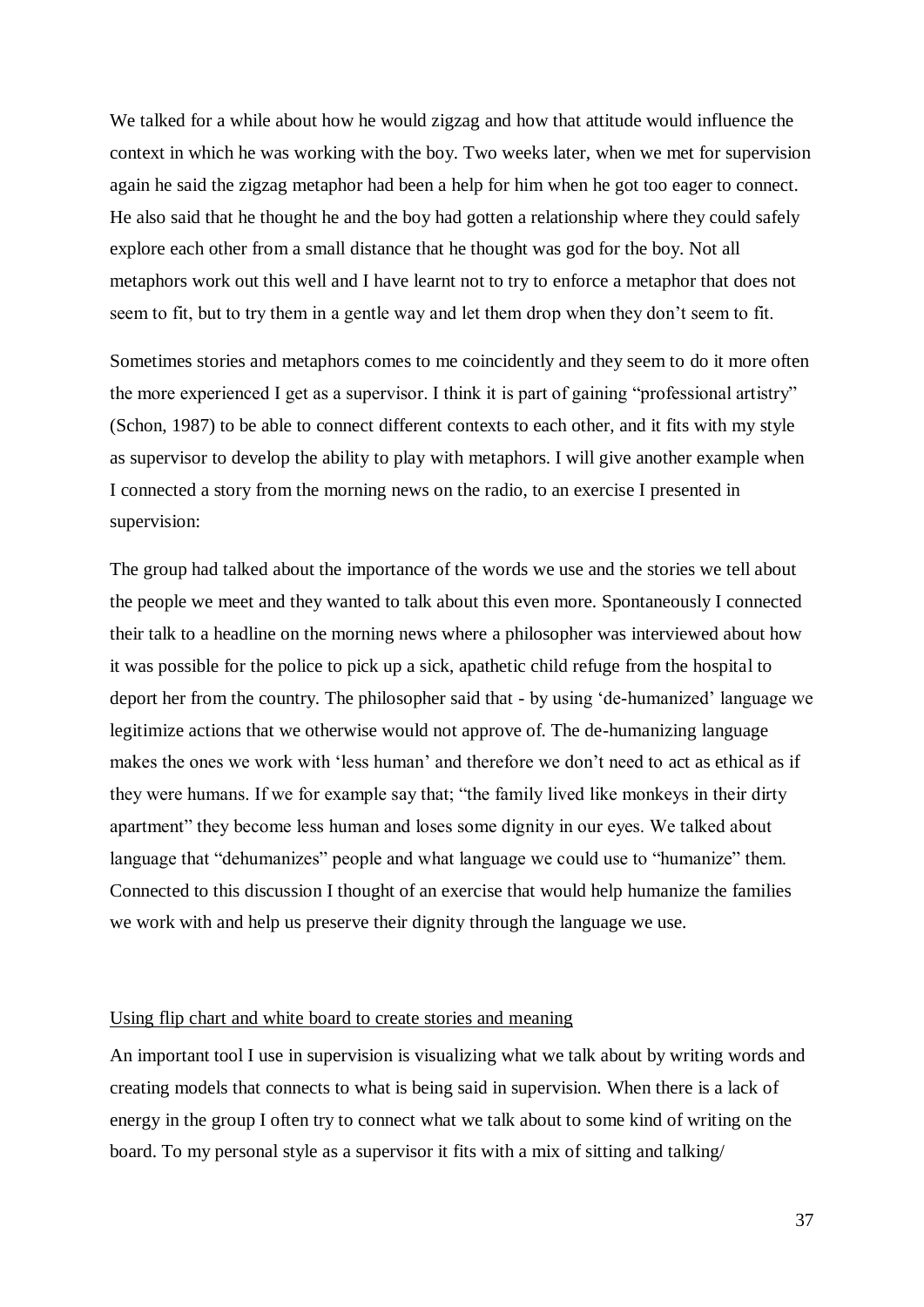interviewing and to stand up, being active and do some kind of exercise, using flip chart or white board. I will give some examples of how – and when, I write on the board.

#### <span id="page-37-0"></span>Linguagram - a co-creative model in supervision

As a systemic, social constructionist therapist and supervisor I have my roots working from within the post modern paradigm. This means: I work on the supposition that we co-create the meaning and the world we are a part of. As mentioned before, Harlene Anderson (2000) argues that learning is a social and co-creative process. Learning happens when we reflect on action and create meaning of it. Linguagram (or mind map) is one way to reflexively explore and elaborate meaning and action and how we can create new meaning about a word. Peter Lang draws on Wittgenstein when he explains "there is an ocean of meaning in a drop of grammar" (Lang, 2000). This example shows how the supervision group and I explored (and co-created) the meaning of the word "professionality".



While drawing a map like this, I am asking questions to explore the meaning of the words and to create new meanings: What is a sign that you are acting self sufficiently? How will 'the other' benefit from you being self sufficient? Are there times when you have experienced being 'private' was a good thing? Have you experienced moments when you haven't been 'professional' that turned out to be good?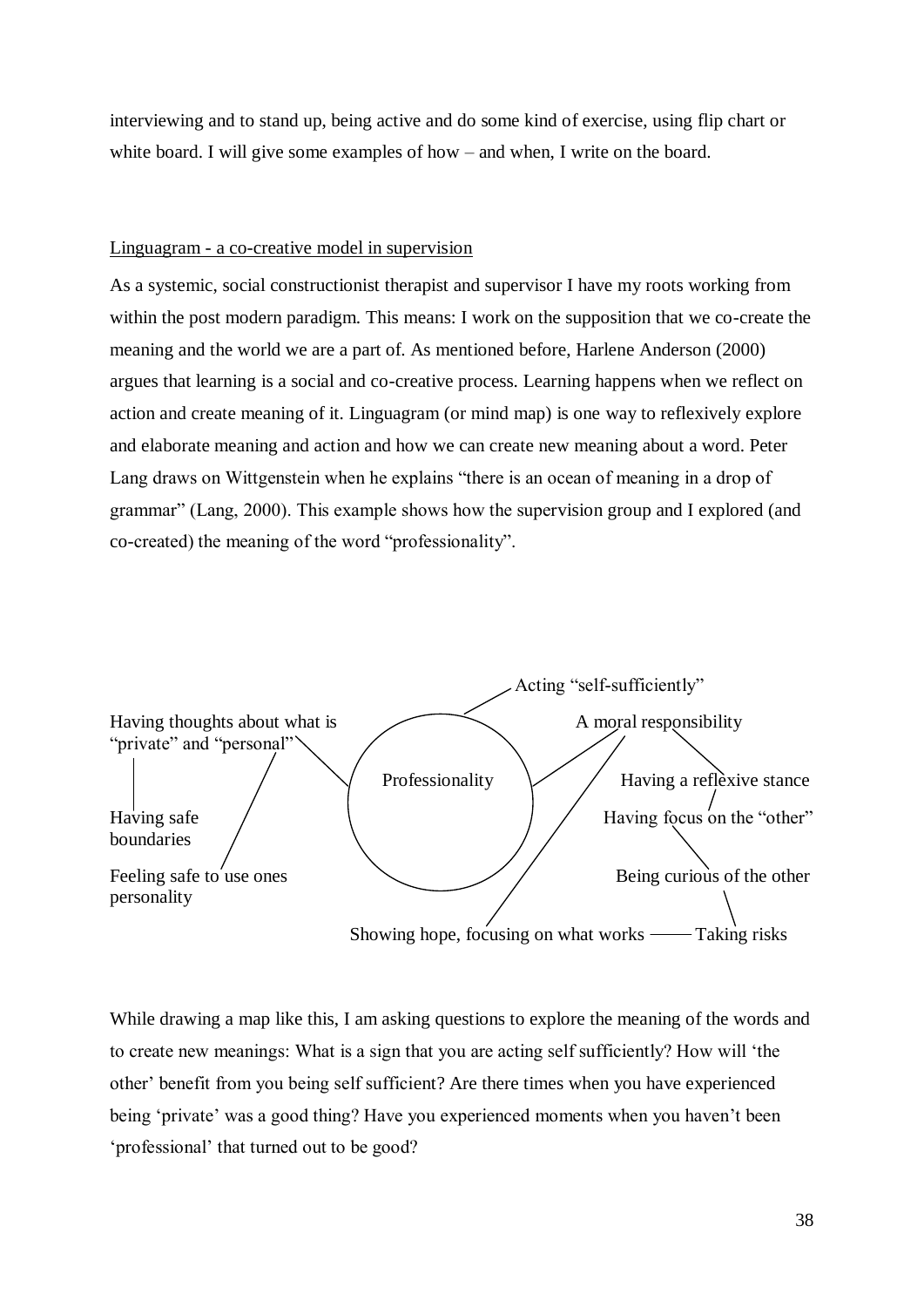I am trying to have a playful, explorative and irreverent (Cecchin, Lane & Ray, 1992) attitude when I am asking questions to give room for people to feel free to explore, and not get stuck in right – wrong discussions. A feedback from the group after having experienced the collaborative exploring of a theme or a word through linguagram is often that they never thought they would find so many different meanings and that one should not be so sure of an exact and common understanding of a word and that it is a good thing to ask the other about their meaning before saying "yes I understand". My way of asking questions also becomes a model for them how to construct an exploring context.

#### <span id="page-38-0"></span>Other drawings to emphasize the influence of stories in our life

When teaching and sometimes in supervision I draw different models that shows the connections between our lives, our identities and the stories we tell about them. This model is inspired by CMM and B. Pierce (1999) and shows the interrelation of meaning and action. It gives ideas that we can elaborate and reframe a certain action to open up for new meaning to emerge. For example; acting 'stingy' can be reframed being 'economical'. Authors from the narrative field connect with this and explain the connection between the stories about our life and the life we live (White, 1993, 2007; Morgan, 2004) saying that you can change the life by changing the story about it.

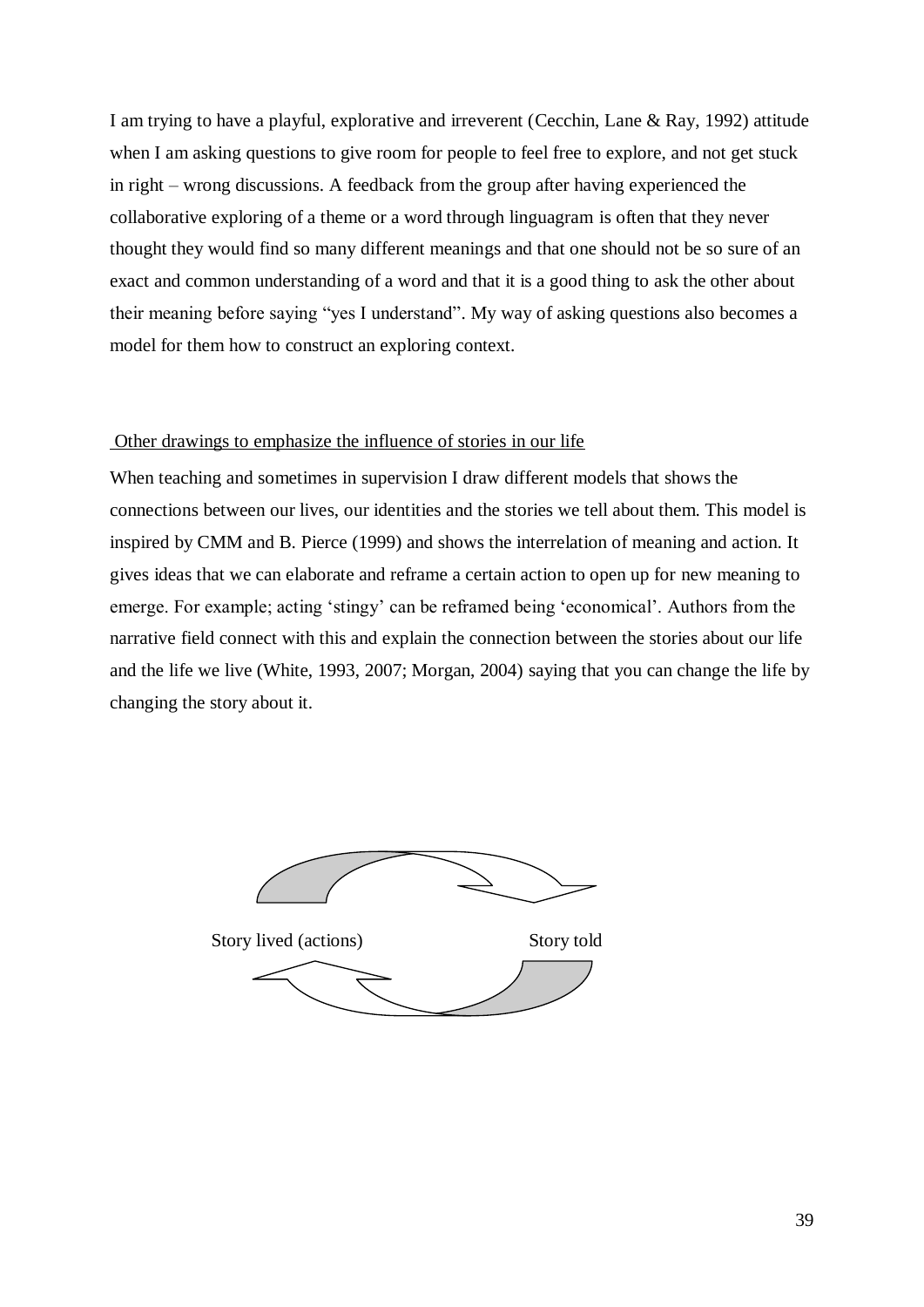One picture I use to show how our identities are co-constructed in the actions and meanings is the following:



This picture shows how our identity is socially constructed by how our actions are valued and named. Example: The teenager sleeps until noon (action), and has a "disability" to get up in the morning. His parents calls him "lazy" (words that explains the action), and the boy inherits the identity "I am lazy". When he does other things, like refuses to tidy up his room, he confirms the "lazy" identity. Another example: The girl plays football (action). She runs fast and is a good dribbler (abilities). Her proud parents says that she is "healthy" and "sporty" (words that explains the action). With the identity as "being sporty" she most often dresses in sports clothes and "likes to work out".

These pictures are just examples of some of the ones I use. Thinking in pictures often makes me invent new ones spontaneously. This fits with my style and I think it enhances learning to picture what you are talking about.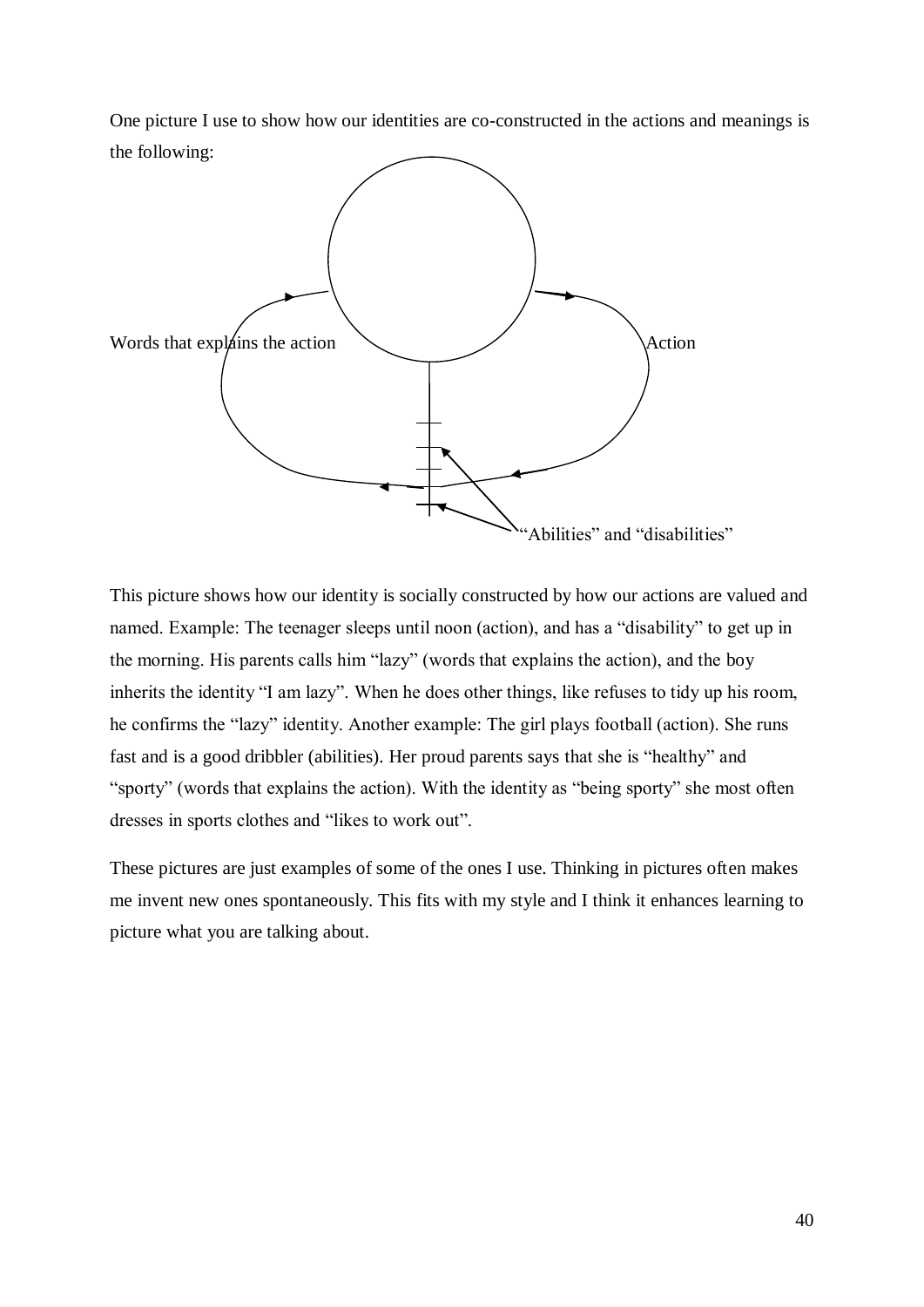## <span id="page-40-0"></span>**4. Reflections and discussion**

Writing this dissertation, focusing on systemic supervision and personal style has been a journey in many ways. First of all it has been an opportunity to spend time and focus to review my thoughts and how I have used this course to enhance my repertoire of performing supervision in a way that fits with my values and style. What I didn't think of as much when I started to write was that my values and personal style are not fixed entities but evolves in the ongoing conversations I have with colleagues and supervisee's. Having this notion, however, points to a value and style which means; 'I want to be a person that depend and participate with others in enhancing learning, and that I rely on constant evolvement between people when we co-create our worlds'. When I engage in activities as teaching and supervision this shows when I try to create contexts which enables exploring, curious, wonderer and the yetto-come attitudes to occur. As vehicles in this process I have the adult learning theories, the idea of reflexivity and the notion of 'social GRRAACCEESS' and not least Cecchin's idea of irreverence. Writing about this, connecting it to own examples from my practice has given me a deeper understanding of how to move between actions and meanings in supervision and how to act for meaning to evolve.

During the months it has taken to write this dissertation I have continued working with my supervision groups. Focusing on the writing combined with practicing has been an active reflexive journey moving between practice and theory, which have created a context of intense learning. It has moved me from a position of 'acting as a systemic supervisor' to reflect upon 'myself as a systemic supervisor' which for me is a developmental step further in the emergence of the identity as a systemic supervisor. Several times I have experienced my self doing things in supervision which I haven't done before; spontaneous and courageous actions that has brought the process further in a fruitful way. One example was when I, a couple of days ago had a group saying that they didn't like the way they talked with each other on their staff meetings and that they wanted to change it. After a while I came up with the idea that half the group could sit and talk about how they wanted to communicate on the staff meetings while the other half of the group were to listen to how they talked and then reflect about this. Focusing on the process (how we talk) and not on the content (how we should talk) made a difference and afterword's they said that this focus made both groups aware of how they talked 'in the moment' which would help them the next time they were having a staff meeting. I don't think I would have come up with this idea if I hadn't been in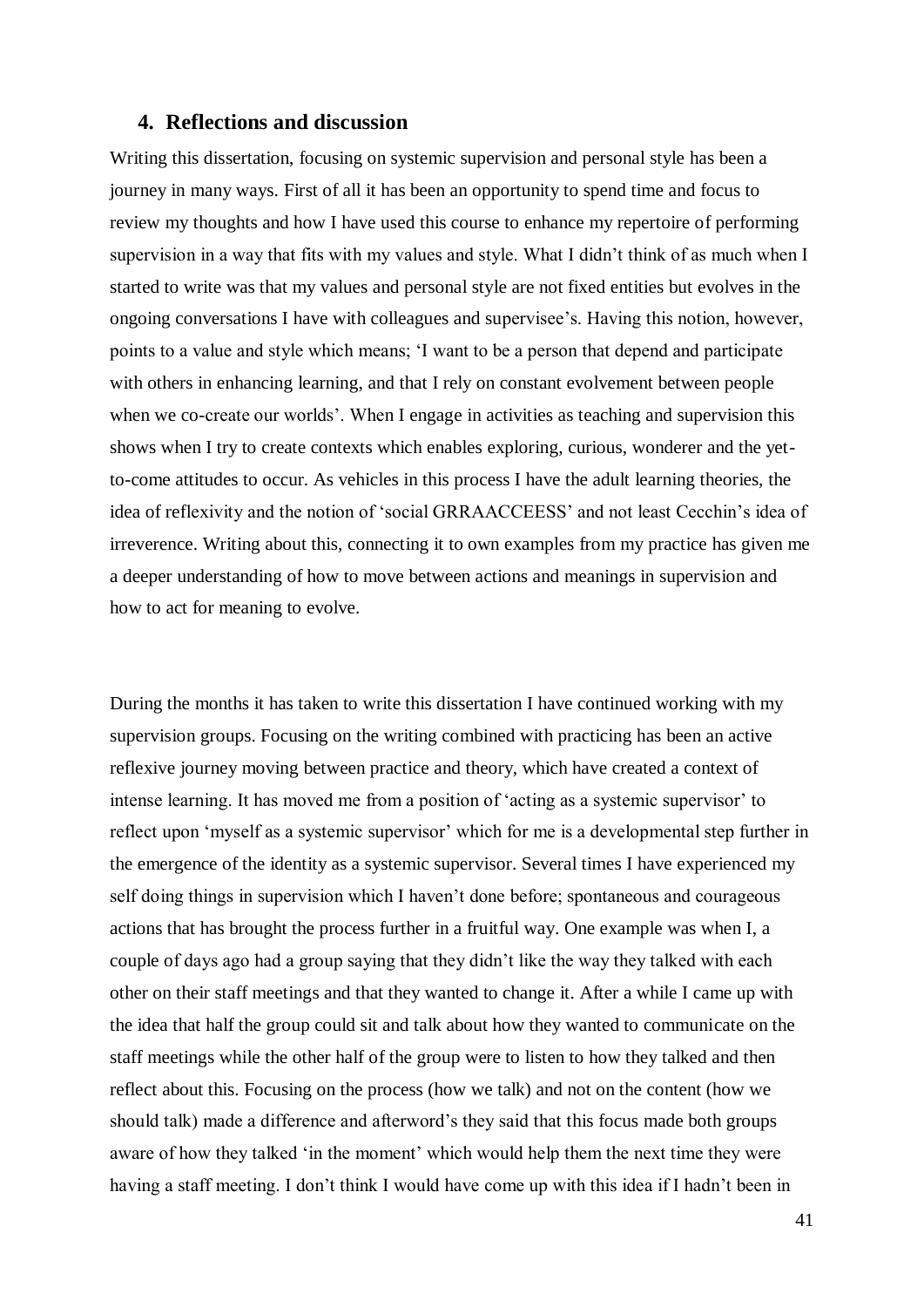this writing process – and if I would have come up with the idea I would not have had the courage to try it on the group. I think this is what Schon (1987) calls emerging "professional artistry".

Writing this paper has given me the sense that by taking a reflexive position as a supervisor I will never come to an end; my learning process becomes ongoing and mutual, with no purpose to end – and I feel a joy in it. The educational literature also gives me ideas how I could help the supervisee's enhance their reflexivity by being reflexive myself. Reflexivity is a way to use my curiosity to explore how I can be of help for people wanting to "know how to go on." I will do this by engaging in - and introducing - reflexive exercises and by having more focus on, and asking, how my actions are perceived by the ones I meet. When I reflect on what this position means in practice I feel a relief. I can go on in the way I do today, including humor, spontaneity, and misunderstandings' as long as I'm keen on checking out how it's perceived, and how we can go on from there to enhance meaning.

One development I recognize when writing this paper is a deeper understanding of the constant evolvement of concepts, ideas and also on 'personal style' and 'identity'. Even though I had this idea when I started to write the dissertation I have to confess that I also thought of my 'personal style' and 'identity' as concrete and fixed entities which I could explore as objects. When I was writing about 'working in between paradigms' it became more clear that also personal style and identity can be seen from different perspectives. Like Hedges & Lang (1993) I believe it is important as a systemic supervisor to constantly map your personal and professional stories. Doing this focuses on myself and my evolvements as a supervisor and not just my supervisee's developments. This can be done through gathering with other supervisors regularly and interview each other about these personal developments. Doing this would also prevent the idea that supervisors are on the top of knowledge about systemic practice.

One conclusion I would draw after writing this paper is: Being a supervisor means for me engaging in professional contexts influenced by personal ways of acting that are in constant evolvement which develops through reflexive practices guided by me. I agree with Jim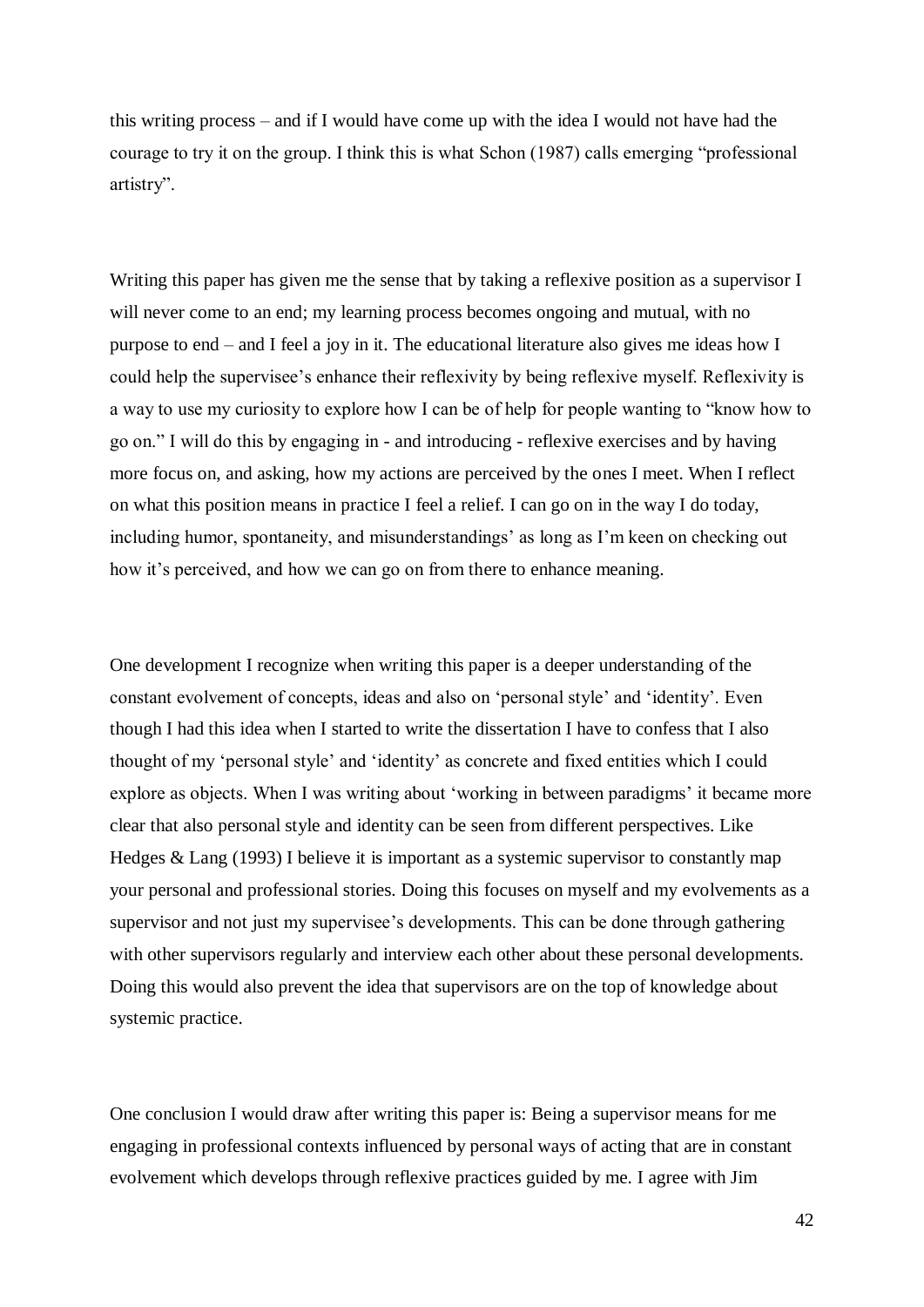Wilson when he says: "I have become clearer about what works for me as a supervisor and even more clear that this vision is likely to shift in some small way in response to my next training experience" (Wilson, 1993 p.187).

Writing a paper like this has made me go through a lot of literature which has been an intense period of learning. I have learned that I enjoy this process and that I find it easy to connect between reading theories and practicing. Indeed, I think this link between reading-writingpracticing is something I need for me to develop in my profession and to ensure that the curiosity lives on.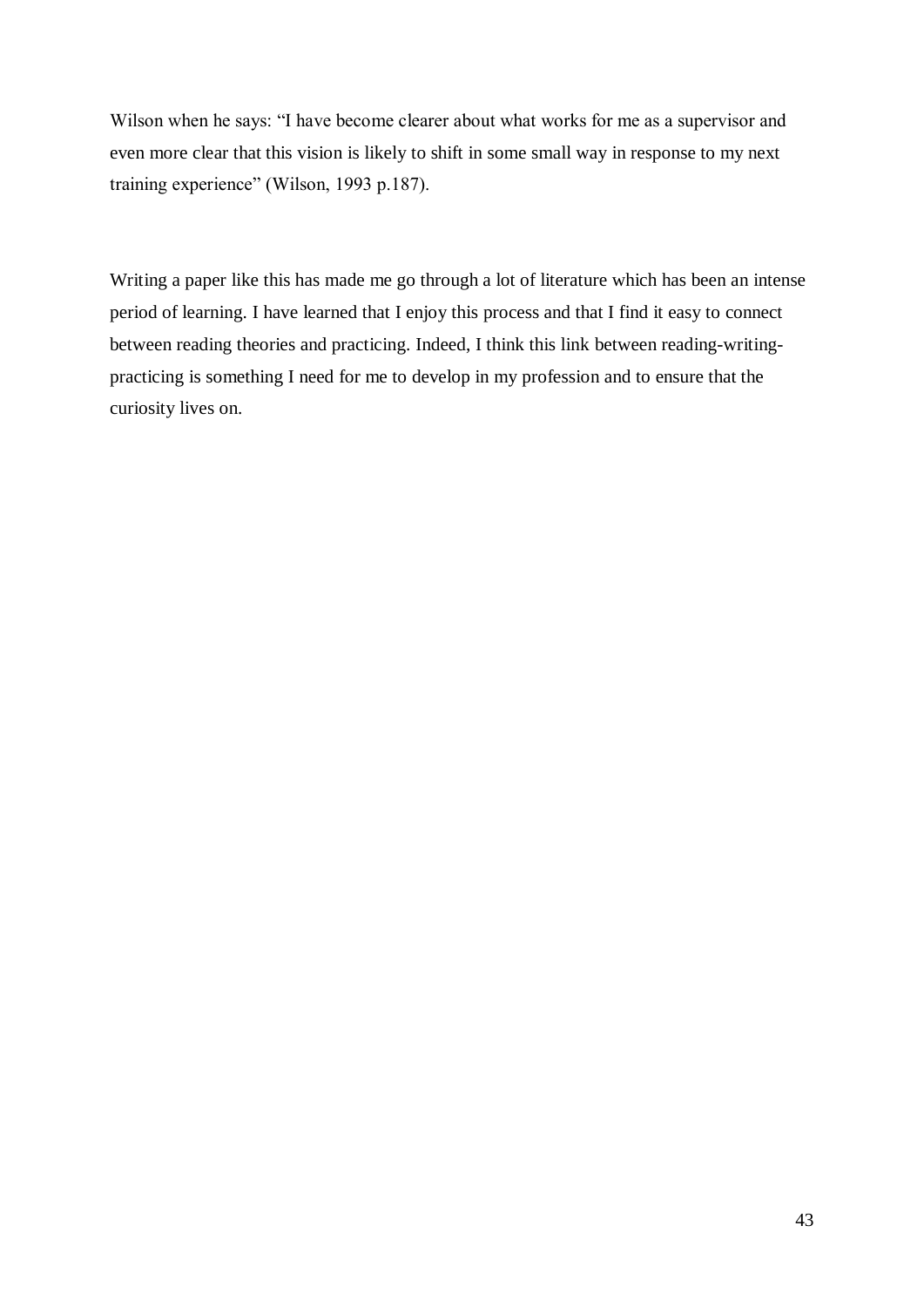# <span id="page-43-0"></span>**References**:

**Andersen, T.** (2003) *Reflekterande processer,* Mareld,

**Anderson, H. Goolishian H. A.** (1992) *Från påverkan till medverkan.* Mareld.

**Anderson, Harlene** (2000) Supervision as a collaborative learning community. American Association for Marriage and Family Therapy. Supervision Bulletin.

**Bateson, G. & Bateson, M.C.** (1988) *Där änglar är rädda att gå,* Symposion, Stockholm, in English: *Angels fear* (1987)

**Burnham, J.** (2009) On the course 'systemic supervision' given by GCK/KCCF

**Burnham, J. (**2008a) Seminar on the course 'systemic supervision' given by GCK/KCCF

**Burnham, J.** (2008), Creating Reflexive Relationships between Practices of Systemic Supervision & Theories of Learning and Education. Article received from the author.

**Burnham, J.** (2005) Relational reflexivity: A tool for socially constructing therapeutic relationships. Chapter 1 in *The space between,* Karnac Books

**Burnham, J.** (1993) Systemic supervision: The evolution of reflexivity in the context of the supervisory relationship. *Human Systems,* Vol., 4. 349-381.

**Burnham, J. & Harris, Q.** (2002) Cultural issues in supervision. Chapter 2 in *Perspectives On Supervision,* London, Karnac Books

**Burr, V.** (2003) *Social Constructionism,* second edition, New York, NY, Routledge

**Cecchin, G., Lane, G., Ray, W.A.** (1994) The Cybernetics of Prejudices in the Practice of Psychotherapy, Karnac Books

**Cecchin, G., Lane, G., Ray, W**. (1992) *Irreverence, A strategy for therapist survival,* Karnac Books.

**Chen, V. & Pearce, W. B.,** (1995) "Even if a Thing of Beauty, Can a Case Study Be a Joy Forever? A Social Constructionist Approach to Theory and Research", in Wendy Leeds. Hurwitz. (ed.) *Social Approaches to Communication,* Guilford: New York.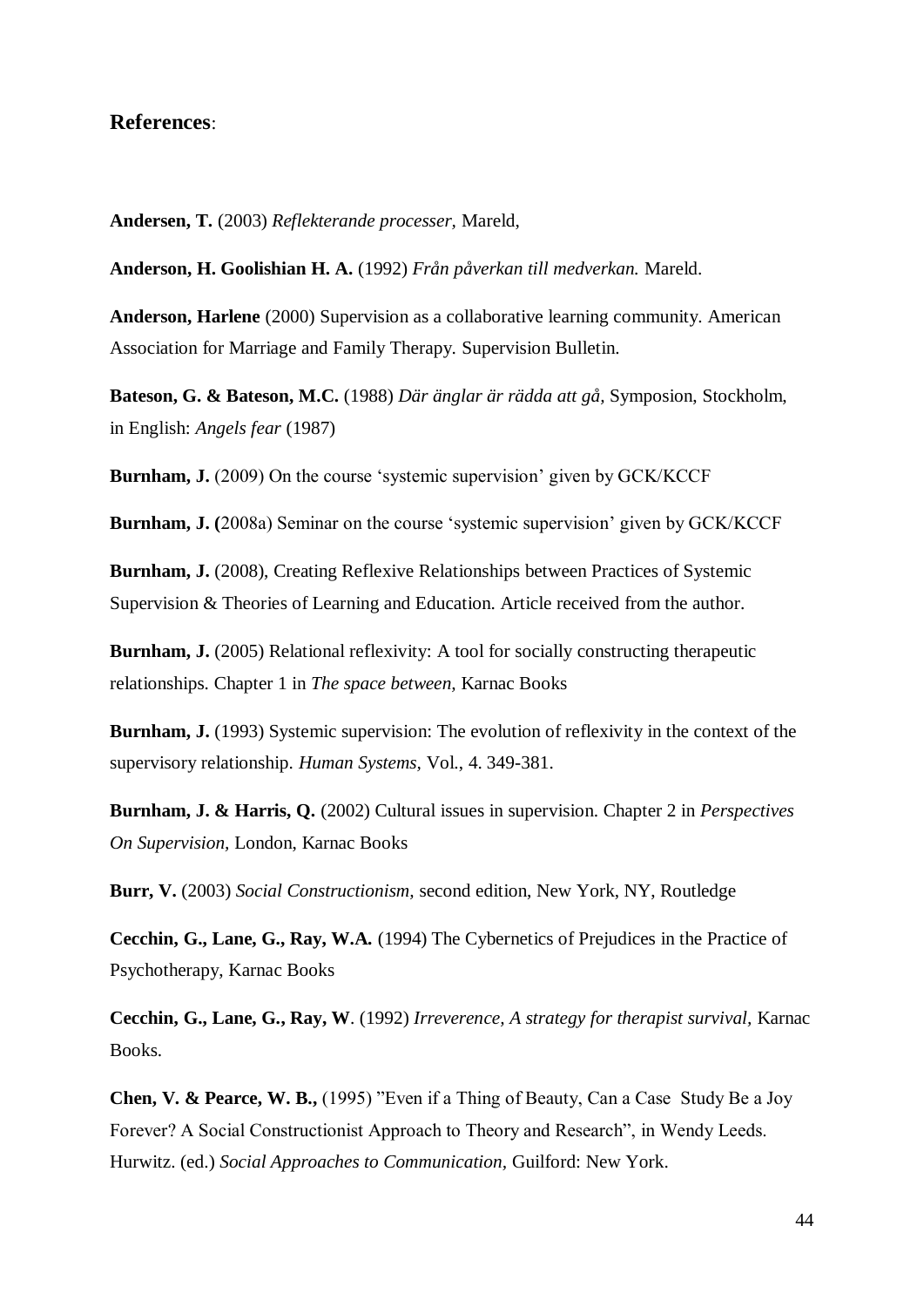**Cronen, V.** (1994) "Coordinated Management of Meaning: Practical Theory for the Complexities and Contradictions of Everyday Life." Chapter 10 in *The Status of Common-Sense in Psychology*, Jurgen Siegfried (ed), Ablex Publishing.

**Cronen, V.** (1994a) "The Consequentiality of Communication and the Recapturing of Experience" (paper no. one for the Dispuk Institut seminar on teaching, therapy, organizational theory and development, Denmark. June 15- 17)

**Cronen, V. Lang, P.** (1994) Language and action: Wittgenstein and Dewey in the practice of therapy and consultation. *Human systems* 5, 1-2

**Duncan, B., Miller, S., & Hubble, M.** (2007) "How being bad can make you better", *Psychotherapy Networker,* November/December, 36-45, 57.

**Faris, J.** (2002) Some reflections on process, relationship, and personal development in supervision. Chapter 6 in *Perspectives on Supervision,* London, Karnac Books

**Fredman, G.** (2004) Transforming Emotion, Conversations in Counseling and Psychotherapy, Whurr Publishing Ltd.

**Gergen, K.** (2009) *Relational Being, Beyond Self and Community,* Oxford university press Inc. New York, New York.

Gergen, K., Gergen, M., (1991) From theory to reflexivity in research practice, Toward Reflexive Methhodologies, in Stier, f. (ed.) Research and Reflexivity, chapter 5, p.76-95, Sage publications, London.

**Gergen, K. Gergen, M.** (2010) Seminar in Gothenburg, Februari 5th, Nordiska högskolan för hälsovetenskap.

**Hedges, F. & Lang, S.** (1993) Mapping personal and professional stories, *Human Systems,*  Vol. 4, p. 277-298

**Hoffman, L.** (1992) A Reflexive Stance for Family Therapy, in McNamee, S & Gergen, K. J. (eds) (1992) *Therapy as Social Construction.* London. Sage publications.

**Hubble, M.A., Duncan, B.L. & Miller, S.D.** (1999) *The heart and soul of change: What works in therapy.* Washington: American Psychological Association

**Knowles, M.** (1990) *The adult learner: A neglected species.* Gulf Publiching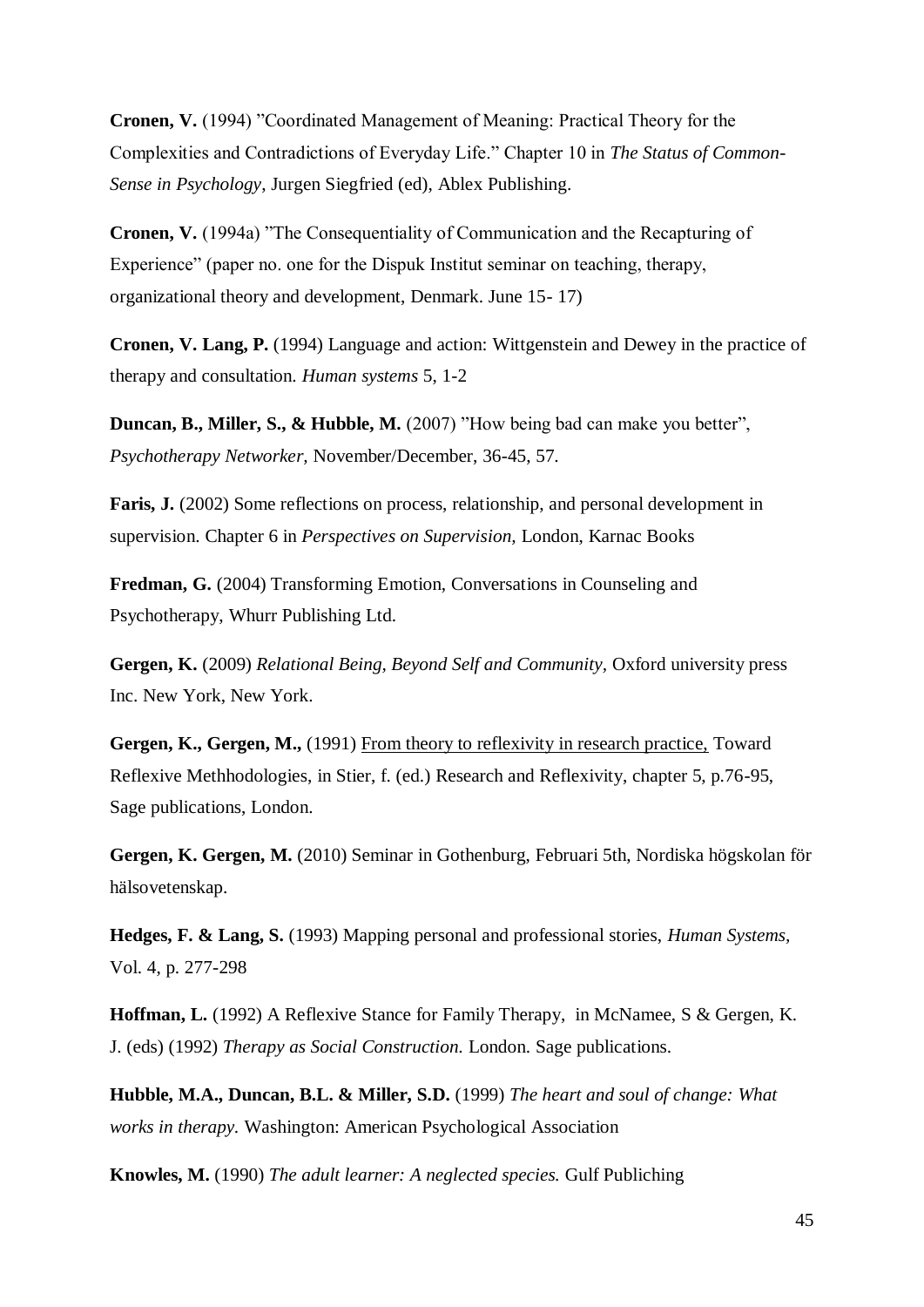**Kolb, D.** (1984) *Experiential Learning* , Prentice Hall.

**Kuhn, Thomas S.** (1981) *De vetenskapliga revolutionernas struktur*, Lagerblads Tryckeri AB. Karlshamn.

**Lagerroth, E.,** (1994) *Världen och vetandet sjunger på nytt,* Korpen, Göteborg.

**Lang, P., Little, M., Cronen, V.,** (1990) The systemic professional: Domains of action and the question of neutrality. *Human Systems* 1:1

Lang, P. (2000) On the systemic therapy course held by KCC/GCK in Gothenburg.

Lang, P. (2008) On the course 'systemic supervision' held by KCC/GCK in Gothenburg

**McAdam, E. & Lang, P.** (2009) *Appreciative Work in Schools* Kingsham Press, UK

**Miller, S.D.** (2004) Losing Faith: Arguing for a New Way to Think About Therapy. *Psyckotherapy in Australia,* Vol. 10 #2, February 2004

**Miller, S.D.** (2009) Seminar in Goteborg, April 23-24, 2009

**Morgan, A.** (2004) *Vad är narrativ terapi?* (Original English title: What is narrative therapy?) Mareld.

**Oliver, C.** (2000) On the systemic therapy course held by KCC/GCK in Gothenburg.

**Pearce, B.** (1999) *Using CMM "The Coordinated Management of Meaning",* Pearce Associates, Woodside, California.

**Penman, R.,** (1996) The researcher in communication: The primary research position, *Context and Communication,* Context Press: Reno, Nevada.

**Radovanovic, D. M.** (1993) Knowing systemic rules: From stages of disorder to second order towards positive delinquency – A true story –, *Human Systems,* Vol., 4. 235-258

**Schon, D. A.** (1987) *Educating the reflective practitioner.* New York: Basic Books

**White, M.** (2007). *Maps of narrative practice,* New York, W.W. Norton & Co, Inc.

**White, M.** (1991). Nya vägar inom den Systemiska terapin. Stockholm: Mareld.